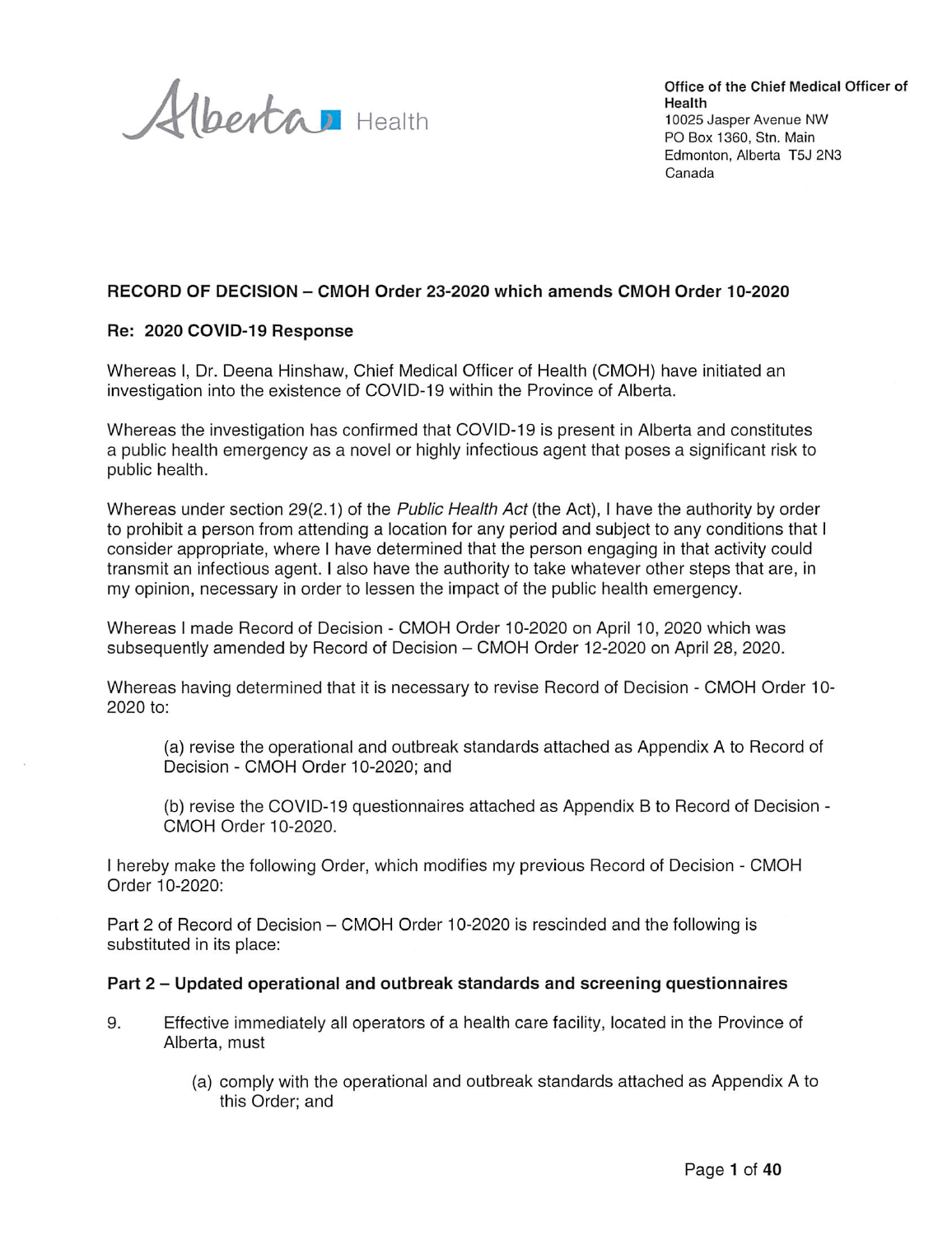- (b) use the applicable COVID-19 questionnaires for licensed supportive living and long-term care, attached as Appendix B to this Order, in accordance with the operational and outbreak standards.
- $10.$ For the purposes of Part 2 of this Order, a "health care facility" is defined as:
	- (a) an auxiliary hospital under the Hospitals Act,
	- (b) a nursing home under the Nursing Homes Act:
	- (c) a designated supportive living accommodation or a licensed supportive living accommodation under the Supportive Living Accommodation Licensing Act; and
	- (d) a lodge accommodation under the Alberta Housing Act.
- $11.$ Despite section 9 of this Order, an operator of a health care facility may be exempted from the application of Part 2 of this Order, by me, on a case-by-case basis.
- $12.$ In the event of a confirmed outbreak as described in the operational and outbreak standards, an individual who is employed or contracted to provide services within more than one health care facility, and who is not authorized to be absent from work under Part 1 of Record of Decision - CMOH Order 10-2020, is authorized to be absent from each of those health care facilities except the one health care facility in which they will continue to provide services for the duration of the outbreak.

#### Part 3 - General

13. This Order remains in effect until rescinded by the Chief Medical Officer of Health.

Signed on this  $\partial \overline{\delta}$  day of May, 2020.

Deena Hinshay

Chief Medical Officer of Health

1 berta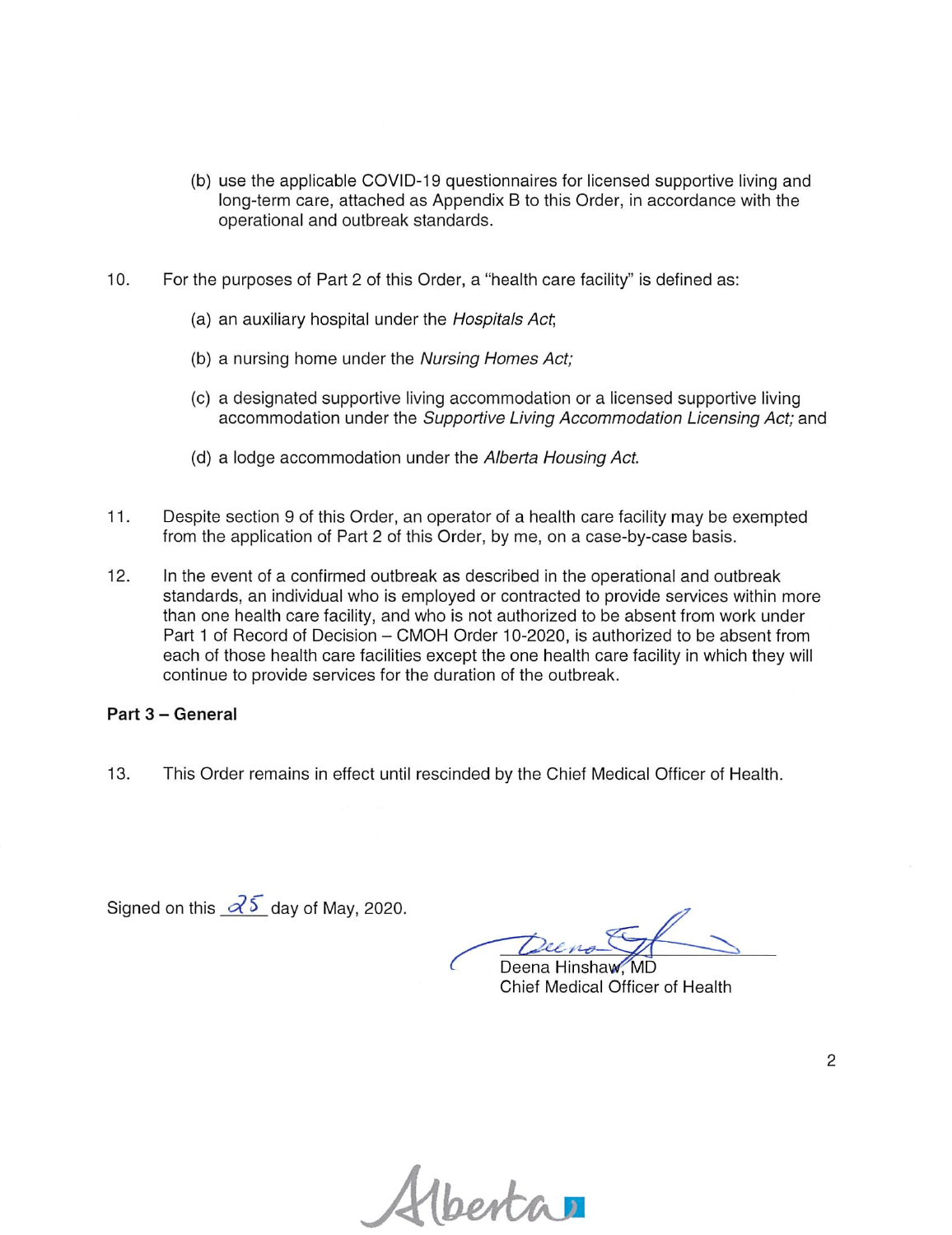

**Document:** Appendix A to Record of Decision – CMOH Order 23-2020

**Subject:** Updated Operational and Outbreak Standards for Licensed Supportive Living and Long-Term Care under Record of Decision –CMOH Order 23-2020.

**Date Issued:** May 25, 2020

**Scope of Application:** As per Record of Decision –CMOH Order 23-2020.

**Distribution:** All licensed supportive living (including group homes and lodges) and long-term care (nursing homes and auxiliary hospitals).

| New Content                                                                                            |
|--------------------------------------------------------------------------------------------------------|
| Resident Access to Health Professionals (page 16)                                                      |
| Expectations for on-site and off-site access to health professionals                                   |
| Student Placement (page 17)                                                                            |
| Guidance to support safe student placements                                                            |
| Guidance for Hair Salons (page 28)                                                                     |
| Guidance for hair salons operating in these settings (in shared spaces or resident rooms;<br>$\bullet$ |
| outlines a number of operator and additional service provider requirements, above and                  |
| beyond industry guidance)                                                                              |
| Staff Wellbeing (page 35)                                                                              |
| Guidance for operators to support staff wellness                                                       |
| <b>Clarifying Content</b>                                                                              |
| Symptoms Table (page 7)                                                                                |
| Updated Symptoms (as per May 8 letter from Dr. Hinshaw)                                                |
| Testing and Isolation (page 11)                                                                        |
| Guidelines for testing, swab collection, consent, repeat swabs, and isolation                          |
| Clarification of isolation on return for current residents from other settings                         |
| Admissions (page 15)                                                                                   |
| Clarification on accepting admissions while site is under investigation, if only staff are             |
| symptomatic, admissions may proceed.                                                                   |
| Room Cleaning (page 21)                                                                                |
| Responsibility for resident room cleaning                                                              |
| Group/Recreational Activities (page 23)                                                                |
| Updated to promote resident satisfaction on site (incremental reintroduction of activity;              |
| group sizes not to exceed 17)                                                                          |
| Resident Outings (page 24)                                                                             |
| Considerations for resident outings (not recommended), safe transportation                             |
| <b>Operator Communication (page 31)</b>                                                                |
| Reformatted to require operators to communicate with residents/families about                          |
| expectations, set additional house rules, etc.                                                         |
|                                                                                                        |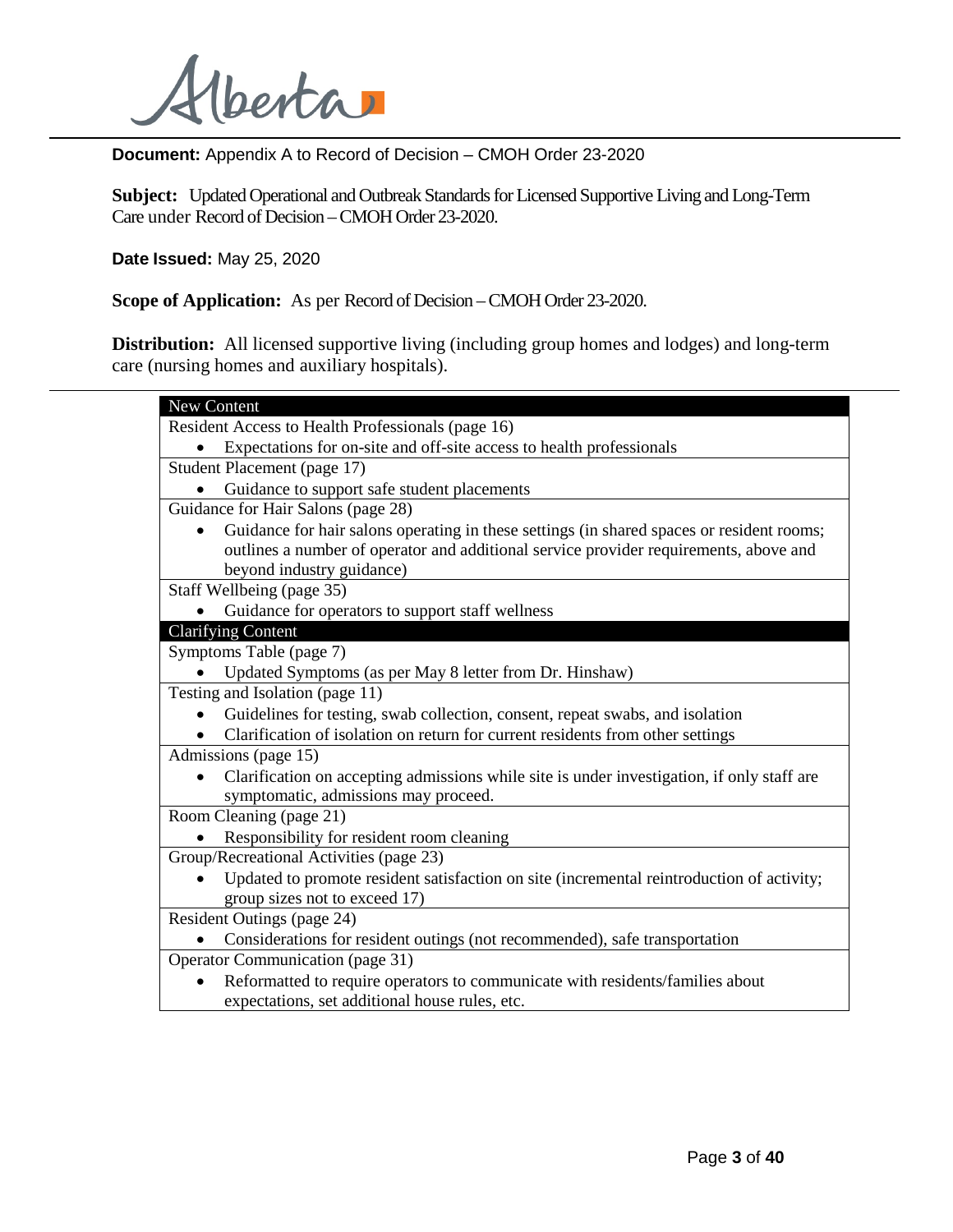# <span id="page-3-0"></span>**Table of Contents**

| Table 4: Single Site Overview: Example guidance of where staff can work  14 |  |
|-----------------------------------------------------------------------------|--|
|                                                                             |  |
|                                                                             |  |
|                                                                             |  |
|                                                                             |  |
|                                                                             |  |
|                                                                             |  |
|                                                                             |  |
|                                                                             |  |
|                                                                             |  |
|                                                                             |  |
|                                                                             |  |
|                                                                             |  |
|                                                                             |  |
|                                                                             |  |
|                                                                             |  |
|                                                                             |  |
|                                                                             |  |
|                                                                             |  |
|                                                                             |  |
|                                                                             |  |
|                                                                             |  |
|                                                                             |  |
|                                                                             |  |
|                                                                             |  |
|                                                                             |  |
|                                                                             |  |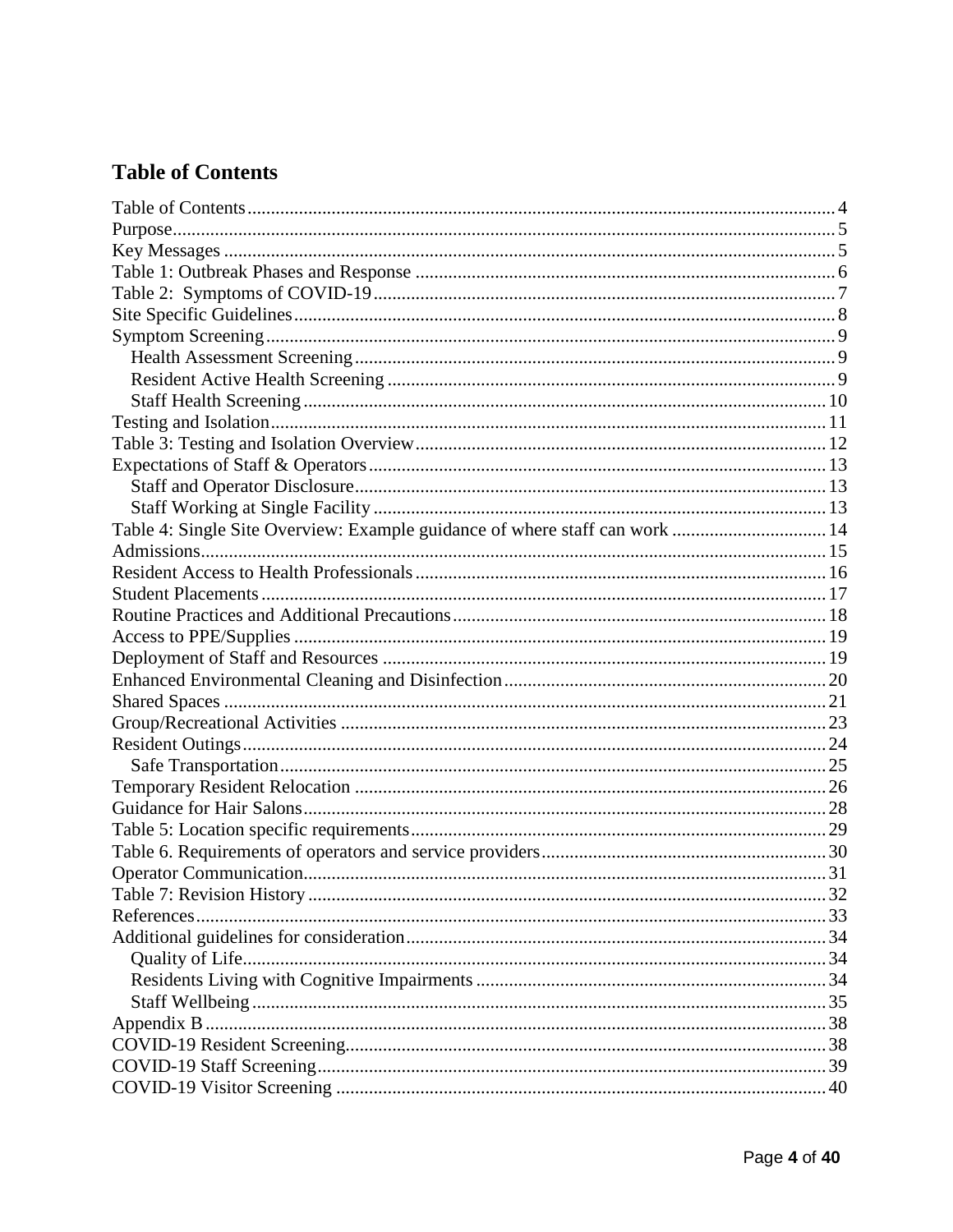### <span id="page-4-0"></span>**Purpose**

The operational expectations outlined here are required under the Record of Decision –CMOH Order 23- 2020 (the Order) and are applicable to all licensed supportive living (including group homes and lodges) and long-term care (LTC) facilities, unless otherwise indicated. They set requirements for all operators<sup>[1](#page-4-2)</sup>, residents<sup>[2](#page-4-3)</sup>, staff<sup>[3](#page-4-4)</sup>, students<sup>[4](#page-4-5)</sup> as well as any designated essential visitors<sup>[5](#page-4-6)</sup>.

- These expectations outline the operational and outbreak standards that apply to support early recognition and swift action for effective management of COVID-19 amongst vulnerable populations.
- These expectations may change existing requirements (e.g., in the Supportive Living and Long Term Care Accommodation Standards, the Continuing Care Health Service standards), but are required for the duration of this Order. Otherwise, those expectations are unchanged.
- These expectations apply to all staff including any person employed by or contracted by the site, or an Alberta Health Services (AHS) employee working within or visiting the site (e.g., home care), or another essential worker.

### <span id="page-4-1"></span>**Key Messages**

- As other parts of Alberta begin to relaunch, it continues to be important to maintain strong protections in place within these settings to minimize the introduction of and risk of virus transmission and spread.
- It is imperative that residents remain vigilant in their actions to protect themselves and others around them from COVID-19. Residents remain at extremely high risk of severe outcomes if they contract COVID-19.
- Individuals over 60 years of age and those with pre-existing health conditions are the most at risk of severe symptoms from COVID-19, especially when they live in close proximity as occurs within congregate settings.
- Tests for COVID-19 can only detect the virus at the time of the swab collection and provides only a point in time result. Someone with a negative test result may still go on to develop COVID-19 during the incubation period of 14 days after exposure.
- To prevent the spread of respiratory viruses, including COVID-19, among seniors and vulnerable groups, we are setting a number of expectations that apply to operators, staff, residents and designated essential visitors.

 $\ddot{\phantom{a}}$ 

<span id="page-4-2"></span> $1$  Operator means any operator, service provider, site administration or other staff member responsible for areas impacted by these expectations.

<span id="page-4-3"></span><sup>&</sup>lt;sup>2</sup> A resident is any person who lives within one of these sites (sometimes called clients).

<span id="page-4-4"></span><sup>&</sup>lt;sup>3</sup> Any person employed by or contracted by the site (including hairstylists and barbers), or an Alberta Health Services employee or other essential worker.

<span id="page-4-5"></span><sup>&</sup>lt;sup>4</sup> Any person who is participating in a student placement or practicum allowed by the operator and the postsecondary institution.

<span id="page-4-6"></span><sup>5</sup> As per Order 14-2020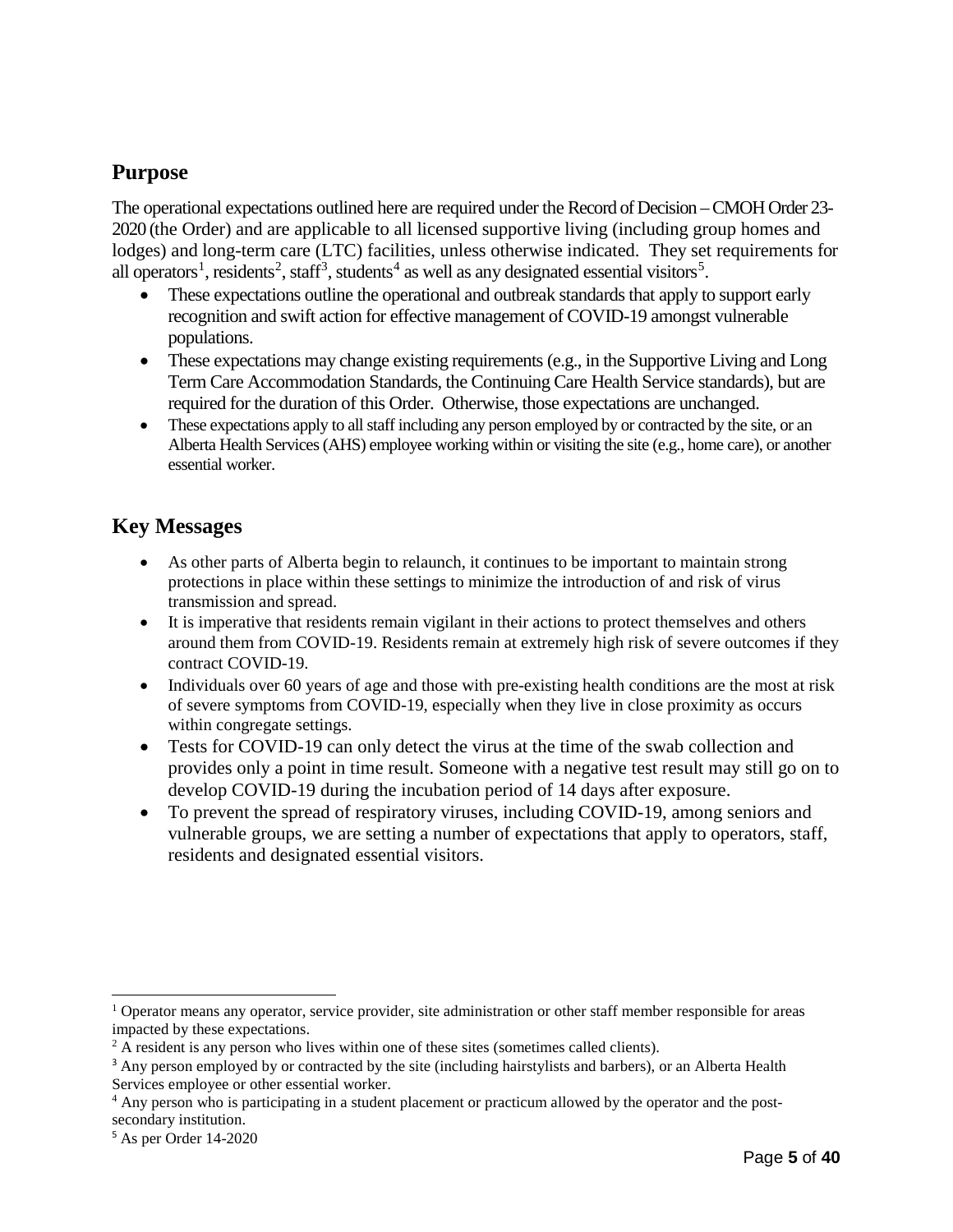- The intent of these expectations is to help ensure that seniors and other vulnerable individuals living and working in these congregate settings are kept as physically safe as possible, mitigating the risks of COVID-19 – which are significant – as well as other infections.
- These expectations are intended to safeguard people for the duration of the pandemic. However, there is also the recognition that socialization and activity are an important part of quality of life in these congregate settings. This order includes both guidance to be considered to also support broader quality of life for residents as well as to support staff quality of work life and wellbeing.

### <span id="page-5-0"></span>**Table 1: Outbreak Phases and Response**

**Table 1:** Site Outbreak Phases

| <b>Outbreak Prevention</b>                                                         | <b>Under Investigation</b>                                                                                       | <b>Confirmed COVID-19 outbreak</b>                                                  |
|------------------------------------------------------------------------------------|------------------------------------------------------------------------------------------------------------------|-------------------------------------------------------------------------------------|
| No residents or staff showing any<br>symptoms of COVID-19 as listed<br>in Table 1. | At least one resident or staff<br>member who exhibit any of the<br>symptoms of COVID-19 as<br>listed in Table 2. | Any one individual (resident or<br>staff) laboratory confirmed to<br>have COVID-19. |

- Anyone with symptoms listed in **Table 2** must be isolated and should be asked to consent to testing for COVID-19.
- [AHS Coordinated COVID-19 Response](https://www.albertahealthservices.ca/topics/Page16947.aspx) is available to all congregate settings. They must be contacted, as soon as there is a person showing symptoms listed in **Table 2,** for additional guidance and decision- making support at a site that does not already have an outbreak of COVID-19.
	- o The AHS Coordinated COVID-19 Response team should be contacted with the *first symptomatic person* in a congregate setting. Sites that do not already have a confirmed COVID-19 outbreak should promptly report newly symptomatic persons.
	- o The site must ensure the symptomatic resident is swabbed through on-site capacity, if available. If not, AHS will arrange for the resident to be tested.
	- o Swabs for staff should be arranged using the [AHS online assessment tool.](https://myhealth.alberta.ca/Journey/COVID-19/Pages/HWAssessLanding.aspx) They will not be completed on site for privacy reasons.
	- o Once the AHS Coordinated COVID-19 Response team has been informed and a COVID-19 outbreak has been declared the AHS Zone Medical Officers of Health (or designate) will be the contact going forward.
	- o Note that if test results are negative for COVID-19, usual influenza like-illness (ILI) or gastrointestinal illness (GI) outbreak protocols should be followed, as appropriate to the identified organism causing the outbreak.
- If there is a new **confirmed** outbreak of COVID-19, **all residents and staff** in the affected site/unit should be asked to consent to testing for COVID-19.
	- o Testing of residents should ideally occur within 3 days of a COVID-19 case being confirmed, however if it takes longer than 3 days to obtain consent, this testing may still occur after that time.
	- o Testing asymptomatic individuals within licensed group homes is at the discretion of the Zone MOH/designate, based on individual medical complexity and site circumstances.
- Sites with two or more individuals with confirmed COVID-19 will be included in public [reporting.](https://www.alberta.ca/covid-19-alberta-data.aspx#p25721s5)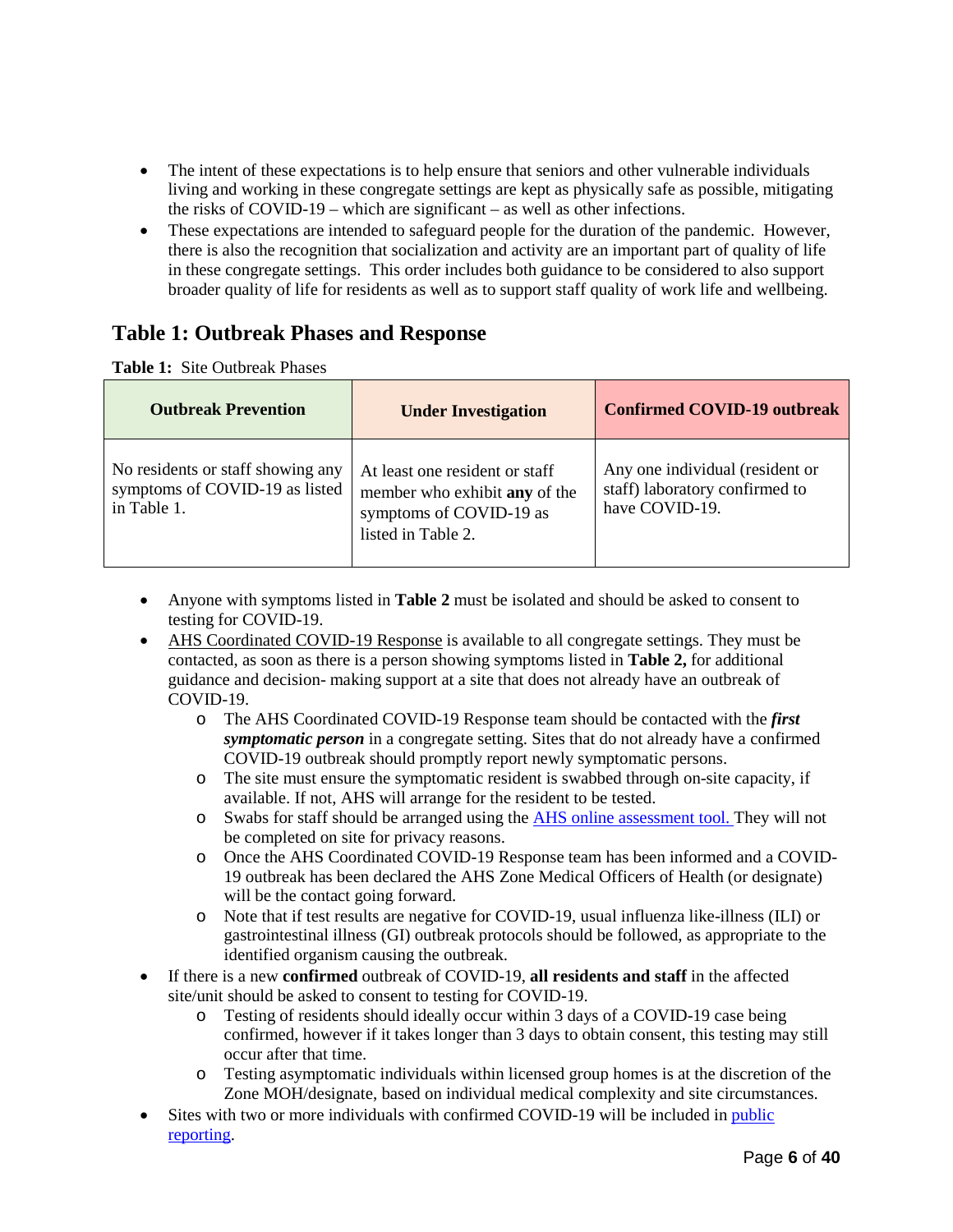| <b>Symptoms of COVID-19</b><br>$(Residents7)*$                                                                                                                                                                                                                                                                                                                                                                                                                                                                                                                                                                        | <b>Symptoms of COVID-19</b><br>(All Albertans including staff, students and<br><i>visitors</i> )                                                                                                                                                                                                                                                                     |
|-----------------------------------------------------------------------------------------------------------------------------------------------------------------------------------------------------------------------------------------------------------------------------------------------------------------------------------------------------------------------------------------------------------------------------------------------------------------------------------------------------------------------------------------------------------------------------------------------------------------------|----------------------------------------------------------------------------------------------------------------------------------------------------------------------------------------------------------------------------------------------------------------------------------------------------------------------------------------------------------------------|
| Fever $(37.8^{\circ}C \text{ or higher}^8)$<br>Any <b>new</b> or <b>worsening</b> respiratory symptoms:<br>Cough<br>Shortness of Breath/Difficulty Breathing<br>٠<br><b>Runny Nose</b><br>Sneezing<br>Nasal Congestion/Stuffy Nose<br><b>Hoarse Voice</b><br>Sore Throat/Painful Swallowing<br><b>Difficulty Swallowing</b><br>Any new symptoms including but not limited to:<br>Chills<br>Muscle/Joint Ache<br>Nausea/Vomiting/Diarrhea/Unexplained Loss<br>of Appetite<br>Feeling Unwell/Fatigue/Severe Exhaustion<br>Headache<br>Loss of Sense of Smell or Taste<br>Conjunctivitis<br><b>Altered Mental Status</b> | Fever<br>Cough<br>Shortness of Breath/Difficulty Breathing<br><b>Sore Throat</b><br><b>Runny Nose</b><br>Chills<br>Painful Swallowing<br>Stuffy nose<br>Headache<br>Muscle/Joint Ache<br>Feeling Unwell/Fatigue/Severe Exhaustion<br>٠<br>Nausea/Vomiting/Diarrhea/Unexplained<br>$\bullet$<br>Loss of Appetite<br>Loss of Sense of Smell or Taste<br>Conjunctivitis |

# <span id="page-6-0"></span>**Table 2: Symptoms of COVID-19[6](#page-6-1)**

\* Note that the list of symptoms for residents is expanded (from the list for all Albertans) as residents may experience milder initial symptoms or be unable to report certain symptoms.

 $\overline{a}$ <sup>6</sup> Reflective of the May 8, 2020 update letter from Dr. Hinshaw

<span id="page-6-2"></span><span id="page-6-1"></span><sup>7</sup> See [COVID-19 Recognizing Early Symptoms in Seniors](https://www.albertahealthservices.ca/assets/info/ppih/if-ppih-covid-19-recognizing-early-symptoms-in-seniors.pdf)

<span id="page-6-3"></span><sup>&</sup>lt;sup>8</sup> Thermometer confirmed temperature is <u>not required</u>. If a resident feels they have a fever, offer testing.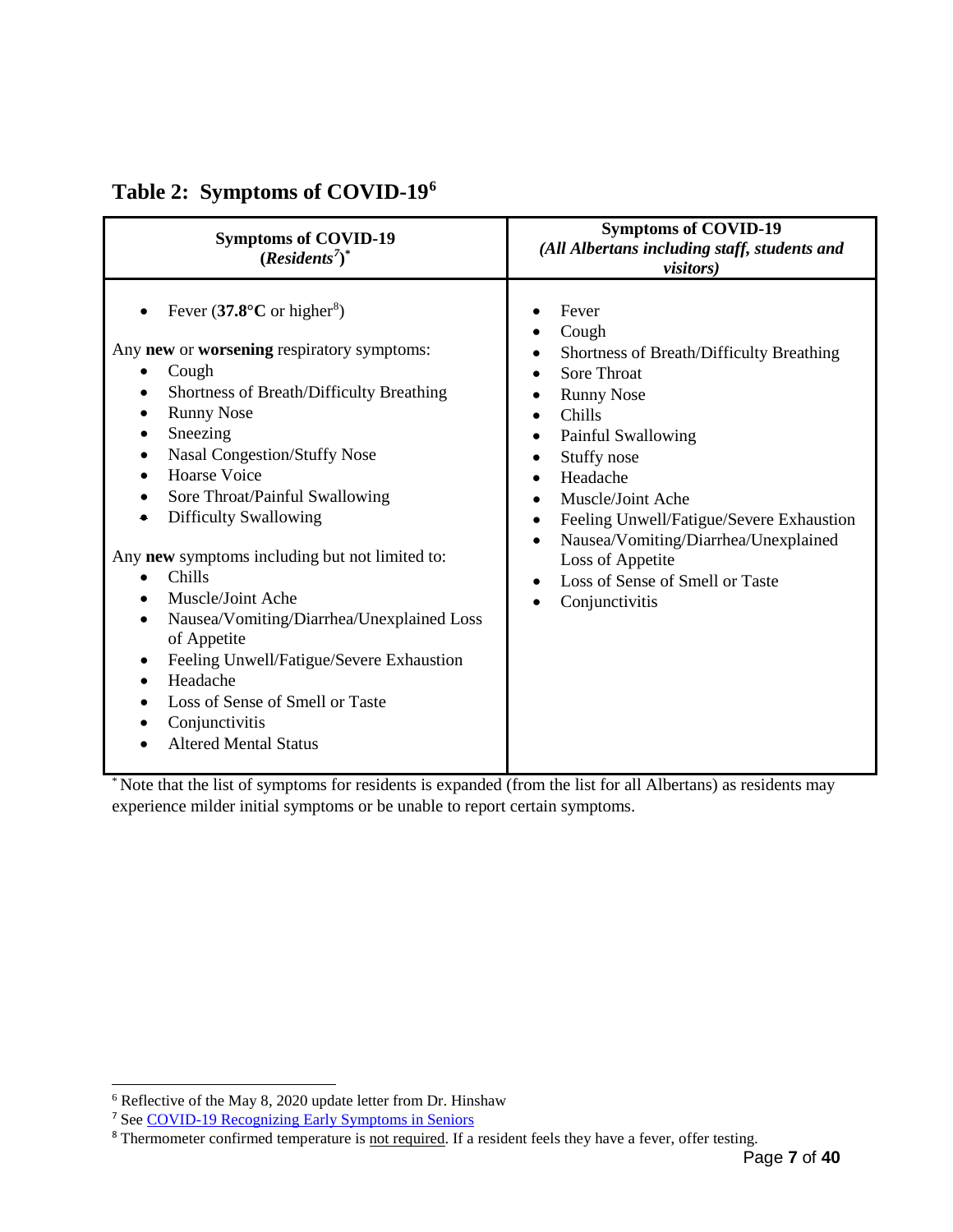# <span id="page-7-0"></span>**Site Specific Guidelines**

| Licensed group homes for<br>persons with developmental<br>disabilities or others (i.e., those<br>with four or more residents)                                                          | Other licensed supportive<br>living (SL), including<br>designated supportive living<br>(DSL)                                                                                                                                                                                                                                                                                                     | Long-Term Care (LTC)                                                                                                                                                                                                                                                                                                                                                                         |
|----------------------------------------------------------------------------------------------------------------------------------------------------------------------------------------|--------------------------------------------------------------------------------------------------------------------------------------------------------------------------------------------------------------------------------------------------------------------------------------------------------------------------------------------------------------------------------------------------|----------------------------------------------------------------------------------------------------------------------------------------------------------------------------------------------------------------------------------------------------------------------------------------------------------------------------------------------------------------------------------------------|
| Operators must review and<br><b>implement</b> the <b>AHS</b> Guidelines<br>for COVID-19 Outbreak<br>Prevention, Control and<br><b>Management in Congregate</b><br><b>Living Sites.</b> | Operators must review and<br><b>implement</b> the <b>AHS</b> Guidelines<br>for COVID-19 Outbreak<br>Prevention, Control and<br><b>Management in Congregate</b><br>Living Sites. In addition, the<br>following guidelines <b>must be</b><br>applied as well:<br><b>AHS Guidelines for Outbreak</b><br>Prevention, Management and<br><b>Control in Supportive Living and</b><br>Home Living Sites, | Operators must review and<br><b>implement</b> the <b>AHS</b> Guidelines<br>for COVID-19 Outbreak<br>Prevention, Control and<br><b>Management in Congregate</b><br>Living Sites. In addition, the<br>following guidelines <b>must be</b><br>applied as well:<br><b>AHS</b> Guidelines for Outbreak<br>Prevention, Control and<br>Management in Acute Care and<br><b>Facility Living Sites</b> |

<span id="page-7-1"></span>• Note that if there is conflicting information between the documents linked above and the standards on this order, these standards supersede.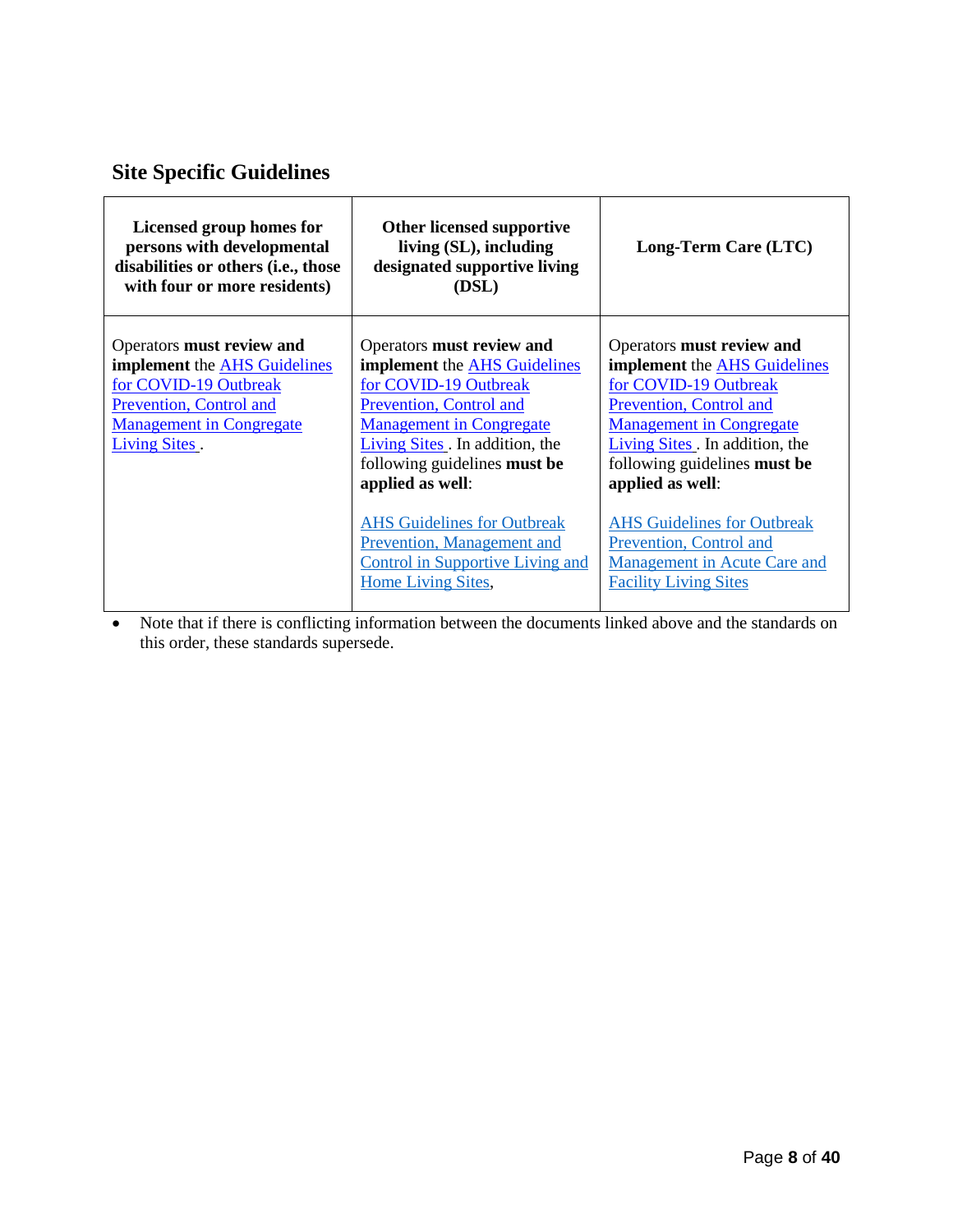### <span id="page-8-0"></span>**Symptom Screening**

#### <span id="page-8-1"></span>*Health Assessment Screening*

- Everyone entering the site **must** be screened *each* time they enter.
	- o The only exception is in the case of an emergency where stopping to be screened would negatively affect the reason for their entry (fire, police, medical emergency).
- Screening shall involve both of the following:
	- 1. Temperature screening
		- The temperature of all residents, staff, students and visitors must be taken by a noninvasive infrared or similar device (oral thermometers must not be used).
	- 2. COVID-19 Questionnaire (See **[Appendix B](#page-36-0)** for forms)
		- If a resident answers **YES** to any of the screening questions, the individual must immediately be given a procedure/surgical mask and isolated in their room, or an available isolation room. The resident should be asked to consent to testing for COVID-19.
		- If any staff answers **YES** to any of the screening questions, they will not be permitted to enter the facility. If the staff member has any symptoms of COVID-19 (as per **Table 2**) they should be asked to consent to testing. Testing can be facilitated by completing the [AHS online assessment tool](https://myhealth.alberta.ca/Journey/COVID-19/Pages/HWAssessLanding.aspx) for staff.
		- If any visitor or other approved person answers **YES** to any of the screening questions, they will not be permitted to enter the facility. They must be directed to isolate and complete the **AHS** online assessment tool to arrange for testing.

#### <span id="page-8-2"></span>*Resident Active Health Screening*

- For residents who have daily or more frequent interactions with health staff (e.g. personal care, etc.), health staff must actively screen the resident for symptoms of [COVID-19](https://myhealth.alberta.ca/Journey/COVID-19/Pages/COVID-Self-Assessment.aspx) **daily**.
	- o It is the operator's responsibility to ensure this happens, where they employ health staff (e.g., designated supportive living and long-term care).
	- o Where the operator does **not** employ health staff (e.g. lodges, group homes, etc.), it is the responsibility of the health staff who have interaction, regardless of employer (e.g., home care staff)
	- o The [Resident Screening Questionnaire](#page-37-1) should be used and a record of screening be kept on the resident's chart.
	- o If the resident shows any signs of COVID-19, the resident must be **immediately isolated**  and should be asked to consent to **testing** for COVID-19.
		- [AHS Coordinated COVID-19 Response](https://www.albertahealthservices.ca/topics/Page16947.aspx) is available to all congregate settings. They should be contacted with the first symptomatic person in a congregate setting. Sites that do not already have a confirmed COVID-19 outbreak should promptly report newly symptomatic persons.
	- o In a **confirmed** COVID-19 outbreak, health staff must increase the active screening to **twice** daily (e.g., day shift and evening shift).
		- If there is not interaction with health staff twice daily, the resident should be advised to complete the second self-check.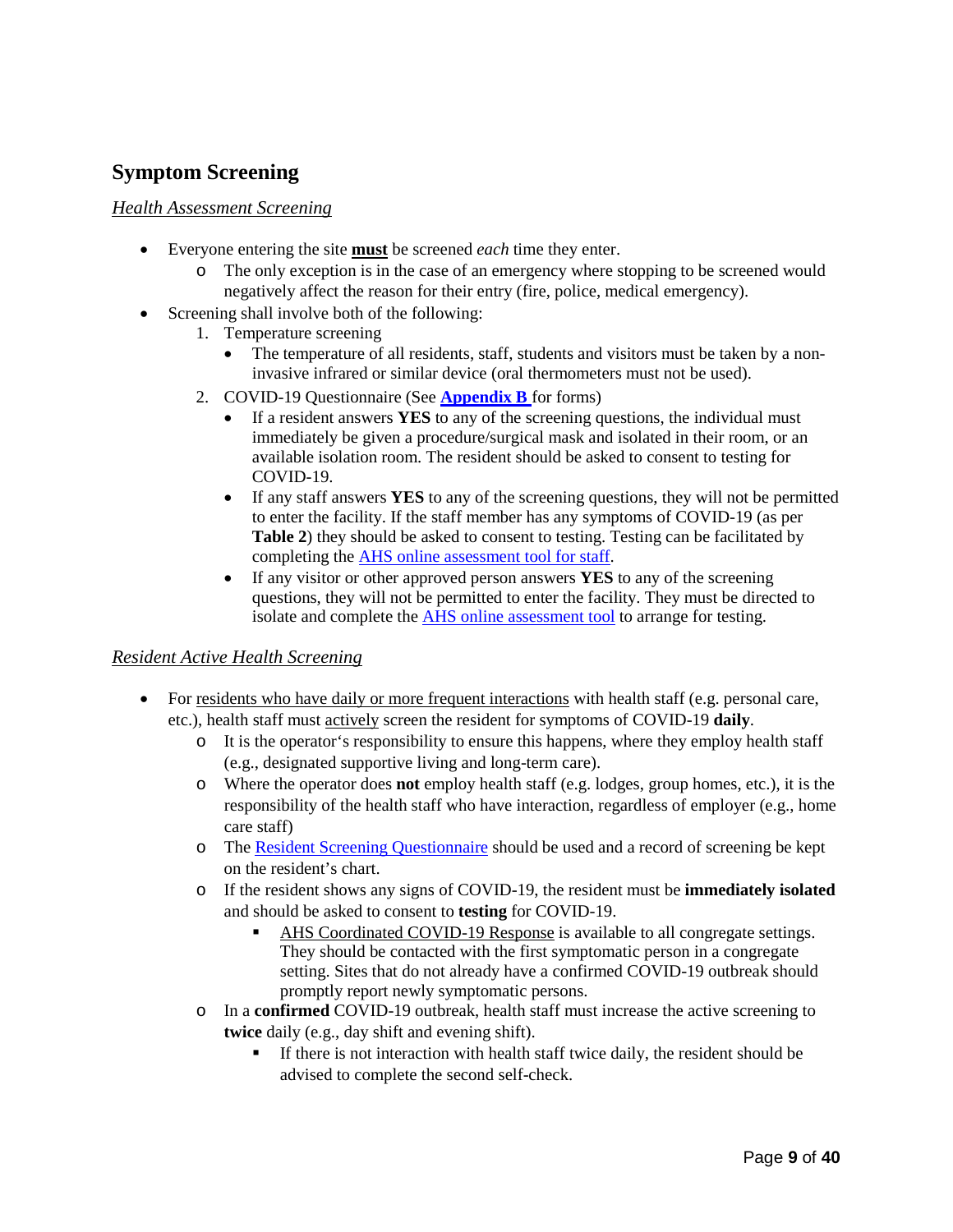- For residents who do not have daily or more frequent interactions with health staff, operators must advise each resident that they are required to conduct daily self-checks for symptoms of [COVID-19.](https://myhealth.alberta.ca/Journey/COVID-19/Pages/COVID-Self-Assessment.aspx)
	- o Resident Screening Questionnaire should be provided to the resident for their reference.
	- o Residents must immediately notify their primary site contact (preferably by phone), if they are feeling unwell.
		- Resident must be informed to immediately isolate and should be asked to consent to testing for COVID-19.
	- o In a **confirmed** COVID-19 outbreak, the operator will advise residents to increase their self-checks to twice daily.

#### <span id="page-9-0"></span>*Staff Health Screening*

- <span id="page-9-2"></span><span id="page-9-1"></span>• Operators must advise **staff** that they are required to conduct twice daily self-checks for signs of COVID-19, - as well as a self-check immediately prior to coming to work.
	- o Any staff member that determines they are symptomatic at any time shall notify their supervisor and/or the facility operator and should be tested. Testing can be facilitated by completing the [AHS online assessment tool](https://myhealth.alberta.ca/Journey/COVID-19/Pages/HWAssessLanding.aspx) for staff.
	- o Any staff member who develops symptoms while at work must continue to wear a mask and be sent home immediately by private transportation (i.e. not public transit).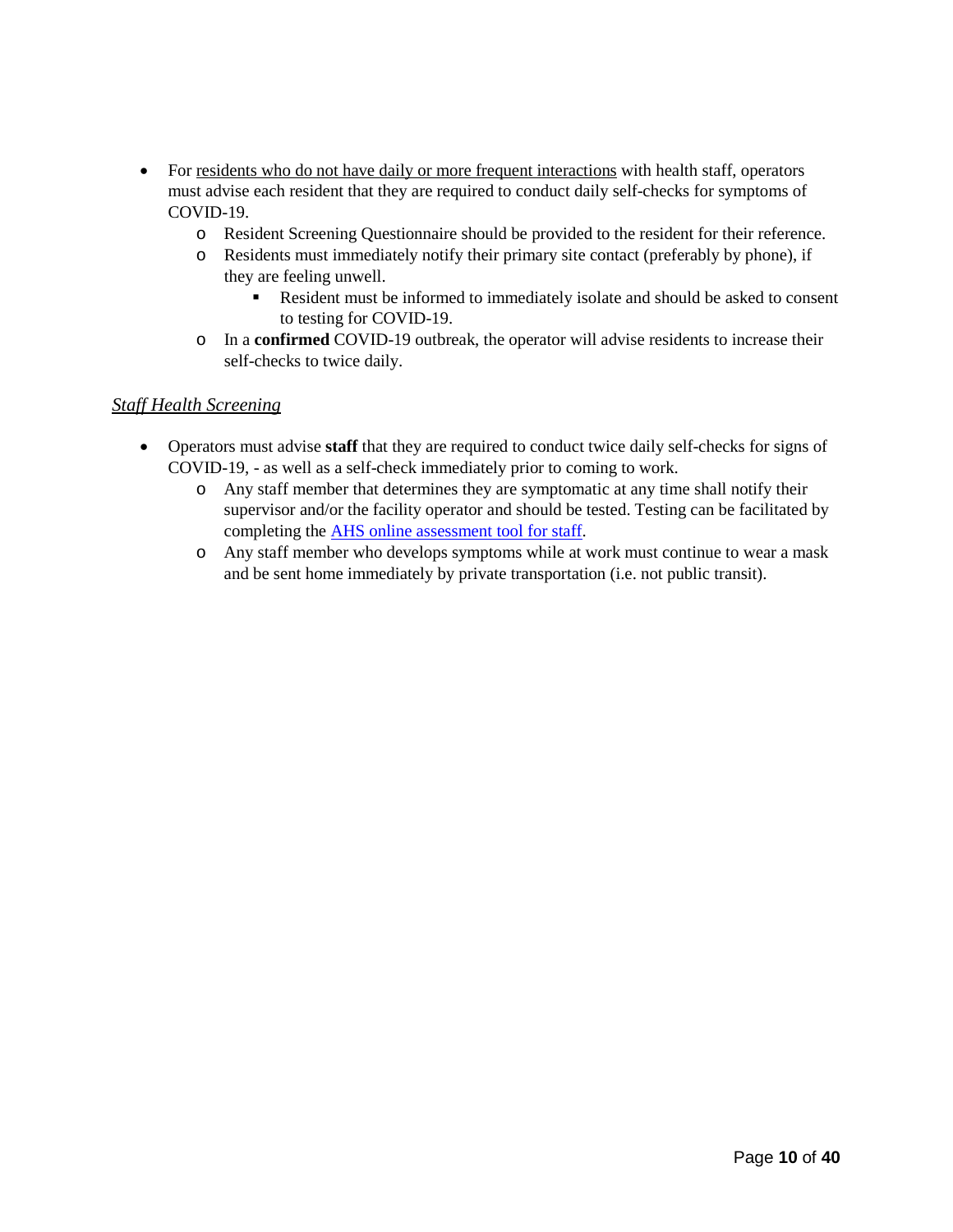#### <span id="page-10-0"></span>**Testing and Isolation**

- Tests for COVID-19 can only detect the virus at the time of the swab collection and provide only a point in time result. Someone with a negative test result may still go on to develop COVID-19 during the incubation period of 14 days after an exposure.
	- o **A negative test result does not take away the isolation requirements.**
- See [Table 3](#page-10-1) for an overview of testing and isolation requirements.
- Operators retain the ability to take a risk-based approach in requesting residents isolate above the requirements indicated in [Table 3,](#page-10-1) in consultation with Zone MOH/designate.
	- o Consideration of risks include attending a facility/location with known COVID-19 outbreak, not being able to maintain physical distance when out, etc.
	- o It is not reasonable or necessary to have all residents who leave the building isolate upon their return.
- Each Zone has unique operational circumstances and requirements and continues to have the responsibility to determine how to best operationalize the testing guidelines, as long as the intent of the guidelines is met.

#### *Testing of Previous Cases*

• Residents who have previously tested positive for COVID-19, have recovered, and who then have new symptoms should only be tested if it is more than 30 days after their previous positive result or if, in the opinion of the local MOH, a case-specific assessment warrants re-testing. For further details, please refer to [Alberta Public Health Disease Management Guidelines.](https://open.alberta.ca/publications/coronavirus-covid-19)

#### *Swab Collection*

- For residents:
	- o Swabs for residents will be collected through on-site capacity, if available (e.g. DSL/LTC).
		- If healthcare staff aren't available on site (e.g. lodges), AHS staff will be deployed to complete the swabbing. Please contact your usual zone level AHS contact for direction.
- For staff:
	- o Swabs for staff should be arranged using the [AHS online assessment tool.](https://myhealth.alberta.ca/Journey/COVID-19/Pages/HWAssessLanding.aspx) Swabs will not be completed on site for privacy reasons.

#### *Resident Consent for Swab Collection*

- Consent must be obtained from the resident (if able), or from their alternate decision maker prior to collecting the swab for testing.
- <span id="page-10-1"></span>• If a resident (or alternate decision maker on their behalf) declines the test for COVID-19, isolation requirements will still apply based on Table 3.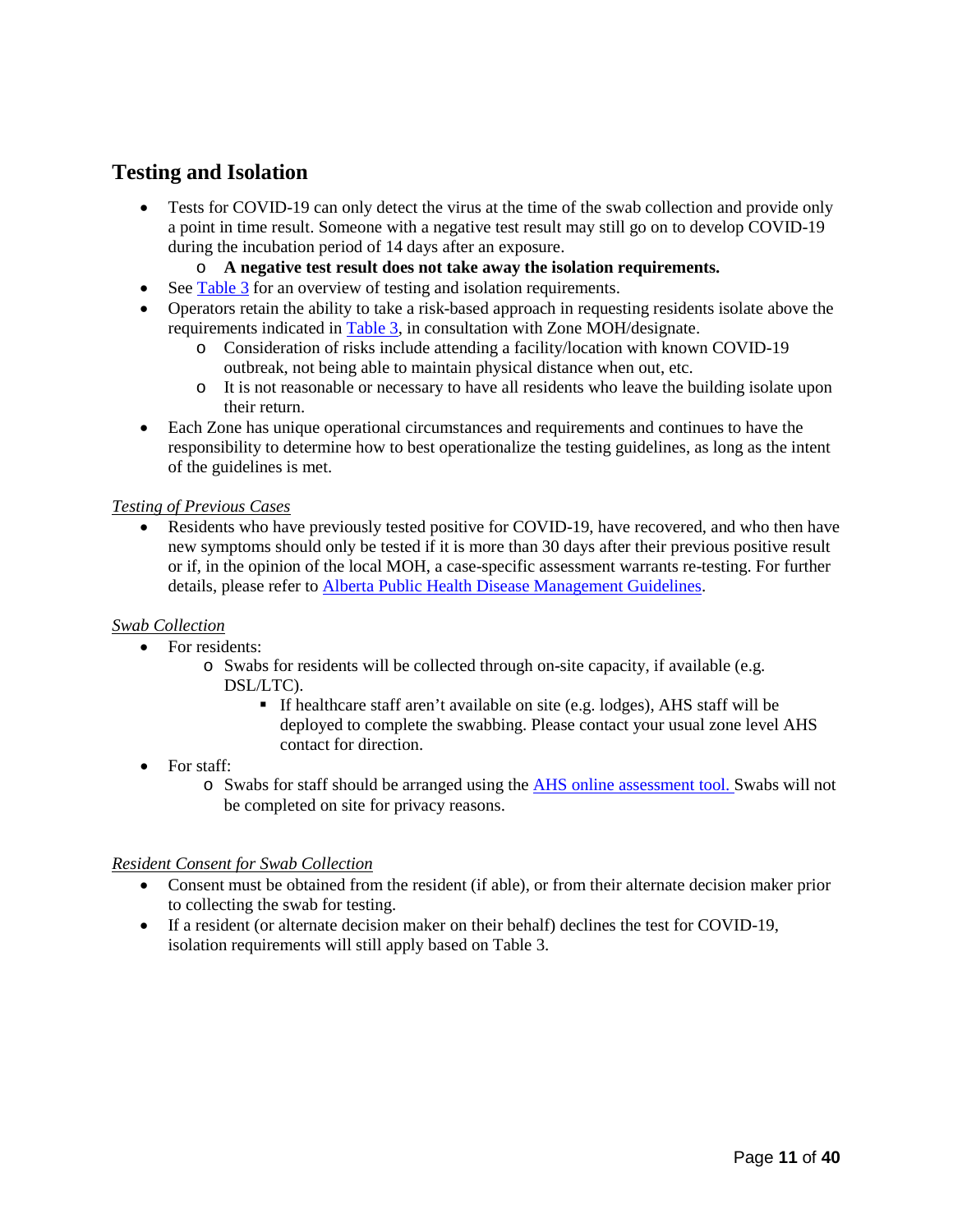| <b>Scenario</b>                                                                                                                                         | <b>Isolation</b><br>Required*9 | <b>Days Isolated</b>                                                      | Offer Testing <sup>10</sup> |
|---------------------------------------------------------------------------------------------------------------------------------------------------------|--------------------------------|---------------------------------------------------------------------------|-----------------------------|
| Symptomatic resident                                                                                                                                    | Yes                            | 10 from symptom onset OR<br>until symptoms resolve<br>Whichever is longer | Yes                         |
| Positive COVID-19 test                                                                                                                                  | Yes                            | 10 from symptom onset OR<br>until symptoms resolve<br>Whichever is longer |                             |
| Close contact with someone who has<br>COVID-19                                                                                                          | Yes                            | 14                                                                        | Yes                         |
| New admission to facility<br>(regardless of where they moved in<br>from)                                                                                | Yes                            | 14                                                                        | Yes                         |
| Current resident who returns from<br>hospital admission<br>related to confirmed COVID-19                                                                | Yes                            | 14 from symptom onset OR<br>until symptoms resolve<br>Whichever is longer | N <sub>o</sub>              |
| Current resident who returns from<br>hospital admission<br>unrelated to COVID-19                                                                        | Yes                            | 14                                                                        | Yes                         |
| Return from emergency department                                                                                                                        | N <sub>o</sub>                 |                                                                           | N <sub>o</sub>              |
| Return from essential activity $11$                                                                                                                     | N <sub>o</sub>                 |                                                                           | N <sub>o</sub>              |
| Return from non-essential activity                                                                                                                      | N <sub>o</sub>                 |                                                                           | N <sub>o</sub>              |
| <b>Return from Temporary Relocation</b><br>(return from move out to stay with a<br>family member or other for a period of<br>time longer than 24 hours) | Yes                            | 14                                                                        | Yes                         |
| Routine asymptomatic testing                                                                                                                            | N <sub>o</sub>                 |                                                                           | Yes                         |
| Situation Specific as per Chief<br>Medical Officer of Health/designate                                                                                  | As per<br>CMOH/designate       | As per CMOH/designate                                                     | As per<br>CMOH/designate    |

<span id="page-11-0"></span>**Table 3: Testing and Isolation Overview**

 $\overline{a}$ 

<span id="page-11-1"></span><sup>&</sup>lt;sup>9</sup> Operators retain the ability to take a risk-based approach in requesting residents isolate in consultation with Zone MOH/designate.

<span id="page-11-2"></span><sup>&</sup>lt;sup>10</sup> Residents should only be tested if they have not tested positive in the past 30 days

<span id="page-11-3"></span><sup>&</sup>lt;sup>11</sup> Including medical appointment, groceries, pharmacy, outdoor time, employment, etc. If operator believes there was an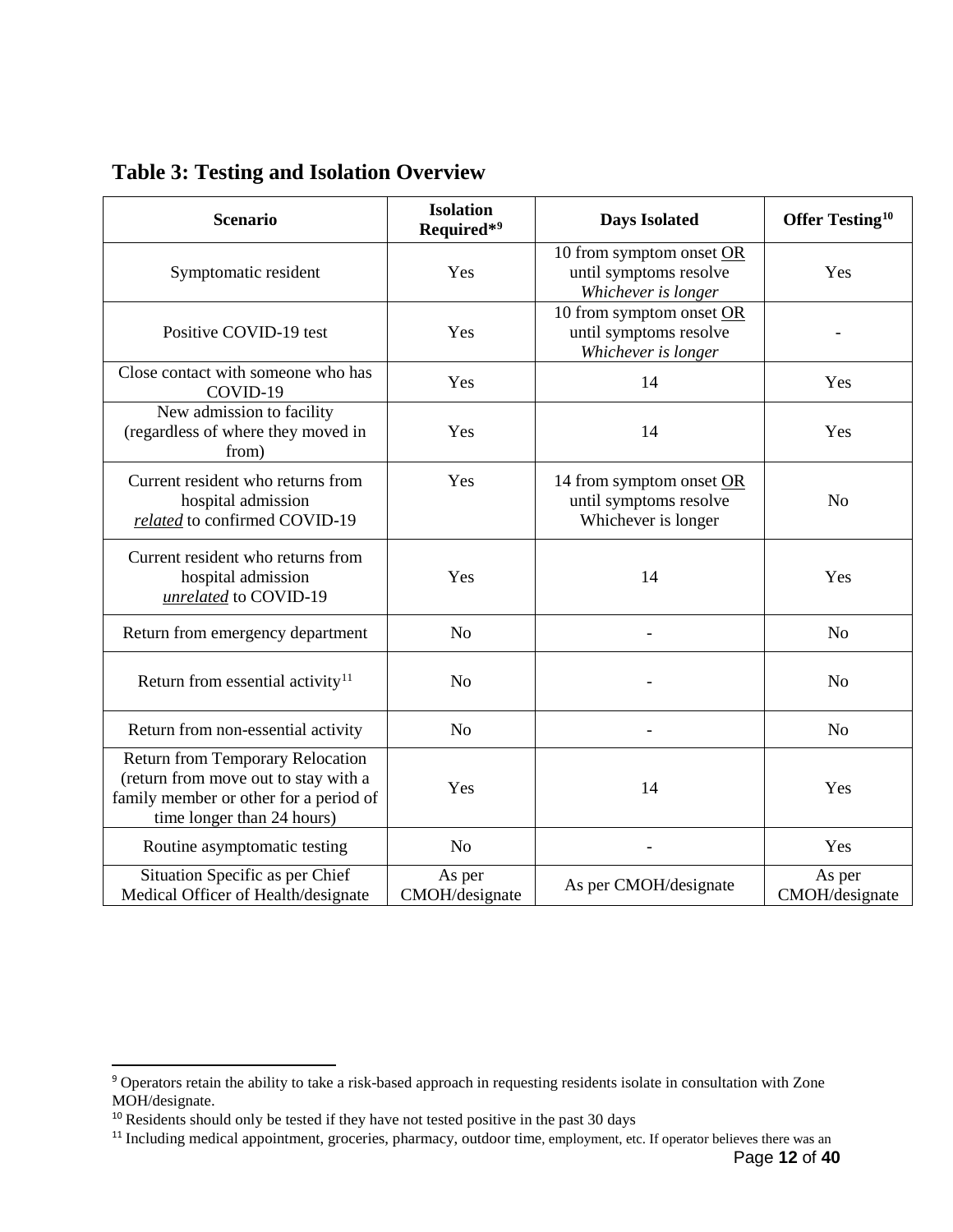### <span id="page-12-0"></span>**Expectations of Staff & Operators**

#### <span id="page-12-1"></span>*Staff and Operator Disclosure*

- Staff must **immediately** tell their supervisor if they have worked in the last 14 days or are currently working at a site (including but not limited to the sites to which this Order applies), where there is a **confirmed** COVID-19 outbreak.
- This disclosure is **mandatory**, for the purposes of protecting the health and safety of the disclosing staff member, other staff as well as the health and safety of the residents.
- Mandated disclosure *cannot* be used by an operator as the sole reason to dismiss a staff (e.g., lay off or fire); however, staff may be subject to work restrictions, depending on exposure and a risk assessment.
- Operators must **immediately** inform staff that disclosing exposure to COVID-19 (e.g. close contact to a confirmed case of COVID-19) to the facility is required and will not result in dismissal.
- Operators will notify all residents, staff and families if there is a **confirmed** COVID-19 outbreak. Operators should communicate transparently with residents and families when their site is **under investigation** for COVID-19.

#### <span id="page-12-2"></span>*Staff Working at Single Facility*

- To protect the most vulnerable Albertans, **designated supportive living** and **long-term care** staff employed or contracted by the operator are limited to working within one single **designated supportive living** or **long-term care** facility. This will help to prevent the spread of illness between facilities.
	- o The intent of this order is to limit the risk of transmitting **COVID-19** to our most vulnerable by reducing the number of different people who interact with residents.
- As per [Ministerial Order 625/2020,](https://open.alberta.ca/dataset/d190d34f-3f7c-457f-8a81-38005a658e31/resource/38376fb2-6dbd-4f0d-8eea-bda728c75ee9/download/health-covid-ministerial-order-625-2020-health.pdf) operators are required to submit relevant staffing information to Alberta Health, as directed.
- [Ministerial Order 2020-26,](https://open.alberta.ca/dataset/607a677c-21cc-40fd-ad87-562f6dfa15c6/resource/016b40da-9c75-46b5-b0fb-d19ab84fc419/download/li-mo-26-2020-employees-may-only-work-at-one-worksite.pdf) directs the process and employment protections for staff and operators.
- This order is inclusive of **all facility staff** (e.g. health care workers, food service workers, housekeeping, administrative, etc.).
	- o Essential Services persons permitted to enter the site include:
		- Emergency response personnel (police, fire, ambulance, etc.),
		- Urgent/emergent contracted building maintenance services (e.g. elevators, heating/cooling, fire alarms, etc.),
		- Essential pick-ups and deliveries (e.g. oxygen, laundry, food, supplies, etc.),
		- Other similar essential services.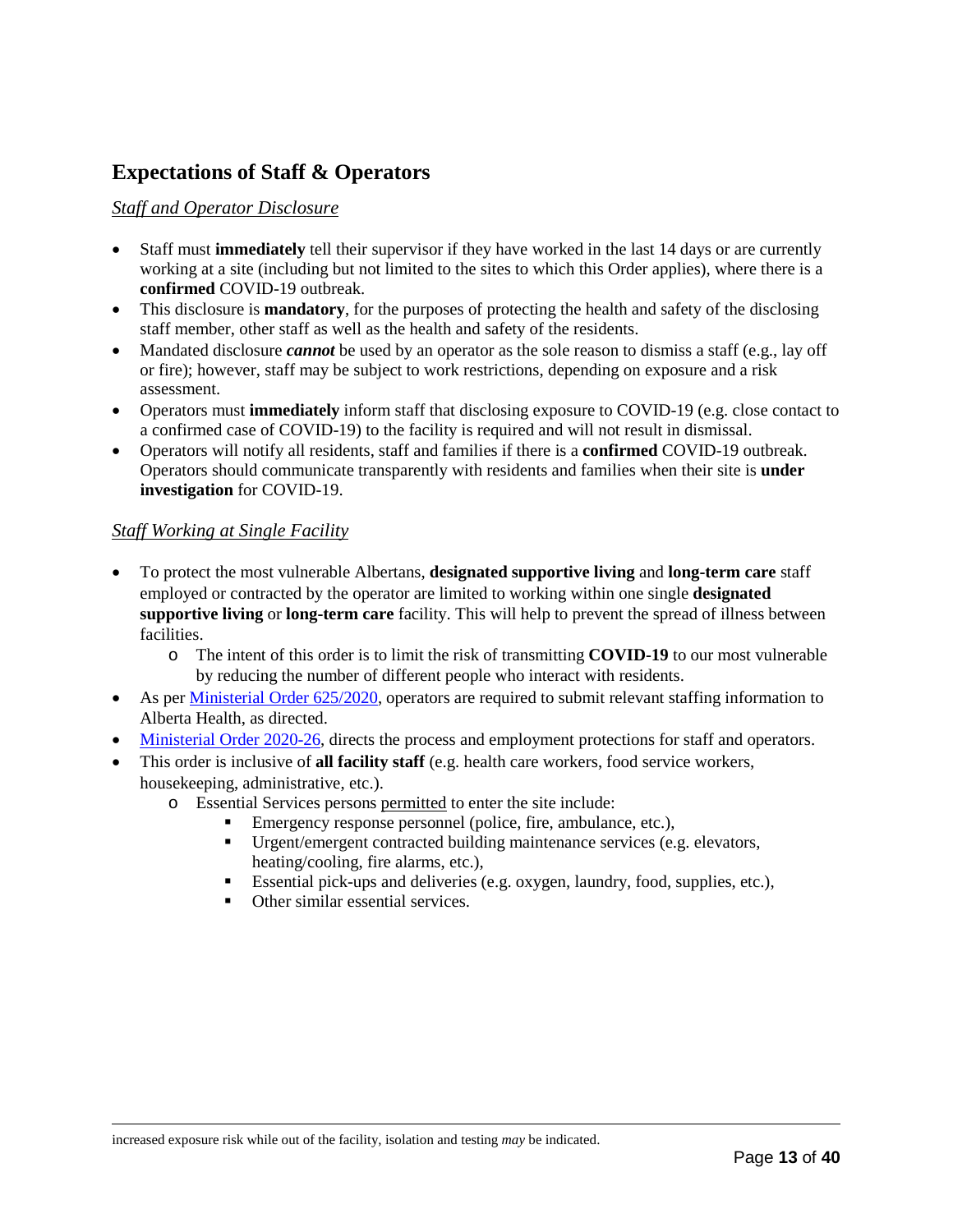- o Essential Services persons who should provide virtual services, where feasible and possible:
	- Physicians,
	- Nurse practitioners,
	- Allied health,
	- Home care,
	- Specialty consultants,
	- **Educators,**
	- Pharmacy,
	- Laboratory staff,
	- Public health,
	- **Infection control.**
	- Dialysis,
	- Authorized inspectors, officers and investigators for care, compliance or safety,
	- MAiD coordination,
	- Funeral home staff, and
	- Religious leaders.

living or LTC

 Should it be necessary to attend the facility, they should limit the number of different facilities they enter and provide in-person care to only one facility per day to the greatest extent possible.

| <b>Outbreak</b>                              | <b>Worksite 1</b>                                  | Worksite 2                                      | <b>Guidance</b>                                                                                              |
|----------------------------------------------|----------------------------------------------------|-------------------------------------------------|--------------------------------------------------------------------------------------------------------------|
| Phase(s)                                     |                                                    |                                                 |                                                                                                              |
|                                              | <b>DSL/LTC</b>                                     | <b>DSL/LTC</b>                                  | Not allowed to work at more than one DSL/LTC.                                                                |
|                                              | <b>DSL/LTC</b>                                     | <b>Acute Care</b>                               | Allowed but it is recommended that staff limit the<br>number of worksites to prevent the spread of           |
| <b>Outbreak</b>                              | <b>DSL/LTC</b>                                     | Lodge                                           | COVID-19.                                                                                                    |
| Prevention or                                |                                                    |                                                 |                                                                                                              |
| Site Under                                   |                                                    |                                                 | Note that the designated Auxiliary Hospital units of                                                         |
| Investigation<br><b>DSL/LTC</b><br>Home Care | acute care sites are included in the single site   |                                                 |                                                                                                              |
|                                              |                                                    |                                                 | designation (so workers can work in the Auxiliary                                                            |
| <b>DSL/LTC</b><br><b>Retail Store</b>        | unit and other units in acute care, but not on the |                                                 |                                                                                                              |
|                                              |                                                    | Auxiliary unit and a separate LTC/DSL facility) |                                                                                                              |
| Confirmed                                    | Any licensed<br>supportive                         | Any licensed<br>supportive                      | Once in a confirmed outbreak, for the duration of<br>that outbreak, all sites must restrict staff to working |
| Outbreak                                     |                                                    |                                                 |                                                                                                              |

### <span id="page-13-0"></span>**Table 4: Single Site Overview: Example guidance of where staff can work**

• Expected to be extremely rare, any requests for a consideration of an exemption may be brought forward on a case-by-case basis for consultation with AHS Zone Medical Officers of Health. Only the Chief Medical Officer of Health may grant an exemption.

only at the outbreak site.

living or LTC

- Staff will be granted a leave of absence from their non-primary employers. Non-primary employers will not penalize staff.
- It is strongly recommended that all other congregate living settings (i.e. non-designated licensed supportive living, lodges, and group homes), though not mandated, also implement this directive.
- In the case of a **confirmed** COVID-19 outbreak, all other congregate settings (i.e. non-designated licensed supportive living, lodges, and group homes) must require staff to work only at one congregate living setting for the duration of the outbreak.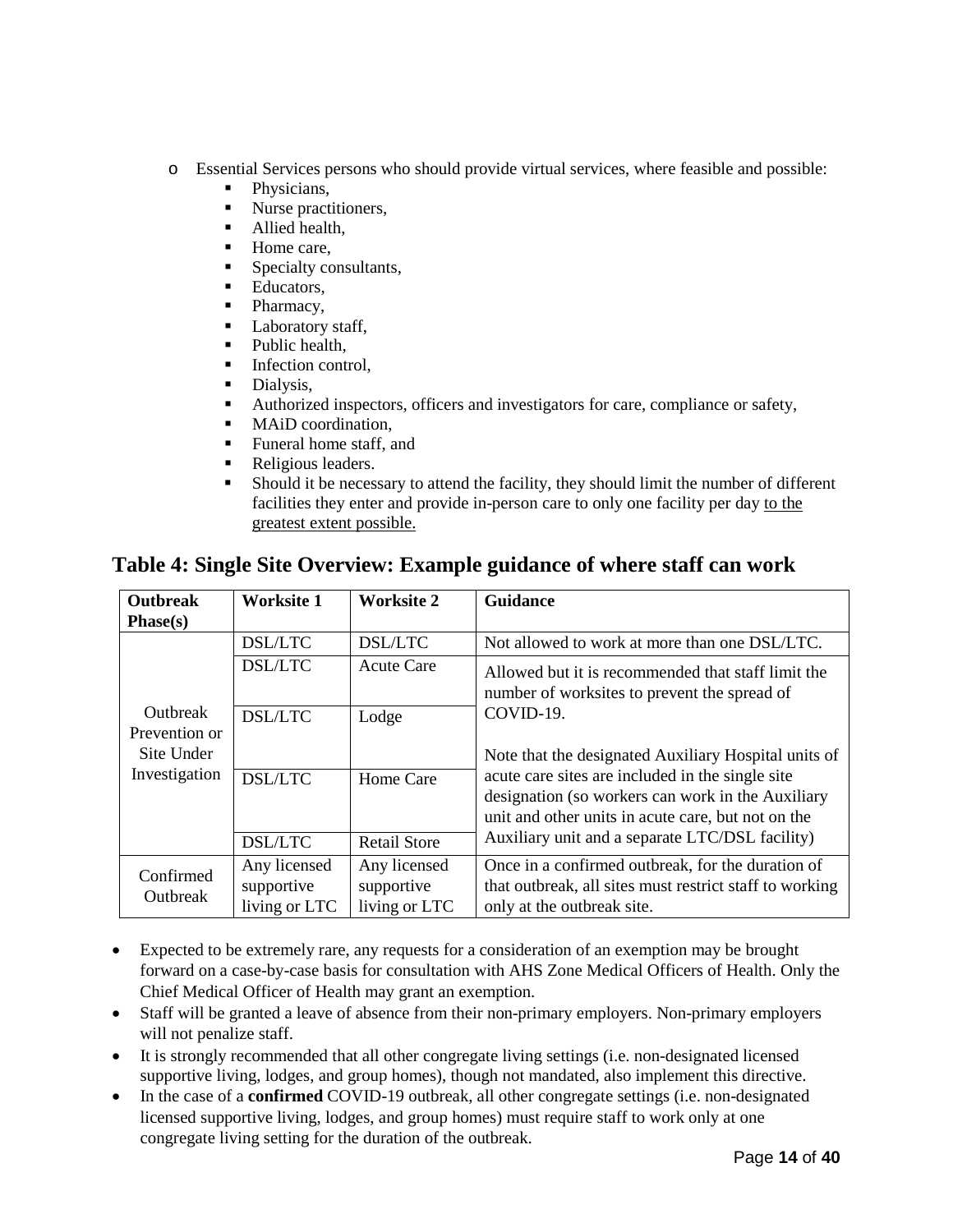#### <span id="page-14-0"></span>**Admissions**

- People will continue to move into these settings (e.g. from the community, acute care and other licensed supportive living and long-term care facilities), according to existing processes and will continue to move between settings in the usual way (e.g., return from hospital admissions, emergency department visits, etc.).
	- o New admissions to the facility (from any location, including another licensed supportive living or long-term care facility) must be placed on isolation for 14 days and should be asked to consent to testing for COVID-19. (See *[Testing and Isolation](#page-9-1)*)
		- **A negative test result does not take away the isolation requirements.**
	- o Acute Care/Transition Services staff, when they are involved (e.g., for DSL and LTC) should advise residents of isolation requirements prior to arranging the admission/transfer. Otherwise, operators will do so in advance of move-in.
- If the site is **under investigation** for COVID-19 due to resident(s) only having symptoms (not staff), the operator should consult with AHS Zone Medical Officer of Health (or designate) before accepting new admissions into the site.
	- o Having symptomatic staff member(s) only (i.e. no residents) should not restrict admissions to the site. Once a staff member has identified symptoms of COVID-19, they should no longer be working at the site until their isolation period is complete.
- If the site has a **confirmed** COVID-19 outbreak, the operator **must stop admissions** into the site, unless at the explicit direction of the AHS Zone Medical Officer of Health.
- Decisions should be made on a case-by-case basis while using consistent decision-making methods.
	- o Considerations may include: Number of people affected, type of symptoms, location of infected residents within the facility, number of shared staff between units, acute care capacity, etc.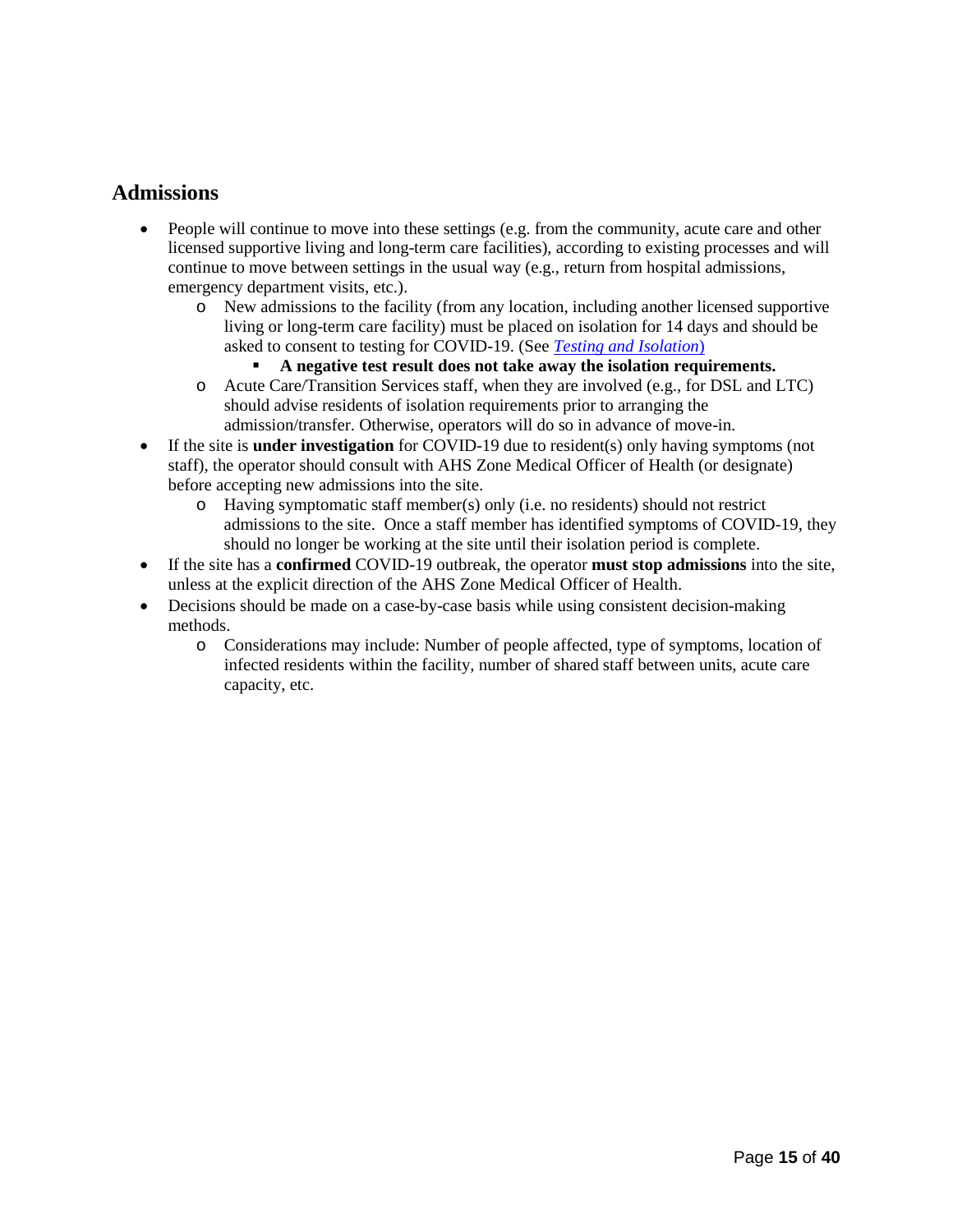### <span id="page-15-0"></span>**Resident Access to Health Professionals**

As per [Order 16-2020,](https://open.alberta.ca/dataset/2a615f78-aa9e-48d9-a323-9f2c08b07667/resource/fcca7551-9a32-4ec0-9545-aa5163f8a284/download/health-cmoh-record-of-decision-cmoh-16-2020.pdf) the college of each [regulated heath profession](https://www.alberta.ca/regulated-health-professions.aspx) will be responsible for providing guidelines to their members. Refer to [Order 18-2020](https://open.alberta.ca/publications/cmoh-order-18-2020-rescinds-04-2020-and-modifies-orders-01-02-and-07-2020-covid-19-response) and [19-2020](https://open.alberta.ca/publications/cmoh-order-19-2020-which-modifies-cmoh-orders-01-02-and-07-2020-covid-19-response) for a list of businesses and entities that must remain closed, including a business or entity offering or providing a non-essential health service, as defined in section 8 of [Order 07-2020,](https://open.alberta.ca/dataset/c02f3b06-9c37-4845-98ee-d07d805fdce1/resource/32f3367d-9a15-4aef-af6e-4e960891c14e/download/health-cmoh-record-of-decision-cmoh-07-2020.pdf) which is provided by a person other than a regulated member of a college established under the *Health Professions Act.*

- Wherever possible, these services should be provided virtually to limit the spread of COVID-19.
- Where these services cannot be provided virtually, services may be provided in person within the site, if the resident is not isolated.
- When a resident is isolated, decisions about accessing services will be made with the health care provider, resident (or alternate decision maker) and operator on a case-by-case basis depending on circumstances at the site, reasons for isolation, capacity to offer the service safely, etc.
- When a resident is accessing services off-site (i.e. in the practitioner's office, not within the licensed supportive living or long-term care site):
	- o Resident should ensure that the health provider they are seeing is aware of *any* symptoms the resident is currently experiencing, in advance of arriving for the appointment.
	- o Arrangements should be made by the resident (or alternate decision maker) with the practitioner's office to book an appointment time where the resident's potential contact with others is reduced.
	- o Ensure transportation arrangements are as safe as possible [\(See Safe Transportation\)](#page-23-1).
	- o Operators will provide masks for the resident to use while they are at the off-site appointment.
	- o It is recommended that the resident bring hand sanitizer and use after each touchpoint (e.g. after getting out of vehicle, upon arrival to office, after interaction with reception, etc.).
	- o Resident must be screened [\(Health Assessment\)](#page-7-1) upon re-entry into the facility where they live.
	- o If the resident is absent from the facility for less than 24 hours, or is absent only for a non-COVID-19 related emergency department visit, they do not need to undergo a precautionary 14 day isolation period.
- When accessing services on-site (i.e. the practitioner comes to the facility):
	- o The appointment time must be pre-arranged with the resident and operator to ensure it does not conflict with other operations or practitioner visits.
	- o The practitioner must complete the [Health Assessment Screening](#page-7-1) (Staff) and use appropriate PPE as directed by their regulatory college and CMOH Orders (e.g. continuous masking, eye protection, etc.).
	- o All efforts must be made to ensure minimal contact with residents who are not receiving services.
		- If services are provided within a shared resident room, the other resident may be asked to vacate for the duration of the service provision.
		- If the other resident is on isolation, services are encouraged to be provided in an alternate space wherever possible.
	- o If the operator is able to make a separate space available, that fits the needs of the practitioner (e.g., is private, has the required infection, prevention and control/IPC infrastructure like sinks, etc.), it is ideal that such a space be made available to minimize entry into the living spaces, where resident rooms are (i.e. to avoid going to resident rooms).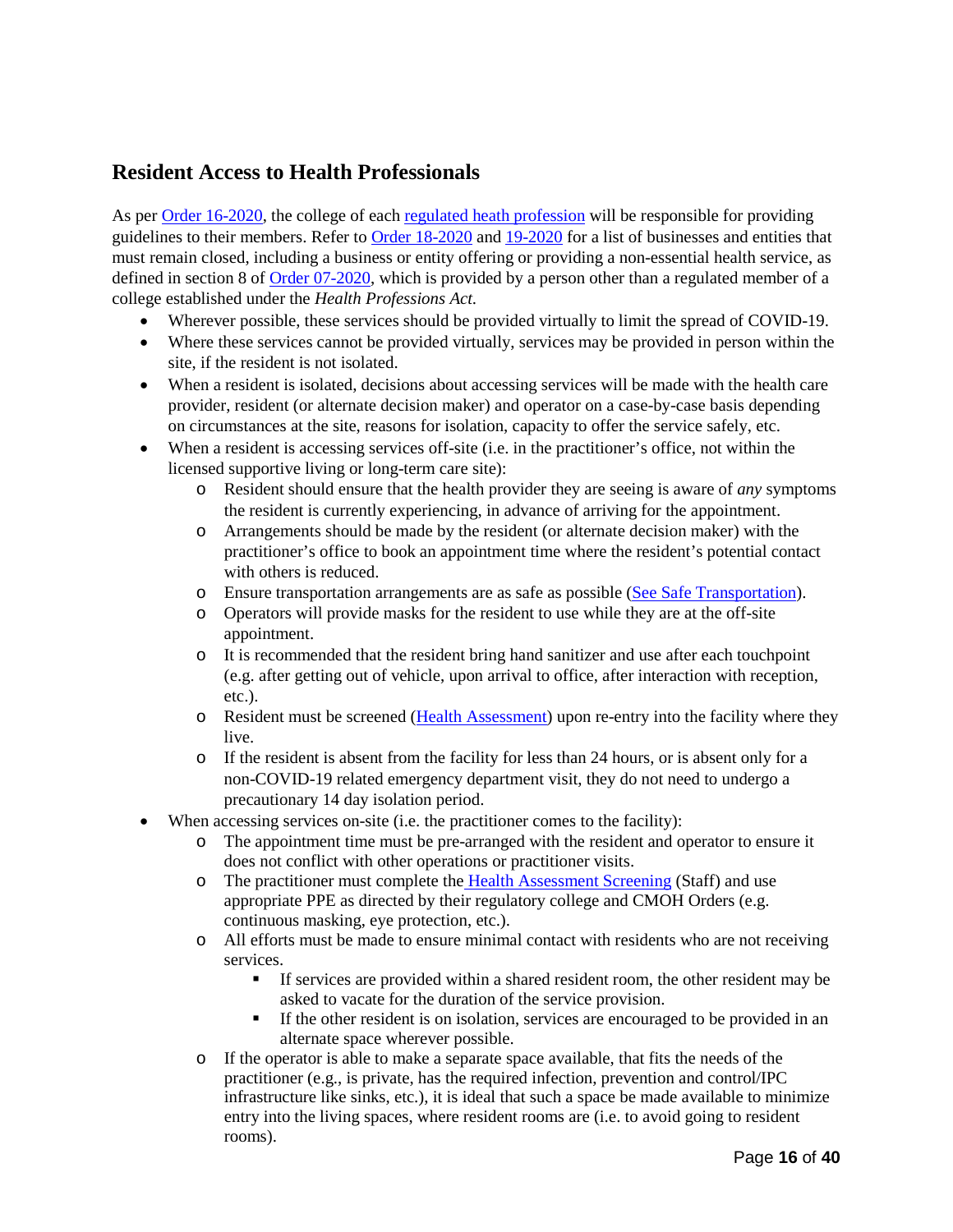- o Practitioners are expected not to attend multiple designated supportive living or longterm care settings in the same day, where feasible.
- $\circ$  If the practitioner is seeing multiple residents in the facility in one day, they must follow strict IPC measures as directed by their regulatory college, operator and this order (e.g. handwashing, PPE, enhanced cleaning of supplies/equipment, etc.) and where possible, provide services to those residents who are not isolated first.

### <span id="page-16-0"></span>**Student Placements**

Students in healthcare fields who graduate build capacity in the workforce. Student placements should continue where safe and feasible to enable graduation and entry into the workforce. The following guidelines are required to ensure students have safe access to healthcare settings to finalize their training:

- Post-secondary institutions are permitted to make their own decisions about proceeding with student placements based on their institution's unique circumstances, but placements are allowed, following all existing CMOH orders and any additional guidance provided by Alberta Health and the receiving operator.
- Operators are permitted to make their own decisions about accepting student placements based on the unique circumstances at the site. Considerations include:
	- o Ability to maintain the operator's operational activities.
	- o Ability to meet the student's educational objectives and ability to achieve the learning outcomes.
	- o Availability of staff and/or post-secondary instructors to offer appropriate supervision to students.
	- o Type (which healthcare program) and number of students.
	- o The extent to which normal operations are disrupted by the COVID-19 response.
	- o Availability of required PPE.
	- o Usual processes will remain in place for agreements, contracts, liability, etc.
- When a site is in outbreak, operators should work in consultation with the post-secondary institution to determine ability to proceed with student placements.
- Students who are already working within a licensed supportive living or long-term care setting that is different from their proposed student placement location may need to meet additional precautions in advance of the practicum, depending on their unique situation (e.g., may need to isolate after their last shift at their original work site prior to initiating the student placement at the student placement location, etc.). This determination would be made by the receiving operator, considering the site circumstances and all available CMOH orders).
- As with all staff in **designated supportive living** and **long-term care facilities** and any other site under this order with **confirmed outbreak**, students in these settings can only work<sup>[12](#page-16-2)</sup> at one facility for the duration of their student placement.
- <span id="page-16-1"></span>• Instructors (from the educational institution) are encouraged to provide in-person support within one facility per day to the greatest extent possible.

 $\overline{a}$ 

<span id="page-16-2"></span><sup>&</sup>lt;sup>12</sup> Student placements are considered "work" for purposes of this order.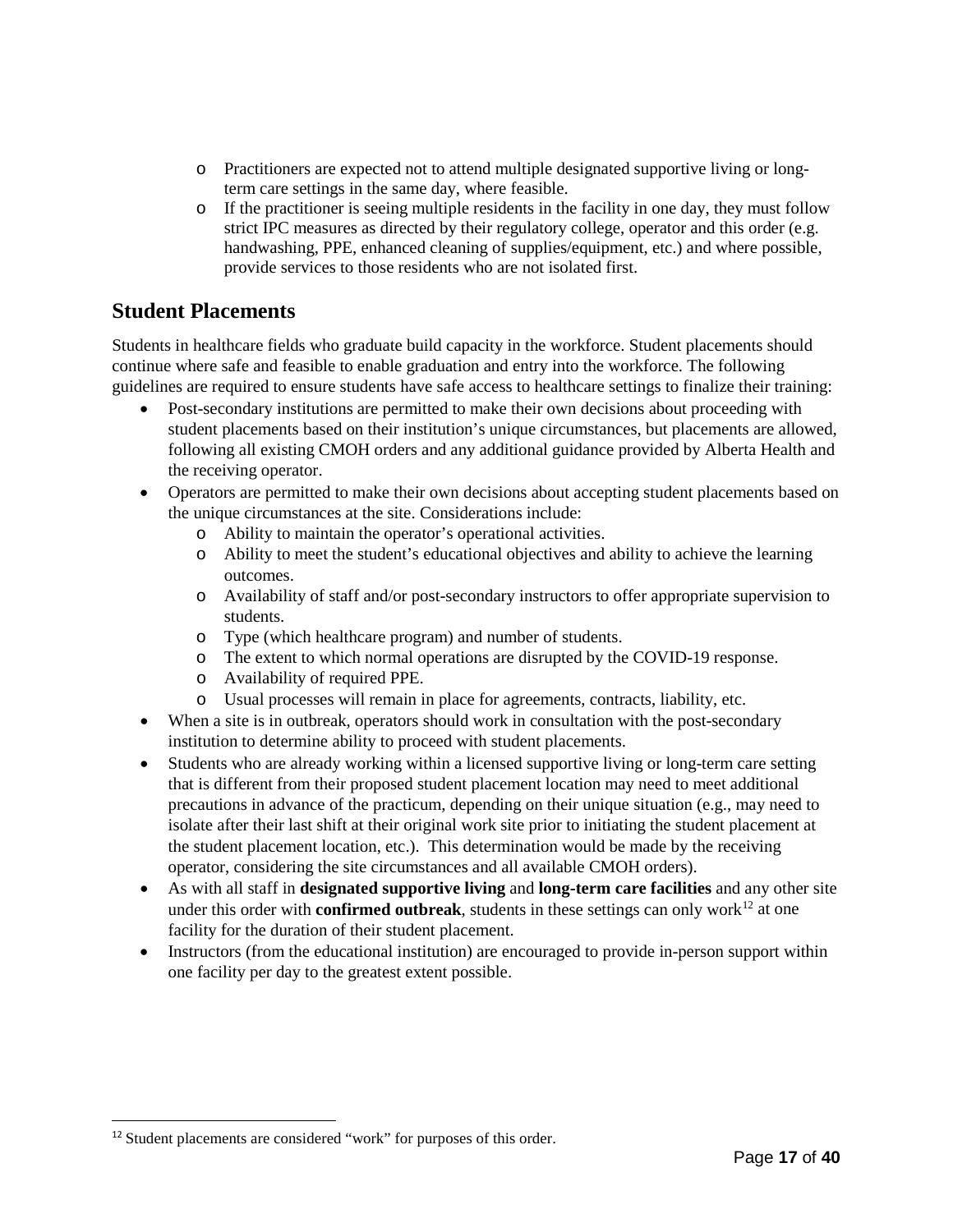### **Routine Practices and Additional Precautions**

- All staff providing **direct resident care** or **working in resident care areas** must wear a surgical/procedure mask continuously, at all times and in all areas of the workplace if they are either involved in direct resident contact or cannot maintain adequate physical distancing (2 metres) from resident and co-workers.
	- o These staff are required to put on a mask at entry to the site to reduce the risk of transmitting COVID-19 to residents and other workers, which may occur even when symptoms of illness are not present or recognized.
	- o Staff must perform hand hygiene before putting on the mask and before and after removing the mask.
	- o Where there is evidence of continued transmission (defined as at least 2 confirmed COVID-19 cases), continuous use of eye protection (e.g. goggles, visor, face shield) is recommended for all staff and designated essential visitors providing **direct resident care** or **working in resident care areas**.
- Any staff who do not work in resident care areas or have direct resident contact are required to mask if physical distancing (2 metres) cannot be maintained **at all times** in the workplace or if entry into resident care areas is required.
- Judicious use of all Personal Protective Equipment (PPE) supplies remains critical to conserve supplies and ensure availability.
- Additional PPE will be needed for those staff providing care to all isolated residents. This includes gowns, facial protection (mask, visor, eye protection), and gloves.
	- Under the above direction:
		- o When [putting on PPE,](https://www.albertahealthservices.ca/assets/Infofor/hp/if-hp-ipc-donning-ppe-poster.pdf) the following sequence of steps is required:
			- 1. Screen for symptoms
			- 2. Perform hand hygiene
			- 3. Cover body (i.e. gown)
			- 4. Apply facial protection (i.e. mask, visor, eye protection)
			- 5. Put on gloves
		- o When [taking off PPE,](https://www.albertahealthservices.ca/assets/Infofor/hp/if-hp-ipc-doffing-ppe-poster.pdf) the following sequence of steps is required:
			- 1. Remove gloves
			- 2. Perform hand hygiene
			- 3. Remove body coverings
			- 4. Perform hand hygiene
			- 5. Remove facial protection
			- 6. Perform hand hygiene
- Operators must immediately ensure that staff and indoor designated essential visitors are provided with the required PPE, are trained, and have practiced the appropriate use (i.e. putting on and taking off) of PPE prior to caring for, or entering the room of, an isolated resident.
	- o This may be done in partnership with Public Health and includes (but may not be limited to) the correct choice of, application (putting on) of and removal of the PPE (e.g., preventing contamination of clothing, skin, and environment).
- Staff who are following hand hygiene guidelines, using appropriate PPE and applying it correctly while caring for residents with confirmed COVID-19, are not considered "exposed" and may safely enter public spaces within the facility or other rooms.
- Any individual who has had direct contact with a person who is a confirmed case of COVID-19, without wearing recommended PPE (i.e., before they are aware that the person has a confirmed case of COVID-19), is required to isolate as per direction from Public Health.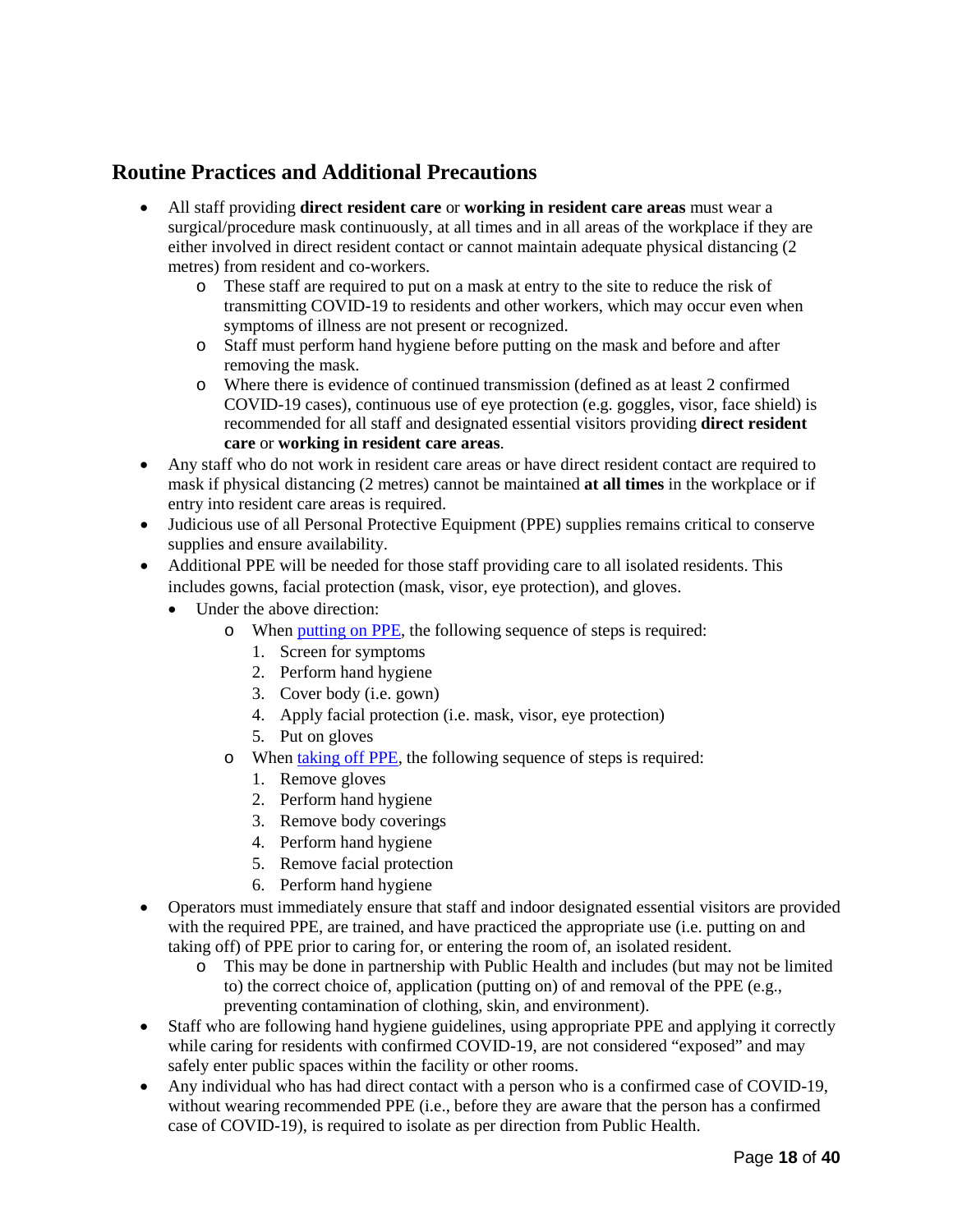### <span id="page-18-0"></span>**Access to PPE/Supplies**

- Surgical/procedure masks required for staff and indoor designated essential visitor use will be **procured** and **supplied** to **all congregate facilities** (within the scope of this order) by AHS. This is inclusive of facilities with or without a contract with AHS.
	- o For a provider that is a contracted AHS provider, please contact AHS for access to supplies of personal protective equipment (PPE): [AHS.ECC@albertahealthservices.ca.](mailto:AHS.ECC@albertahealthservices.ca)
	- o For a provider that is not a contracted AHS provider, supplies can requested at [https://xnet.gov.ab.ca/ppe.](https://xnet.gov.ab.ca/ppe)
- Operators must provide surgical/procedure masks to indoor designated essential visitors and to residents who are leaving the site (as pe[r Resident Outings\)](#page-23-1)
- Operators are not required to supply masks for outdoor visitors.
- Health professionals, those providing hair dressing or barbering services, and others not identified above, are responsible to provide their own PPE (as per Alberta Biz Connect Personal Protective Equipment).

### <span id="page-18-1"></span>**Deployment of Staff and Resources**

- In the case of a **confirmed** COVID-19 outbreak, operators must:
	- o Identify essential care and services and postpone non-urgent care and services, if required, depending on the scope of the confirmed COVID-19 outbreak.
	- o Authorize and deploy additional resources to manage the outbreak, as needed, to provide safe resident care and services as well as a safe workplace for staff.
	- o Assign staff (cohort), to the greatest extent possible, to either:
		- Exclusively provide care/service for residents that are asymptomatic (no illness or symptoms of illness), or
		- Exclusively provide care/service for residents who are symptomatic (have suspected or confirmed COVID-19).
		- When cohorting of staff is not possible:
			- Minimize movement of staff between residents who are asymptomatic and those who are symptomatic, and
			- Have staff complete work with asymptomatic residents (or tasks done in their rooms) first before moving to those residents who are symptomatic.
	- o Deploy other resources, which may include staff who do not normally work in the newly assigned area (e.g., assisting with meals and personal support/care), to assist.
		- An operator must ensure that deployed staff are provided with appropriate training before the task is delegated to them and that appropriate supervision is provided, if needed.
	- o All staff are required to work to their full scope of practice to support residents.
	- o Continue to provide care and support for the symptomatic resident within the facility ("care and treat in place"), when possible given the seriousness of the presenting symptoms and in alignment with the resident's care plan and [Goals of Care](https://www.albertahealthservices.ca/frm-103547.pdf) designation.
	- o Ensure that any required changes to the symptomatic resident's care (or support) plan, that may be required to treat COVID-19, or any other identified infection, are made and communicated to all staff who need to implement the care plan.
		- It is strongly recommended that, where necessary and applicable, the resident's physician, care team, community treatment team/supports, designated essential visitor and alternate decision-maker be consulted.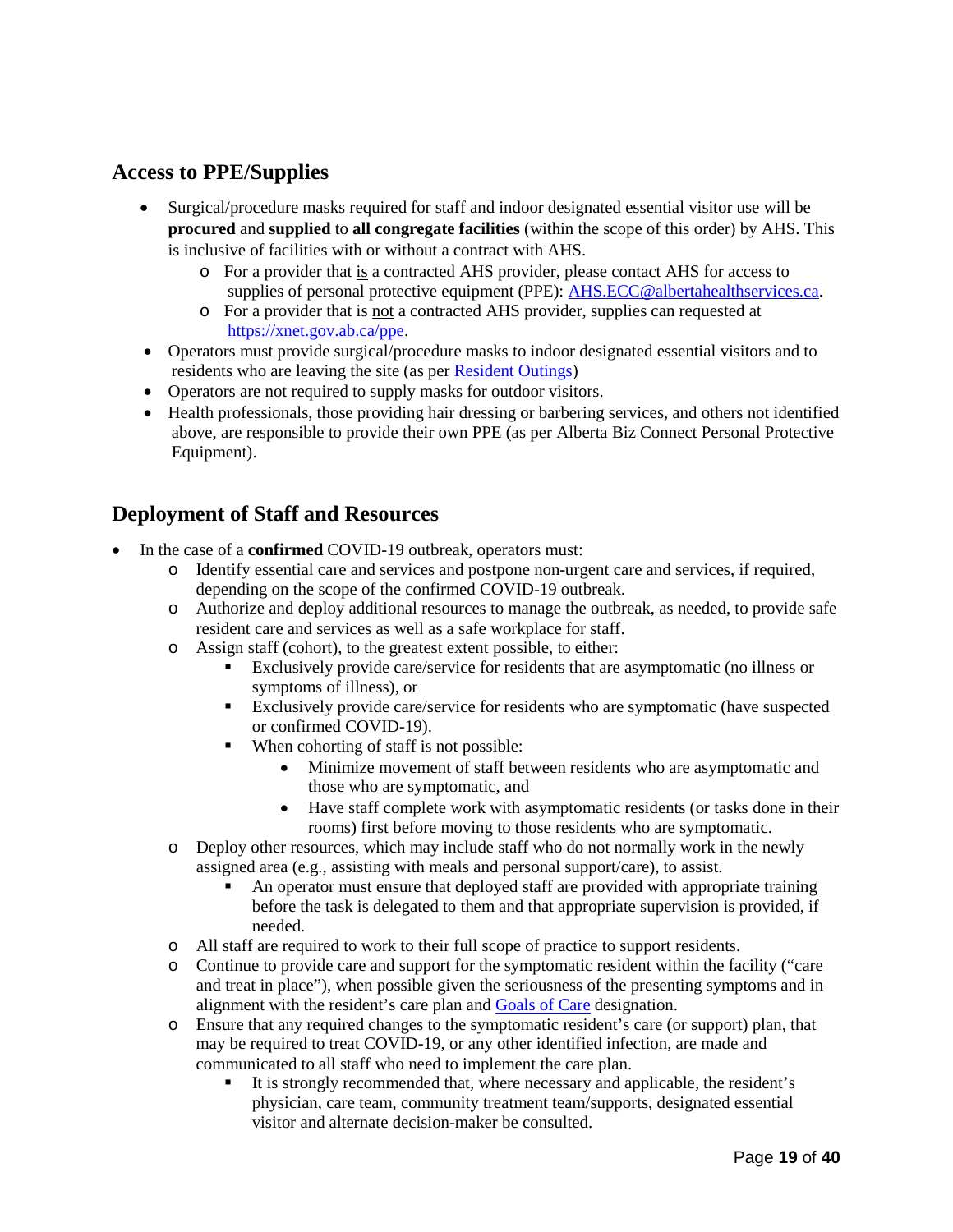- o If **immediate medical attention** is needed, call 911 and inform emergency response that you have a resident with suspected or confirmed COVID-19.
	- The operator must ensure this transfer is consistent with the resident's Goals of Care designation, advanced care plan, or personal directive.

### <span id="page-19-0"></span>**Enhanced Environmental Cleaning and Disinfection**

- Cleaning and disinfection is a very important measure to help disrupt disease transmission. This is especially important in settings where residents are typically at higher risk of more severe outcomes from COVID-19.
- As Alberta enters into staged relaunch, it is more important than ever to protect our most vulnerable Albertans. As more residents are out interacting with their community, enhanced cleaning and disinfection is an essential practice to help minimize the spread.

Operators must:

- Communicate daily, to the appropriate staff, regarding need for enhanced environmental cleaning and disinfection and ensure it is happening.
- Use disinfectants that have a Drug Identification Number (DIN) issued by Health Canada and do so in accordance with label instructions.
	- o Look for an 8-digit number (normally found near the bottom of a disinfectant's label).
- **Common/Public areas:** 
	- o Cleaning and disinfection should be performed at least **once per day** on all **low touch** surfaces (e.g., shelves, benches, windowsills, message or white boards, etc.).
	- o In addition, increase the frequency of cleaning and disinfecting of any **high touch** surfaces (e.g., doorknobs, light switches, call bells, handrails, phones, elevator buttons, TV remote), care/treatment areas, dining areas and lounges, as appropriate to the facility to a **minimum of three times daily**.
	- o Immediately clean and disinfect any visibly dirty surfaces.
- **Resident Rooms:**
	- o Residents who do not have staff or designated essential visitors entering their room on a regular basis **do not** require an increase to their regular scheduled weekly cleaning by the operator.
	- o Residents who have staff and/or designated essential visitors entering their room on a regular basis, require:
		- Low touch (e.g., shelves, benches, windowsills, message or white boards, etc.) area cleaning **daily**, and
		- **High touch** (e.g., doorknobs, light switches, call bells, handrails, phones, elevator buttons, TV remote) area cleaning **three times per day**.
	- o Staff, including home care workers, are expected to observe any infection prevention requirements set out by the facility (e.g., cleaning and disinfection of surfaces, frequent hand hygiene, wearing surgical/procedure masks or face coverings, etc.) prior to leaving the resident room.
	- o Depending on the frequency of visits, home care workers are responsible for contributing to high touch cleaning, by cleaning any of the areas that they have come in contact with at the end of their visit.
	- o Operators may create a reasonable approach, including the role of staff, service providers (e.g. home care) and visitors that meets the requirements to ensure both cleanliness and feasibility of operations.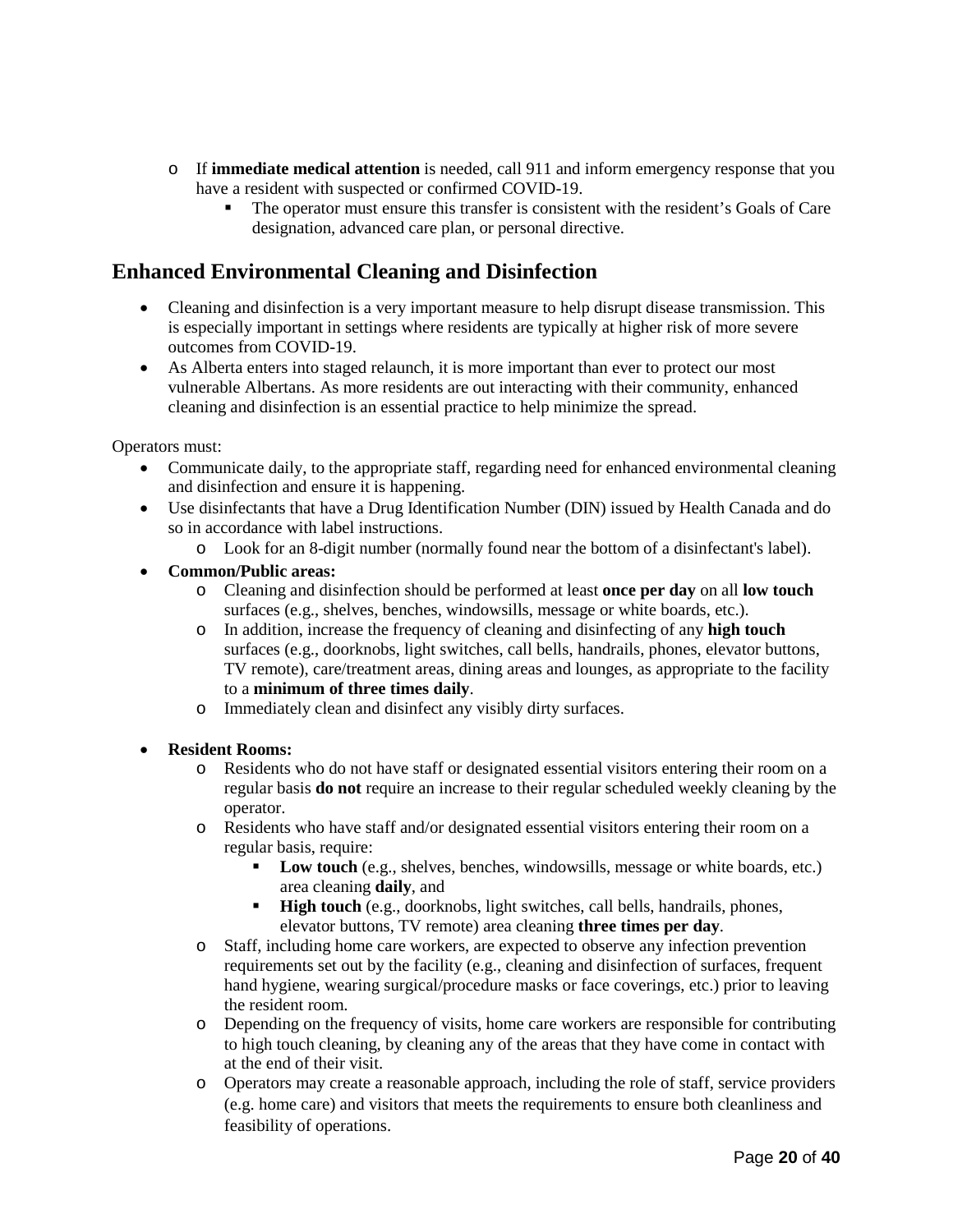- o Designated essential visitors are expected to observe any infection prevention requirements set out by the facility including those set out in [Order 14-2020](https://open.alberta.ca/publications/cmoh-order-14-2020-2020-covid-19-response) (e.g., frequent hand hygiene, wearing surgical/procedure masks or face coverings).
- o There may be instances where residents express a personal preference not to have the additional cleaning occurring in their rooms multiple times a day.
	- Operators are encouraged to take a balanced approach in these situations and offer information that explains the purpose and benefit of the cleaning/disinfection, but that also respects the wishes of the resident.
	- The resident should also be encouraged to ensure good hand hygiene each time they leave their room and enter any building common area, especially if they decline the extra cleaning/disinfection.
- Immediately clean and disinfect any visibly dirty surfaces.
- Staff should ensure that they perform **hand hygiene before** touching any equipment, and clean and disinfect:
	- o Any health care equipment (e.g., wheelchairs, walkers, lifts), in accordance with the manufacturer's instructions.
	- o Any shared resident care equipment (e.g., commodes, blood pressure cuffs, thermometers) prior to use by a different resident.
	- o All staff equipment (e.g., computer carts and/or screens, medication carts, charting desks or tables, computer screens, telephones, touch screens, chair arms) **at least daily and when visibly soiled.**
- Follow the manufacturer's instructions for difficult to clean items, or consult with Alberta Health Services (AHS) Infection Prevention and Control (IPC).
- All IPC concerns, for all settings, are being addressed through the central intake email [continuingcare@albertahealthservices.ca.](mailto:continuingcare@albertahealthservices.ca)

### <span id="page-20-0"></span>**Shared Spaces**

Operators must ensure the following (or communicate these expectations to the residents and/or staff, as required):

- Place posters regarding [physical distancing,](https://open.alberta.ca/dataset/80c3fda3-7bd8-41c2-8724-c476c1b54a5b/resource/6e6a0f62-1815-4277-b015-d390a2687860/download/covid-19-practice-physical-distancing-poster-11x-17-bw.pdf) [hand hygiene](https://www.albertahealthservices.ca/assets/info/hp/hh/if-hp-hh-moments-1-portrait.pdf) [\(hand washing](https://www.albertahealthservices.ca/assets/healthinfo/ipc/if-hp-ipc-flu-handwash-how-to.pdf) and [hand sanitizer use\)](https://www.albertahealthservices.ca/assets/healthinfo/ipc/if-hp-flu-hand-rub-how-to.pdf), [safe relaunch](https://open.alberta.ca/dataset/80c3fda3-7bd8-41c2-8724-c476c1b54a5b/resource/9a5ea22c-2490-47f3-8b02-7df3d2fc4669/download/covid-19-prevention-starts-with-awareness-poster-11x-17-colour.pdf) an[d limiting the spread of infection](https://open.alberta.ca/publications/covid-19-information-help-prevent-the-spread-poster) in areas where they are likely to be seen. At a minimum, this includes placing them at entrances, in all public/shared washrooms, treatment and dining areas. Consider placing signs at outdoor spaces where there is shared use (e.g. benches, tables, etc.).
	- o Post the physical distancing poster in a place that is available to all residents designated essential visitors and staff.
- No resident who is feeling unwell or under isolation should be in any of the building's shared spaces except to directly come and go to essential appointments or other activities as set out in this document.

#### *Shared Rooms*

- Maintain a distance of two (2) metres between residents sharing a room and any designated essential visitor.
- Remove or discard communal products (e.g., shampoo, creams).
- Residents must have their own personal products.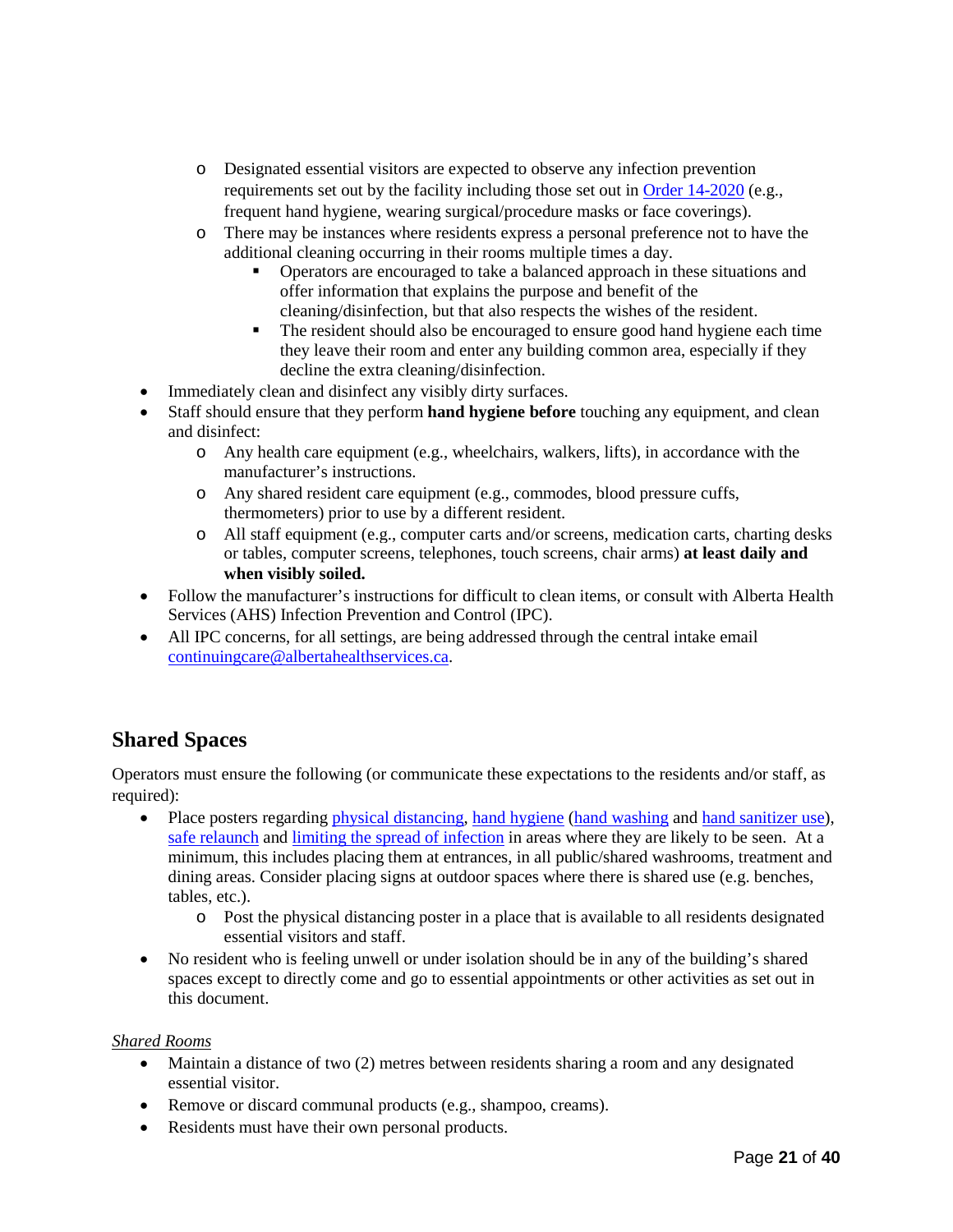- Where there are privacy curtains, change or clean, if visibly soiled.
- Residents within shared rooms, who are required to isolate (for any reason) should be moved to a private space, where possible.
	- o Where this is not possible, the residents should not be within 2 metres of each other and use of physical barriers (e.g. curtains) be implemented at all times. Any shared spaces (e.g. bathrooms) must be cleaned and disinfected after each use.
	- o The non-isolated resident should not be placed on isolation unless they also have a reason (beyond the shared room) to do so.

#### *Shared Dining*

- Group dining should continue for **non-isolated** residents while maintaining following standards:
	- o Minimize the size of the group of residents eating at any one time (e.g., increase the number of meal times, distribute groups eating into other available rooms, stagger the times when meals happen, etc.)
	- o Reduce the number of residents eating at a table, with as much distance apart as possible or implement alternatives that allow the required distance.
	- o Have staff handle cutlery (e.g., pre-set tables).
	- o Remove shared food containers from dining areas (e.g., shared pitchers of water, shared coffee cream dispensers, salt and pepper shakers, etc.)
	- o Provide single service packets of condiments, provide packet directly to each resident, rather than self-serve in a bulk container.
	- o Remove any self-serve food items made available in public spaces.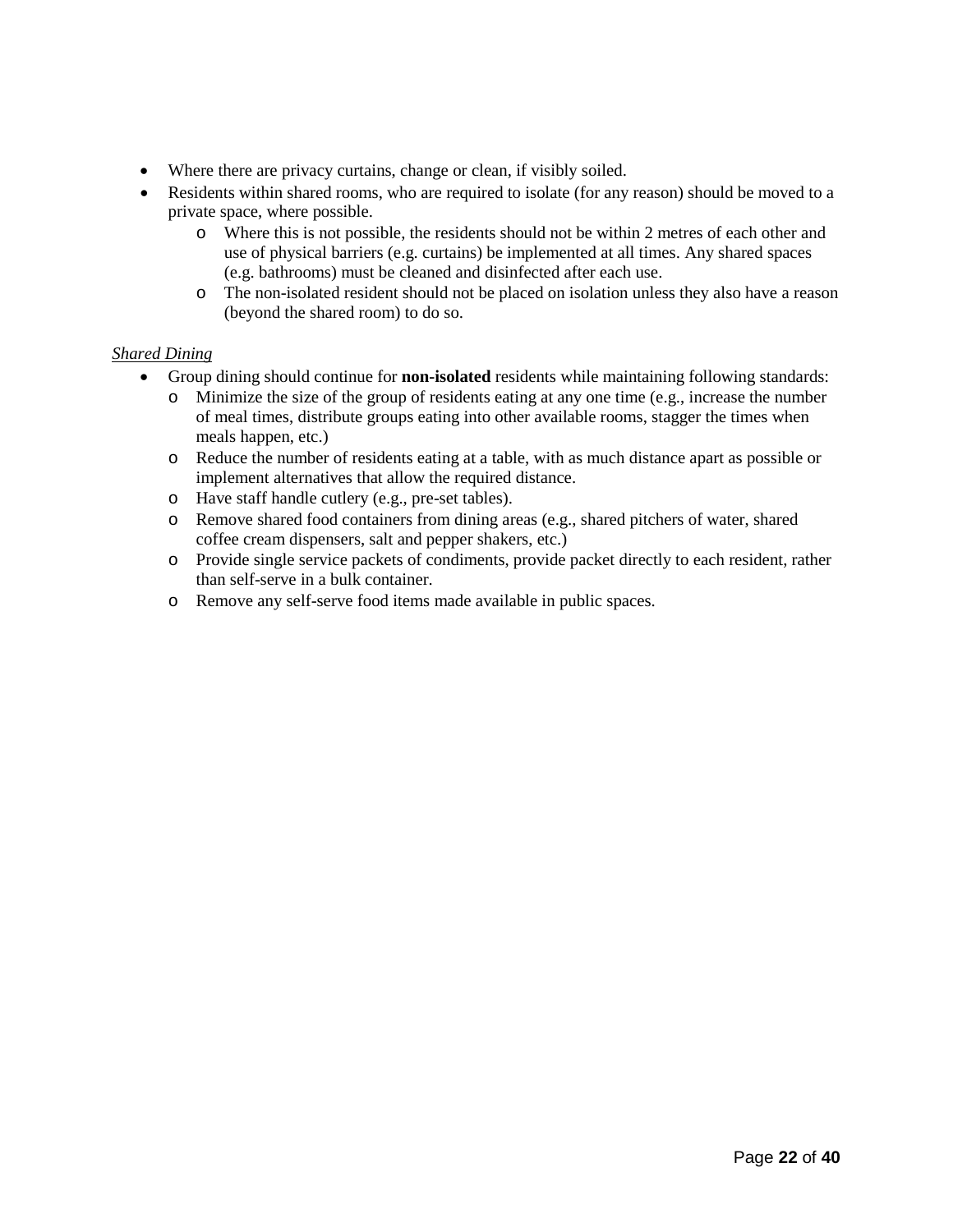### <span id="page-22-0"></span>**Group/Recreational Activities**

- Operators, staff and residents and families should continue to work together to find innovative, accessible and feasible solutions to tackle any negative consequences of restrictions due to the pandemic, such as inactivity (physical and cognitive) and social isolation and loneliness.
- Meaningful interactions **must** continue to be supported while respecting physical distancing requirements and visitor restrictions.
- Recreational and group activities for **non-isolated** residents are **permitted** and **encouraged** while meeting these expectations:
	- o Both indoor and outdoor group sizes may be increased to no more than fifteen (15) people, including residents, staff members (and any permitted others e.g., designated essential visitor), while ensuring the space is able to accommodate all physical distancing requirements.
		- It is ideal to keep group sizes as small as possible.
		- For clarity, outdoor visits as per  $Order\ 14-2020$  are not considered group/recreational activities and those standards are not impacted by this group size increase.
	- o Meet all existing physical distancing requirements at all times.
	- o If residents are participating who are unable to maintain these requirements, a staff member or designated essential visitor must be available to assist (i.e., if this is an essential need for the resident that the staff are not able to meet).
	- o It is recommended that previously cancelled activities are reintroduced incrementally (based on needs of the residents and operator), following all guidance and expectations to maintain safe and supported interaction.
		- **Low risk activities should be introduced first (e.g. activities that do not use** shared equipment and are suitable to physical distancing requirements).
		- Higher risk activities (such as group singing, preparing food, etc.) should be avoided.
	- o All resident group recreational/special events are to be cancelled/ postponed if a site is in a **confirmed** COVID-19 outbreak or if they cannot occur while meeting the above standards.
		- At the discretion of the operator, a site **under investigation** may have to cancel activities based on the extent of affected residents, interruption of daily operations, type of symptoms, etc.
	- o Follow *[Safe Transportation](#page-23-1)* expectations when using facility-operated vehicles for group activities (e.g. sight-seeing excursion).
		- Refer to [Resident Outings](#page-23-1) for additional recommendations.
	- o Moveable recreational supplies (e.g. books, art supplies, fitness equipment, etc.) may be reintroduced (rather than locked up in an area that only staff can access) as long as the operator is able to ensure cleaning and disinfection before and after each use.
		- Otherwise, continue to remove or secure (lock up or put in an area that only staff can access) any moveable recreational supplies. If you use any of these (e.g., for one-to-one or small group activities that meet existing physical distancing and other group/recreational expectations), ensure they are cleaned and disinfected before and after any use and re-secure.
	- Continue to encourage and facilitate access to phone calls and other technology to
		- o Maintain the link between residents, family and friends, and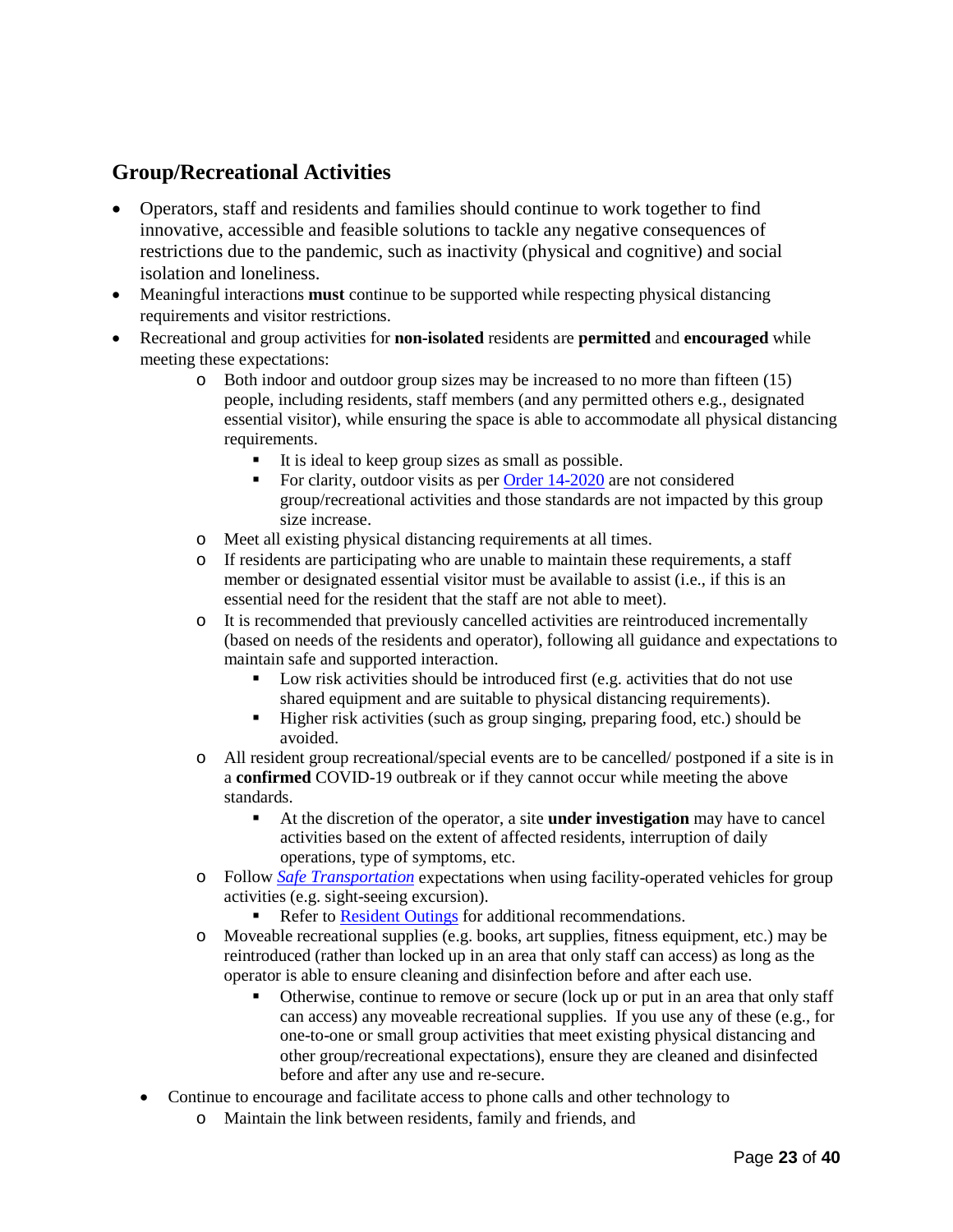o Enable recreational activities in new ways.

### <span id="page-23-1"></span><span id="page-23-0"></span>**Resident Outings**

- Alberta has released the [Relaunch Strategy.](https://www.alberta.ca/external/covid19-alberta-relaunch-strategy.pdf) A key pillar of the strategy is 'strong protections for the most vulnerable Albertans'. Services that may be of interest to residents are beginning to open in the communities.
- This re-opening is going to proceed at a much slower and more cautious pace within these settings.
- It is **imperative** that residents remain vigilant in their actions to protect themselves and others around them from COVID-19. Residents remain at extremely high risk of severe outcomes if they contract COVID-19.
- **Residents who are not required to isolate are still encouraged (but not required) to stay on the facility's property, except in the case of necessity[13](#page-23-2) (e.g., medical appointments, groceries, pharmacy, spend time outdoors, employment, etc.) while observing physical distancing requirements.** 
	- o Residents are **not** required to isolate after return from the above necessary appointments and outings, unless they meet the criteria for isolation (e.g., fail the Health Screening). See [Testing and Isolation.](#page-10-1)
	- o Residents returning must wash their hands or use hand sanitizer immediately upon return to the facility and are subject to Health Screening Assessments (See *[Health Assessment](#page-7-1)  [Screening](#page-7-1)*).
	- o Resident and site circumstance (e.g. site outbreak status, resident in isolation, etc.) and other protective measures ordered may mean that not all permitted resident outings can be supported. Operators should be transparent with residents and staff regarding circumstances where resident outings are not recommended due to resident or site circumstance.
- When a site is **under investigation** or in a **confirmed** COVID-19 outbreak, and for residents who are isolated, arrangements should be made, if possible, to support residents in obtaining necessities without them leaving the site Operators must ensure the following (or communicate these expectations to the residents and/or staff, as required, and work to ensure compliance):
	- o Residents who are isolated (even if asymptomatic) are required to make alternate arrangements for their necessities (e.g. groceries, medication refills, etc.) if they are not provided by the facility staff.
	- o At the discretion of the operator, some items coming into the building may be required to be cleaned and disinfected by the person dropping off the items (or possibly quarantined for a time). All appropriate precautions must be taken when staff deliver to a resident's room (e.g. items should be disinfected by the staff before touching it and bringing it to a resident's room).
	- It is recommended that residents not participate in unnecessary outings however, they may choose to do so as activities open up in the community. Should a resident choose to leave for reasons other than necessity, the operator must advise the resident of their responsibility to :
		- o Maintain physical distancing;

 $\overline{a}$ 

o Wear a mask at all times and ask anyone you may be with to also wear a mask;

<span id="page-23-2"></span><sup>&</sup>lt;sup>13</sup> Residents' perception of necessity will vary. However, when an outing is solely for the purposes of maintaining physical or psychological health, safety/security, or wellbeing, it is considered a necessity.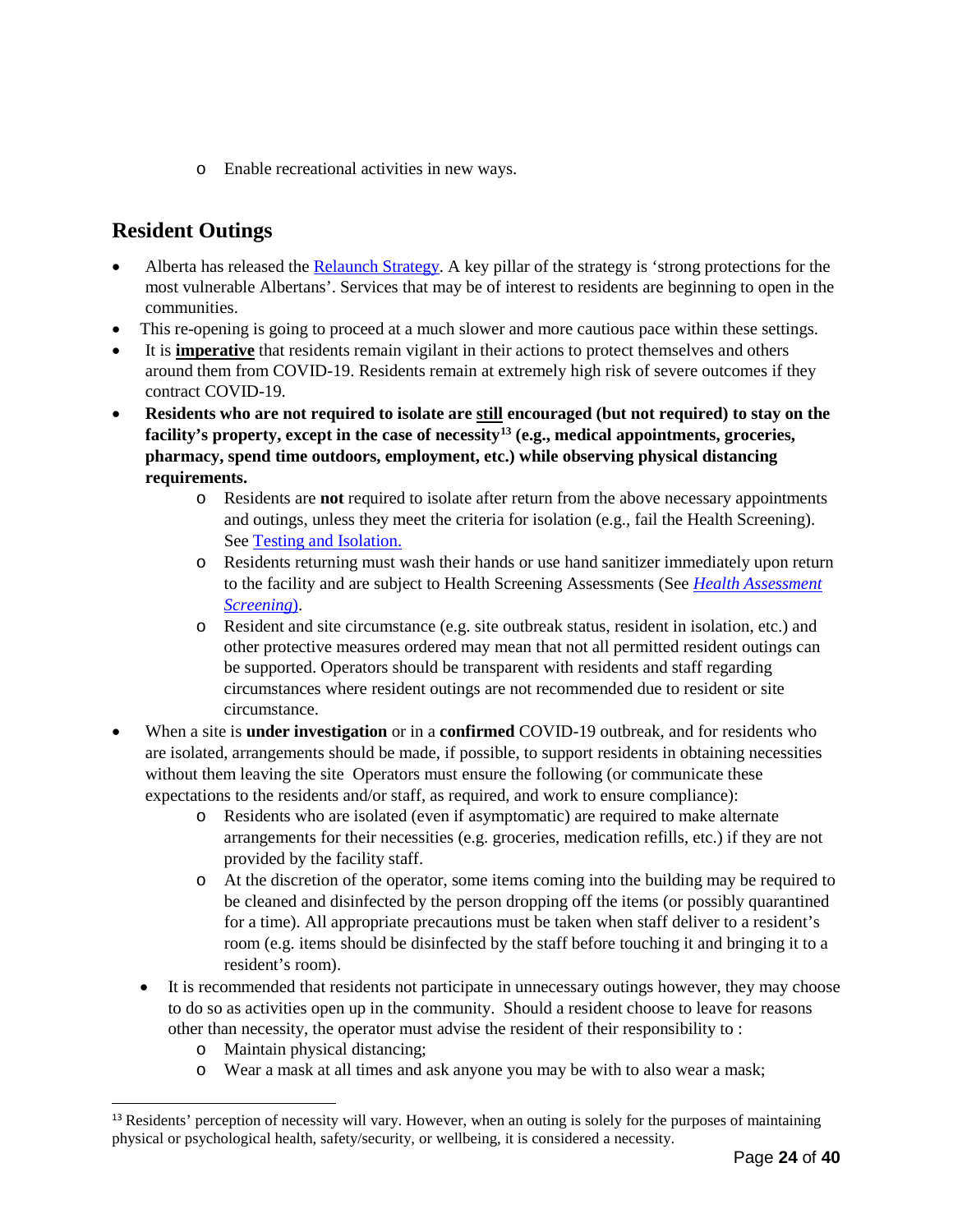- o Ensure safe transportation [\(See Safe Transportation\)](#page-23-1);
- o Maintain good hand hygiene; and
- o Inform the resident that they are subject to [Health Assessment Screening](#page-7-1) upon re-entry.

#### <span id="page-24-0"></span>*Safe Transportation*

Any transportation must be done as safely as possible. Operators must communicate the following Safe Transportation expectations to residents and families as appropriate. Residents, families and visitors are responsible for contributing both to their own safety and to the safety of the other residents and staff at the site to which the resident will return.

- Transportation within private vehicles (e.g., if resident drives self or when a visitor or family member picks up a resident)
	- o The resident or visitor/family member will ensure that the vehicle has been cleaned and disinfected prior to the resident entering, with focus on high touch surfaces (e.g. handles, steering wheel, window controls, armrests, seat belts, etc.)
	- o Driver and all passengers must be masked<br>
	o The driver and resident/passengers will sit
	- The driver and resident/passengers will sit as far apart as possible, minimizing the number of passengers in the vehicle (e.g. one driver with resident sitting as far away as possible)
- Public Transit (including city busses, LRT, handi-bus, etc.)
	- o Follow guidelines set out by municipal transit operators to maintain safety
	- o Maintain safe physical distancing
	- o Wear a mask
	- o Frequently use hand sanitizer and especially after having contact with high touch surfaces (e.g. armrests, doors and railings, handles, etc.)
	- o Refer to [physical distancing tips for public transportation](https://open.alberta.ca/dataset/80c3fda3-7bd8-41c2-8724-c476c1b54a5b/resource/76ae4870-5dc1-4ae4-b89c-b4377d045d3d/download/covid-19-public-transportation-tips-poster-11x17-colour.pdf)
- Transportation within facility operated vehicles (shuttle buses, vans, etc.)
	- o Ensure vehicle has been cleaned and disinfected prior to residents entering, with a focus on high touch surfaces (e.g. handles, steering wheel, window controls, armrests, seat belts, etc.)
	- o The driver and passengers must be masked (residents, staff, driver)
	- o Sit as far apart as possible, minimizing the number of passengers in the vehicle
	- o Frequently use hand sanitizer and especially after having contact with high touch surfaces (e.g. armrests, vehicle doors and handles, etc.)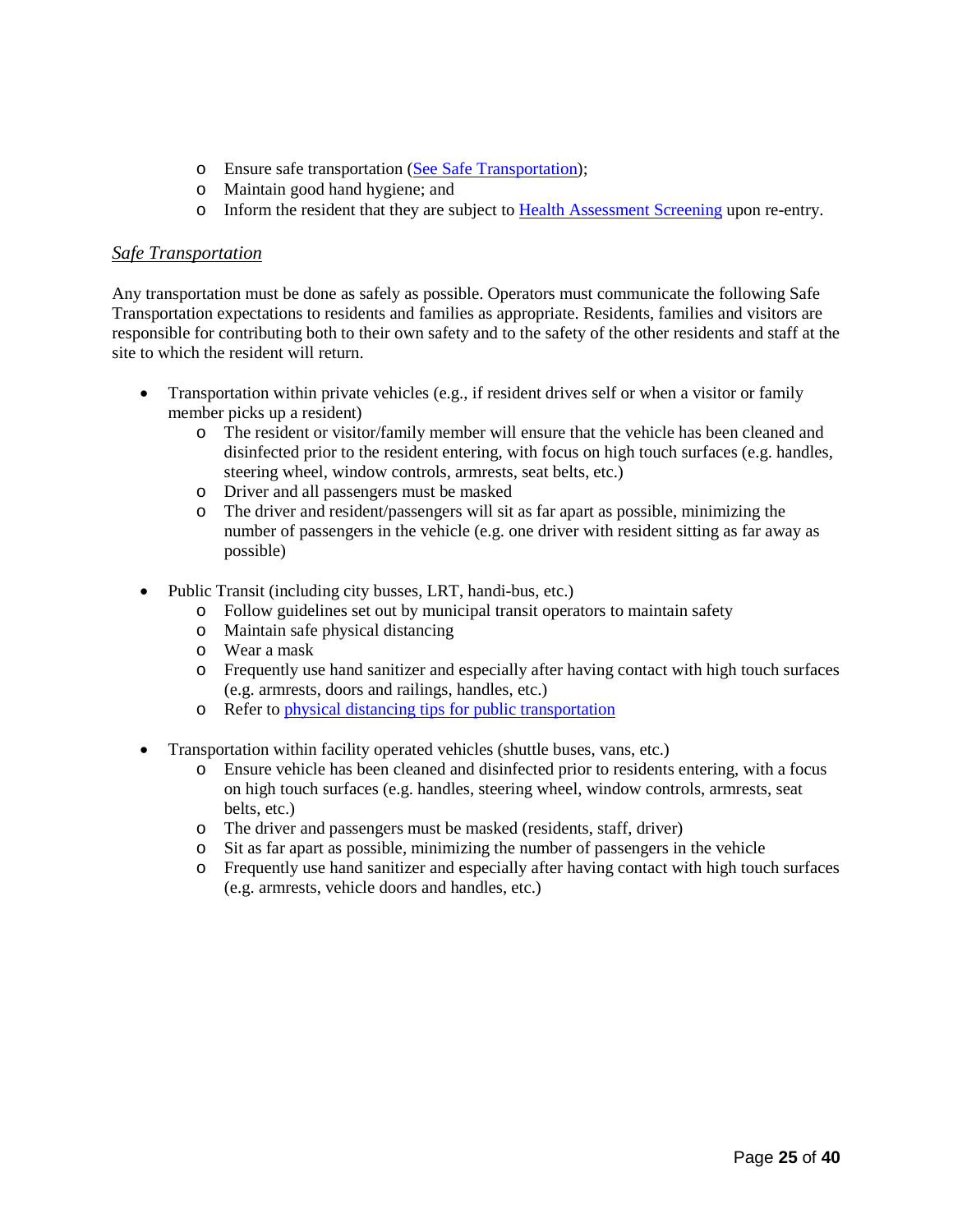### <span id="page-25-0"></span>**Temporary Resident Relocation**

- Should a resident or client wish to temporarily relocate, they must (with operator/service provider support, as relevant):
	- Involve their care team, physician, at-home supports, Alberta Health Services (AHS) Home Care (as applicable) and any alternate decision maker (as applicable) to make a decision.
	- Have a detailed plan of care and service, applicable for an **indeterminate** length of time (up to or over one year), which takes into account **available** supports (based on current state of limited availability of home care services).
		- o This plan should consider back-up arrangements for contingencies that may arise in the event of illness.
	- Provide **written consent** (and a waiver of liability, if required) to the possibility of their facility room being used by someone else while they relocate, if necessary, and understand their responsibilities and the risks of temporary relocation, including but not limited to:
		- Responsibility for:
			- o Indicating who will be the responsible receiving party (who they will be staying with).
			- o Accommodation charge (as long as the room remains unoccupied by another resident).
			- o Managing resident property.
			- o Resident care and service requirements and needed equipment/supplies (including medication supply).
				- Acknowledgement that the family (resident and receiving party) will be responsible for the care of the resident (and any additional costs incurred, relating to relocation) until the facility is able to re-admit the client.
			- o Acknowledgement that 14 day isolation upon relocation out of the facility **under investigation** or in a **confirmed outbreak** of COVID-19 is required for the safety of themselves and those around them. It may also be required at the future point when they return to the facility, based on current CMOH orders at the time of return (or additional requirements as set by the CMOH).
			- o As per [Testing and Isolation](#page-9-2) regardless of the outbreak status of the facility, a resident who is returning from a temporary relocation will be required to isolate for 14 days upon return to the facility. Additional requirement may also exist, based on current CMOH orders at the time of return.
		- Risks of:
			- o Limited capacity of Alberta Health Services Home Care to provide services.
				- In addition, other parts of the system (e.g., primary care, emergency rooms, emergency services, hospitals) may also be less easily accessed, or limited in the services they provide, for the duration of the public health emergency.
				- If the resident is moving to another jurisdiction (e.g. another province or territory), the potential limited capacity of that other jurisdiction to provide services.
			- o Residents may be re-admitted while the facility is in **outbreak prevention**. Residents **will not** be re-admitted while the facility is **under investigation** or in a **confirmed** outbreak of COVID-19.
			- o Residents may not be guaranteed to get their own room back.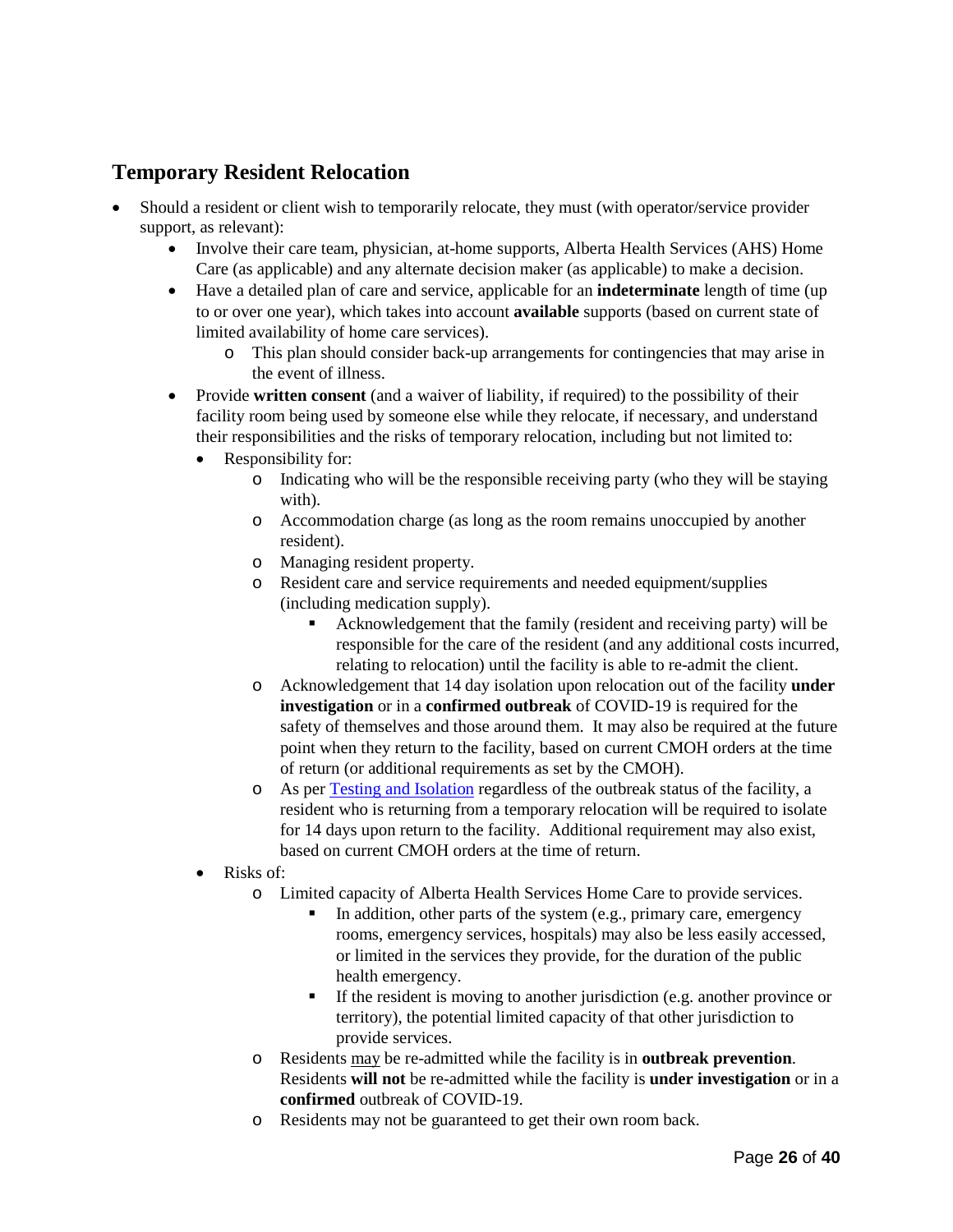- o Residents may not be admitted for several months after the pandemic is declared over, depending on availability of their room.
- o Any other risks that arise, that the operator and AHS cannot predict, which are the responsibility of the resident and receiving party.

To support resident relocation, operators are responsible to:

- Share a copy of, or key information from, the resident's care plan.
- Support the residents (or their alternate decision makers and the receiving party) to understand their rights and responsibilities, as well as the potential risks, should they choose to temporarily relocate.
- Ensure residents (or their alternate decision makers and the receiving party) have current general information respecting relevant community, municipal, provincial and federal programs, if required (as per Accommodation Standard 22).
- Ensure that any required documentation is completed, in advance of the temporary relocation, confirming resident (or their alternate decision makers and the receiving party) understanding of their responsibilities and the identified associated risks and retain that record.
- Ensure the resident is screened before the relocation and that the resident is provided with the appropriate PPE for relocation, if applicable based on the results of the screening.
- Enable a return to the site as quickly as possible once the residents (or their alternate decision makers and the receiving party) indicate a desire to return. As per considerations above, this return may not be immediate, but the operator (and other involved parties) will communicate any considerations and timelines, as soon as they are known.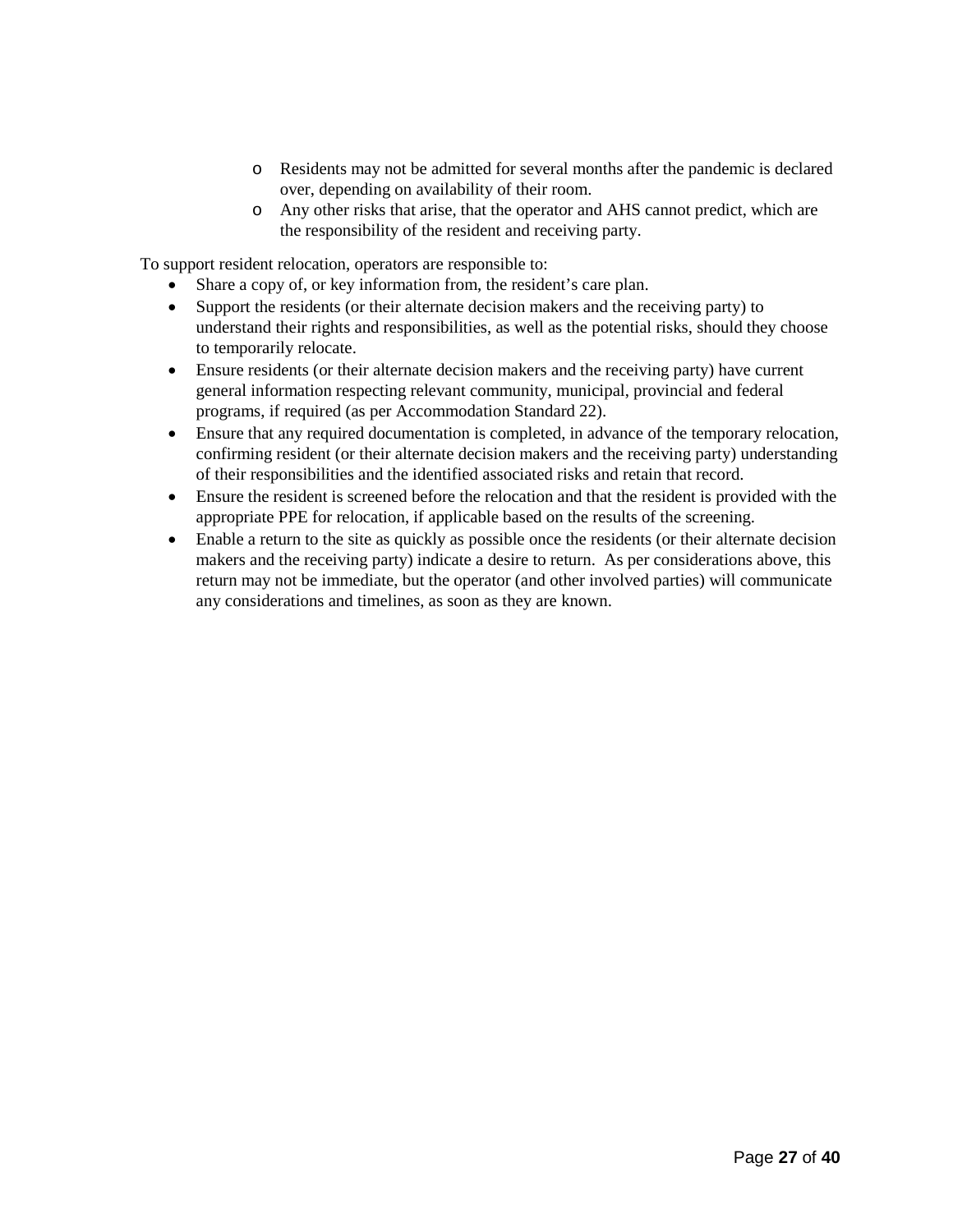### <span id="page-27-0"></span>**Guidance for Hair Salons**

- Where an operator determines there is a reasonable resident need for **hairdressing or barbering service** per [SL/LTC Accommodation Standard](https://open.alberta.ca/publications/accommodation-standards-and-licensing-information-guide-revision-5) 9: Personal Choice Services, it is acceptable for operators to provide or offer this service.
	- o Site circumstance (e.g. outbreak status) may disrupt the service offerings or cancel them entirely for a period of time.
	- o In the case of a **confirmed** COVID-19 outbreak, hairdressing or barbering services are not permitted.
	- o Hairdressing or barbering services must not be provided to symptomatic or isolated residents.
- Hair styling and barbering services are permitted to open in these settings, following industry [guidance](https://www.alberta.ca/assets/documents/covid-19-relaunch-guidance-hair-salons-barbershops.pdf) as well as additional requirements outlined below.
	- o Recognizing that hair salons in these settings are different than other locations of service provision (e.g. hair stylists/barbers are coming into facilities), these four items from the industry guidance are interpreted as follows:

| <b>Industry Guidance (for a complete listing,</b><br>click above hyperlink)                                                         | Hair salons in Licensed Supportive Living and<br><b>Long-Term Care</b>                                                                                |
|-------------------------------------------------------------------------------------------------------------------------------------|-------------------------------------------------------------------------------------------------------------------------------------------------------|
| Workplace cleaning expectations<br>(numerous).                                                                                      | Service provision is subject to the<br>$\bullet$<br>enhanced environmental cleaning<br>expectations of the facility (see below).                      |
| Consider adjusting or waiving<br>cancellation fees for clients who cancel<br>due to quarantine, isolation or illness.               | Clients will not be charged a cancellation<br>$\bullet$<br>fee if they cancel due to isolation or<br>illness.                                         |
| Ask clients to attend appointments<br>$\bullet$<br>unaccompanied, unless accompaniment<br>is necessary (e.g. a parent or guardian). | Clients may be accompanied to the<br>$\bullet$<br>appointment, if necessary.                                                                          |
| Ask clients not to arrive more than 5<br>minutes before their appointment.                                                          | Communicate to clients about<br>appropriate arrival time and additional<br>requirements/protocols in place for safe<br>resident movement (see below). |

• Any provider of hair styling and barbering services in these settings must follow the additional requirements as set out below in **Tables 5 and 6**.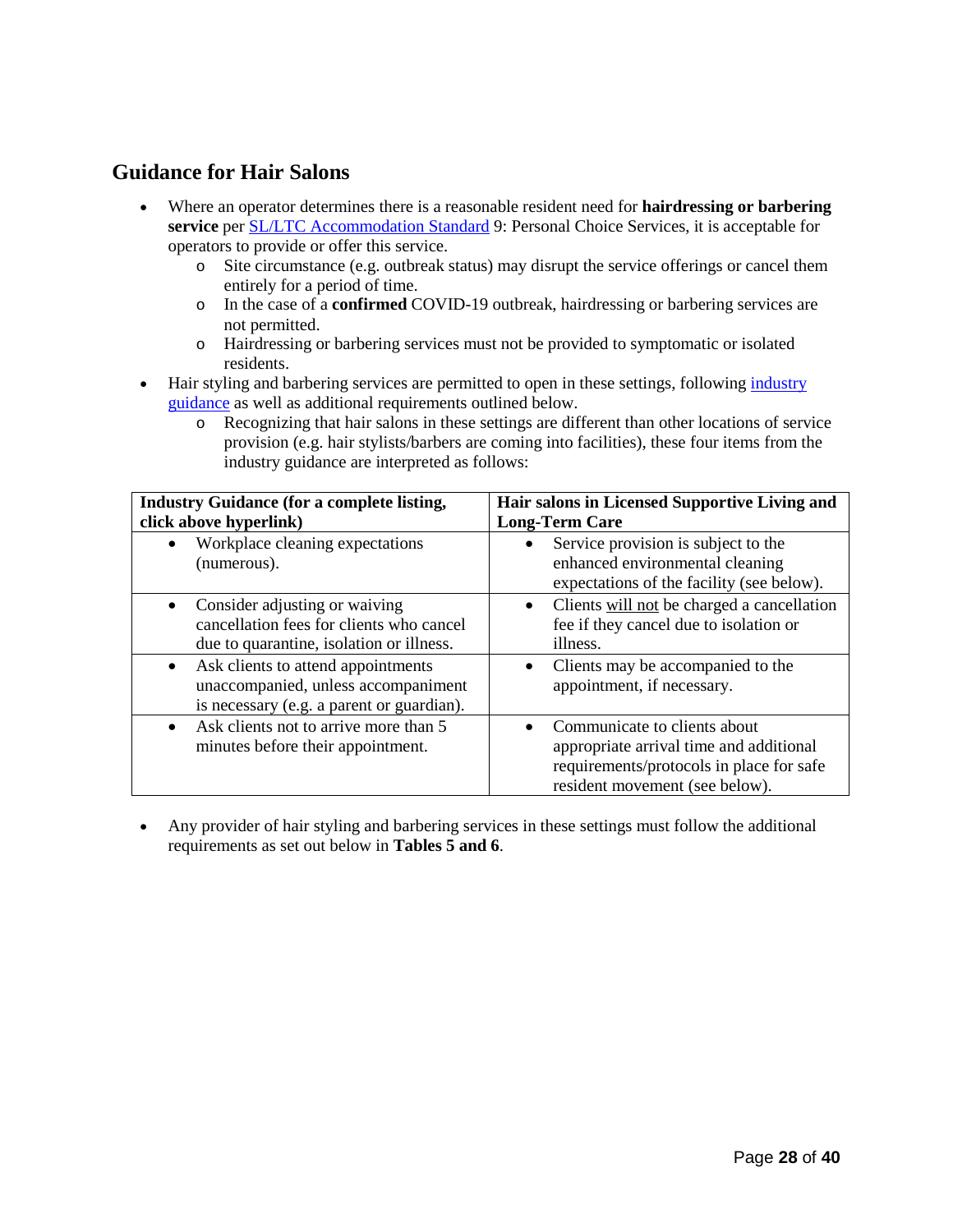| <b>Shared Space</b>                                                                                                                                                                                                                                                                                                                                                                                                                                                                                                                                                                                                                                                                                                                                                                                                                                                                                                                                                                                                                                                                                                                                                                                                                                                                                                                                                                                                                                                                                                                         | <b>Resident Room</b>                                                                                                                                                                                                                                                                                                                                                                                                                                                                                                                                                                                                                                    |
|---------------------------------------------------------------------------------------------------------------------------------------------------------------------------------------------------------------------------------------------------------------------------------------------------------------------------------------------------------------------------------------------------------------------------------------------------------------------------------------------------------------------------------------------------------------------------------------------------------------------------------------------------------------------------------------------------------------------------------------------------------------------------------------------------------------------------------------------------------------------------------------------------------------------------------------------------------------------------------------------------------------------------------------------------------------------------------------------------------------------------------------------------------------------------------------------------------------------------------------------------------------------------------------------------------------------------------------------------------------------------------------------------------------------------------------------------------------------------------------------------------------------------------------------|---------------------------------------------------------------------------------------------------------------------------------------------------------------------------------------------------------------------------------------------------------------------------------------------------------------------------------------------------------------------------------------------------------------------------------------------------------------------------------------------------------------------------------------------------------------------------------------------------------------------------------------------------------|
| Limit the number of residents and service<br>providers at one time, depending on space<br>size.<br>Consider that some residents may<br>$\circ$<br>require a designated essential<br>visitor's (or staff)<br>assistance/presence.<br>Set up the space to ensure appropriate<br>physical distancing between residents and<br>permitted designated essential visitors or<br>others.<br>Reduce service offerings, depending on<br>$\bullet$<br>resident need, following industry guidance<br>(e.g. blow drying is not recommended<br>unless both service provider and resident<br>wear a mask).<br>Develop a process for recording each<br>$\bullet$<br>resident appointment (resident name,<br>time, name of any person who<br>accompanied them).<br>Allow sufficient time between services for<br>$\bullet$<br>safe resident movement (e.g. ensure<br>maximum capacity for the space size is<br>not exceeded and no line-ups).<br>Implement enhanced cleaning<br>$\bullet$<br>requirements, following any applicable<br>CMOH public health orders, industry<br>guidance and facility policy.<br>Residents must come and leave<br>$\bullet$<br>independently or with the support of staff<br>or designated essential visitor (e.g. the<br>service provider cannot escort the resident<br>through the building).<br>All people must wash their hands or use<br>$\bullet$<br>hand sanitizer before entering and upon<br>leaving the space.<br>All efforts must be made to accommodate<br>safe payment methods to prevent the<br>spread of germs. | Sufficient time must be scheduled between<br>services to implement enhanced cleaning<br>requirements, following industry guidance<br>and facility policy.<br>Perform hand hygiene (including hand<br>$\bullet$<br>washing and/or use of hand sanitizer) on<br>entry and exit from rooms and as directed.<br>Appropriate physical distancing<br>$\bullet$<br>requirements<br>All efforts must be made to ensure<br>$\bullet$<br>minimized contact with residents who are<br>not receiving services.<br>If service is provided in a shared<br>$\circ$<br>room, the other resident should<br>agree to vacate for the duration of<br>the service provision. |

# <span id="page-28-0"></span>**Table 5: Location specific requirements**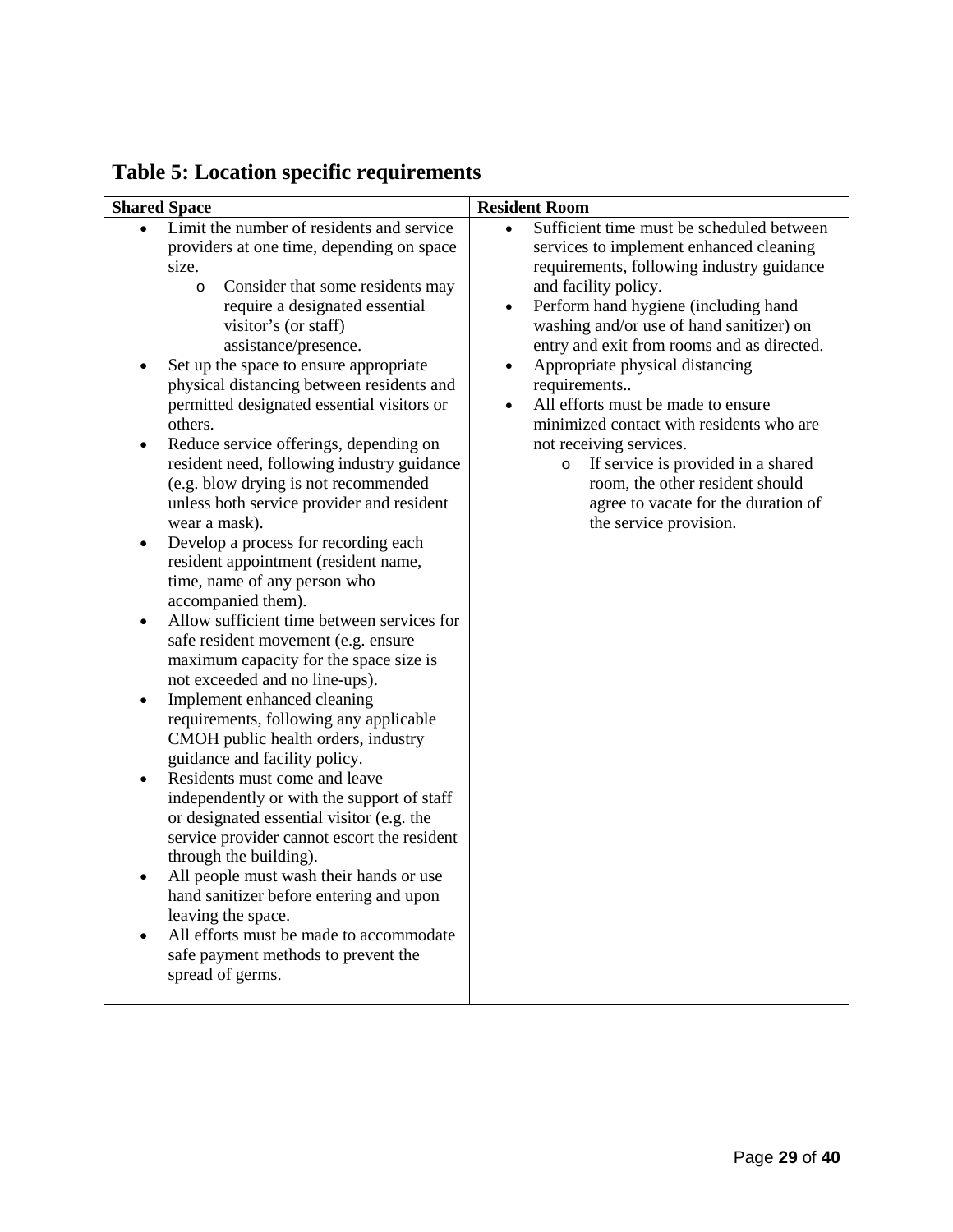<span id="page-29-1"></span>

| <b>Operators must:</b>                                                                                                                                                                                                                                                                                                                                                                                                                                                                                                                                                                                                                                                                                                                                                                                                                                                                                                                                                                                                                                                                               | Service providers must:                                                                                                                                                                                                                                                                                                                                                                                                                                                                                                                                                                                                                                                                                                                                                                                                                                                                                                                                                                                                                                                                                                                                                                                                                                                                                                                                                                                                                                                                                                                                                                                                                                                                              |
|------------------------------------------------------------------------------------------------------------------------------------------------------------------------------------------------------------------------------------------------------------------------------------------------------------------------------------------------------------------------------------------------------------------------------------------------------------------------------------------------------------------------------------------------------------------------------------------------------------------------------------------------------------------------------------------------------------------------------------------------------------------------------------------------------------------------------------------------------------------------------------------------------------------------------------------------------------------------------------------------------------------------------------------------------------------------------------------------------|------------------------------------------------------------------------------------------------------------------------------------------------------------------------------------------------------------------------------------------------------------------------------------------------------------------------------------------------------------------------------------------------------------------------------------------------------------------------------------------------------------------------------------------------------------------------------------------------------------------------------------------------------------------------------------------------------------------------------------------------------------------------------------------------------------------------------------------------------------------------------------------------------------------------------------------------------------------------------------------------------------------------------------------------------------------------------------------------------------------------------------------------------------------------------------------------------------------------------------------------------------------------------------------------------------------------------------------------------------------------------------------------------------------------------------------------------------------------------------------------------------------------------------------------------------------------------------------------------------------------------------------------------------------------------------------------------|
| Ensure that the Health Assessment<br>Screening is conducted prior to the service<br>provider entering the facility and<br>communicate that provider must self-<br>assess throughout the time at the facility.<br>Provide all relevant IPC facility policies<br>$\bullet$<br>and protocols to the service provider,<br>including enhanced environmental<br>cleaning and use of shared equipment<br>requirements.<br>This includes providing posters<br>$\circ$<br>on physical distancing, hand<br>hygiene and limiting the spread of<br>infection.<br>Ensure, and validate, that all IPC policies<br>and protocols are being followed.<br>This may include checklists that<br>$\circ$<br>are completed by the service<br>provider and submitted to the<br>operator to maintain records for<br>follow up.<br>Instruct service providers on how to safely<br>٠<br>put on and take off required PPE and<br>advise them on the frequency with which<br>to discard old and replace with new while<br>on site.<br>Ensure that all service providers wear a<br>٠<br>mask continuously while in the facility. | Be screened at each time of entering the<br>facility and self-assess throughout the time<br>at the facility.<br>Not provide a service to symptomatic or<br>$\bullet$<br>isolated residents.<br>Provide appropriate PPE, including a mask<br>that covers their mouth and nose, as well<br>any additional PPE (if they determine<br>necessary per Industry Guidance) and wear<br>the mask continuously while in the facility<br>including when providing service.<br>For shared spaces, direct residents to wash<br>$\bullet$<br>their hands or use hand sanitizer before<br>entering the service space.<br>Complete any required documentation to<br>confirm compliance with CMOH orders,<br>industry guidance and operator<br>requirements.<br>Understand and follow all requirements and<br>guidance with respect to their service,<br>including but not limited to frequent hand<br>washing, continuous use of masks, enhanced<br>cleaning and use of shared equipment<br>requirements, and other IPC guidance<br>provided by the facility and/or Public<br>Health.<br>This includes hanging posters and<br>$\circ$<br>signage provided by the operator.<br>Remain in the service setting for the<br>$\bullet$<br>duration of the service provision other than<br>to move between resident rooms, if relevant<br>to the service.<br>Not visit with any staff (e.g., staff room) and<br>$\bullet$<br>not visit with any other residents other than<br>those receiving the service.<br>Not work in more than one facility in any<br>given day, as feasible.<br>Remain off site and off work, abiding by all<br>required timelines, should they experience<br>COVID-19 symptoms or any other illness. |
|                                                                                                                                                                                                                                                                                                                                                                                                                                                                                                                                                                                                                                                                                                                                                                                                                                                                                                                                                                                                                                                                                                      |                                                                                                                                                                                                                                                                                                                                                                                                                                                                                                                                                                                                                                                                                                                                                                                                                                                                                                                                                                                                                                                                                                                                                                                                                                                                                                                                                                                                                                                                                                                                                                                                                                                                                                      |

# <span id="page-29-0"></span>**Table 6. Requirements of operators and service providers**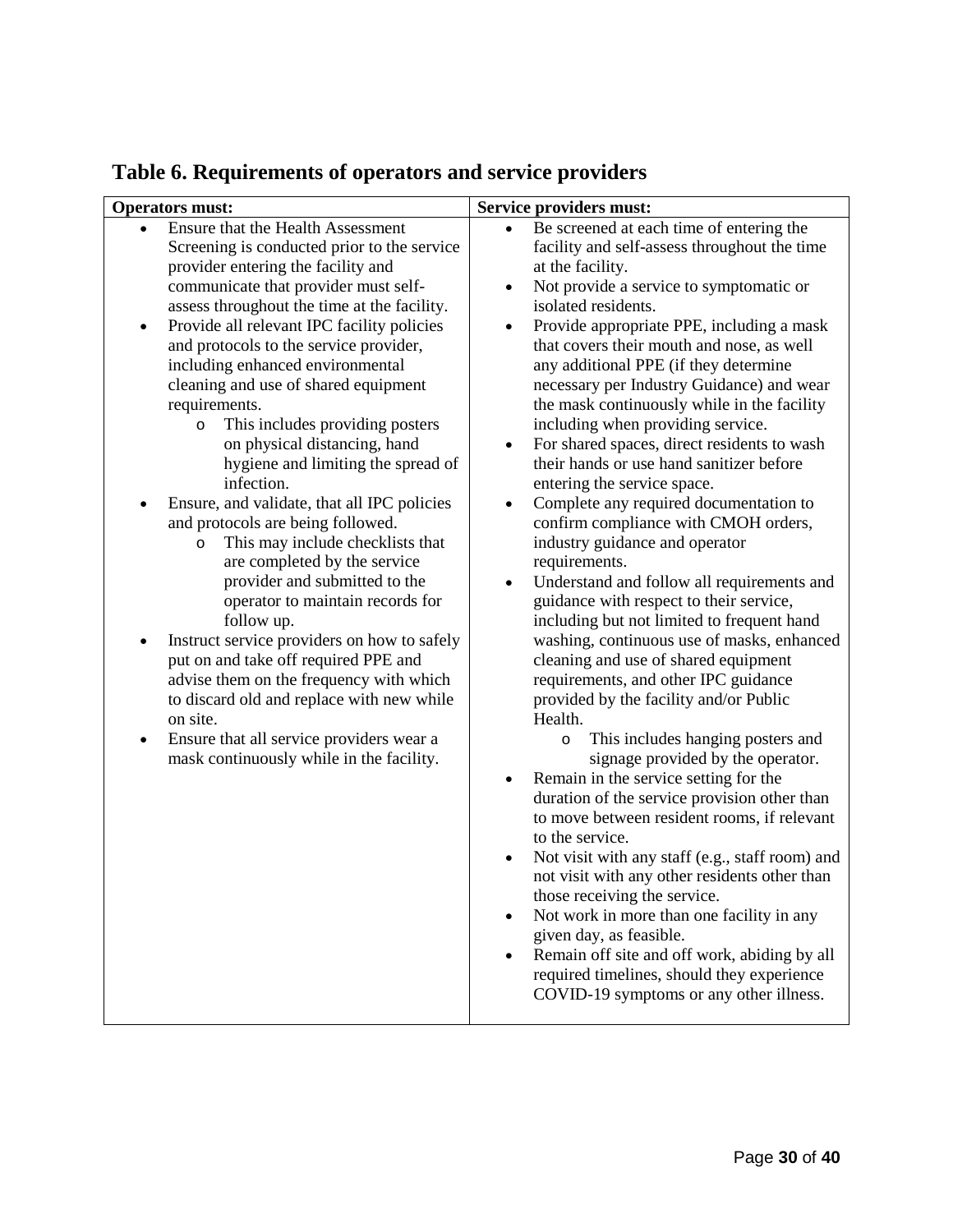### **Operator Communication**

The operator shall review **Alberta Health's and [Alberta Health Services'](http://www.ahs.ca/covid)** websites regularly for updated information, and:

- Communicate transparently at all times with residents, families and staff and other allowed service providers.
- Communicate updated information relevant to their staff, residents, designated essential visitors, families and any allowed service providers and remove/replace posters or previous communications that have changed.
- Ensure all staff understand what is expected of them and are provided with the means to achieve those expectations.
- Ensure designated essential visitors, other visitors (se[e Order 14-2020\)](https://open.alberta.ca/publications/cmoh-order-14-2020-2020-covid-19-response), and allowed service providers understand what they must do while on site (and what they cannot do) and who they can contact with questions.
- Communicate to residents any relevant changes in operation at their site.
	- o This may include any adjustments made to house rules (i.e. site specific rules or guidelines in place), resident – operator agreements, handbooks etc.

Operators who would like consideration to further restrict Order guidelines due to site configuration, specialized populations, etc., must consult with relevant designate before doing so. These may include (but not be limited to):

- Alberta Health Services (for those with contracts to provide continuing care health services or for infection prevention and control support): [continuingcare@albertahealthservices.ca](mailto:continuingcare@albertahealthservices.ca)
- Alberta Health's Accommodation Licensing Inspector  $(a \text{sal} @ \text{gov.ab.ca})$
- Ministry of Community and Social Services (e.g., for persons with developmental disabilities group homes)
- Ministry of Seniors and Housing (e.g., for lodge programs that are not contracted to AHS)

For any questions about the application of these updated operational standards, please contact Alberta Health: [asal@gov.ab.ca](mailto:asal@gov.ab.ca)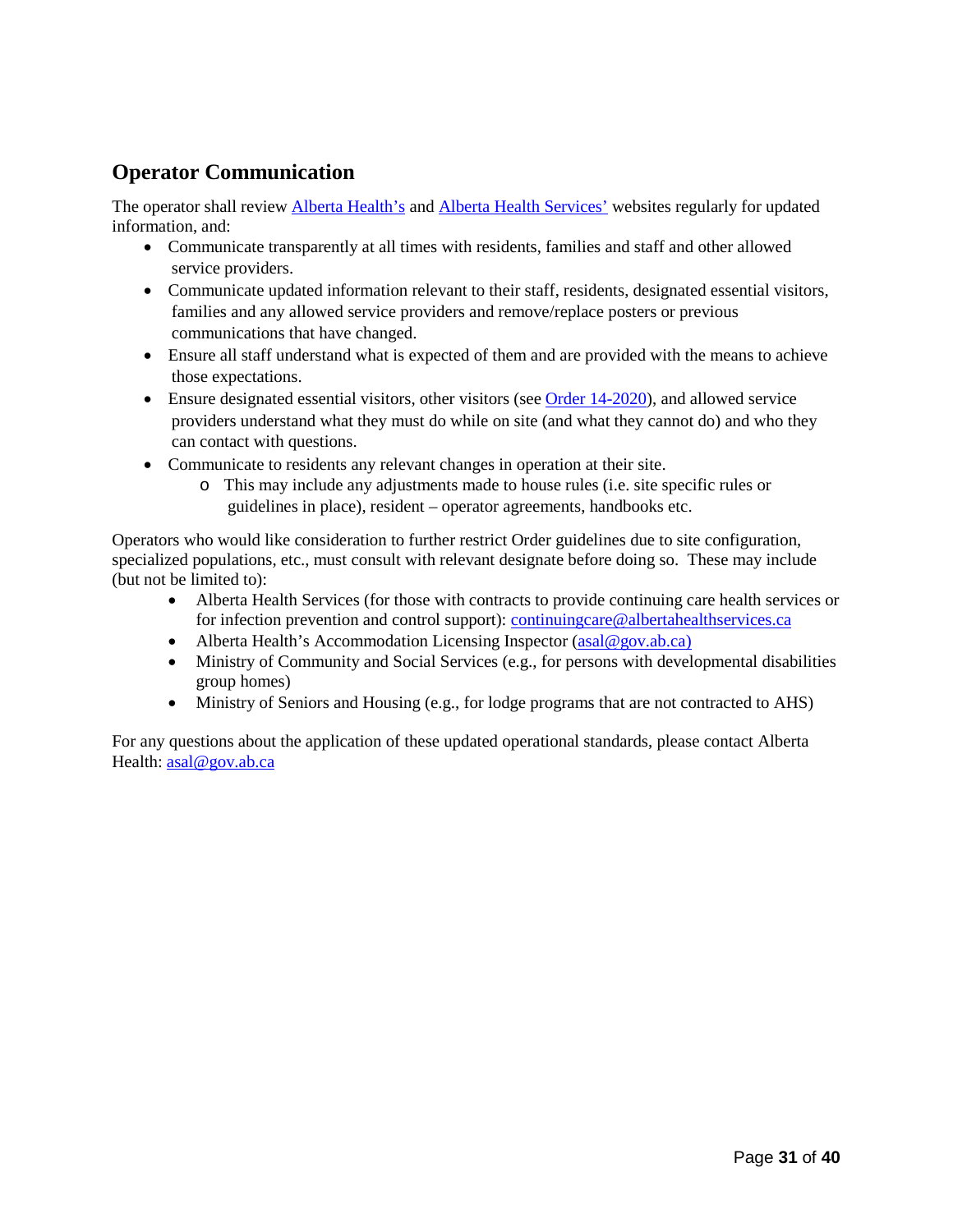<span id="page-31-0"></span>

|  |  |  | <b>Table 7: Revision History</b> |  |
|--|--|--|----------------------------------|--|
|--|--|--|----------------------------------|--|

| <b>Document</b> | <b>Overview</b>                     | <b>Description</b>                                                    |
|-----------------|-------------------------------------|-----------------------------------------------------------------------|
| Order 06        | Pre-outbreak operational            | Pro-active expectations for sites not already in a COVID-             |
| March 25, 2020  | standards for licensed supportive   | 19, or other, outbreak.                                               |
|                 | living and long-term care and       |                                                                       |
|                 | licensed residential addiction      | Appendix A (7 pages) included requirements associated                 |
|                 | treatment service providers.        | with: symptom notification and response, enhanced                     |
|                 |                                     | environmental cleaning, shared spaces, entry and re-entry             |
|                 | These expectations applied in       | to building, routine practices and additional precautions,            |
|                 | addition to Order 03 (visitor       | communication, access to supplies.                                    |
|                 | policy)                             |                                                                       |
| Order 08        | Suspected, probable and             | Appendix A (12 pages) included requirements associated                |
| April 2, 2020   | confirmed COVID-19 outbreak         | with: staff and operator disclosure, routine practices and            |
|                 | standards for licensed supportive   | additional precautions, shared dining, resident movement              |
|                 | living and long-term care and       | around site and community, resident move-in and                       |
|                 | licensed residential addiction      | transfer, group/recreational activities, designated                   |
|                 | treatment service providers.        | essential visitors, and deployment of staff and resources.            |
|                 |                                     | Definitions of suspected, probably and confirmed                      |
|                 | These expectations applied in       | outbreaks were includes as was information for                        |
|                 | addition to Order 03 (visitor       | contacting the AHS Coordinated COVID-19 response                      |
|                 | policy) and order 06 (pre-          | group.                                                                |
|                 | outbreak standards).                |                                                                       |
| Order 10        | This order rescinded Orders 06      | The standards in Orders 06 and 08 were combined into                  |
| April 10, 2020  | and 08.                             | one order and updated as appropriate.                                 |
|                 |                                     |                                                                       |
|                 | Applies to licensed supportive      | Key changes included: restricting staff movement among                |
|                 | living and long-term care and       | health care facilities and the requirement of staff to                |
|                 | licensed residential addiction      | continuously mask (came into effect April 15, 2020).                  |
|                 | treatment service providers.        |                                                                       |
|                 |                                     | Updated pre-outbreak standards attached in Appendix A                 |
|                 | These expectations applied in       | (9 pages) and updated outbreak standards attached in                  |
|                 | addition to Order 09 (updated       | Appendix B (11 pages).                                                |
|                 | visitor policy).                    |                                                                       |
| Order 12        | This order revises Part 2 (two sets | Main updates included:                                                |
| April 28, 2020  | of standards) as found in the       | Removed licensed residential addiction treatment                      |
|                 | Record of Decision -CMOH            | facilities from scope (separate order established)                    |
|                 | Order 10.                           | Updated symptom information                                           |
|                 |                                     | Testing of all residents and staff when COVID-                        |
|                 | The Appendix A (17 pages) are       | 19 identified                                                         |
|                 | the updated and integrated          | Updated definitions of phases referenced<br>$\overline{\phantom{a}}$  |
|                 | standards.                          | Clarification of essential staff<br>$\overline{\phantom{a}}$          |
|                 |                                     | Recommendations for use of eye protection<br>$\overline{\phantom{m}}$ |
|                 | Applies to licensed supportive      | Additional information guiding temporary<br>$\overline{\phantom{a}}$  |
|                 | living and long-term care.          | resident relocation                                                   |
|                 |                                     | Guidelines promoting quality of life                                  |
|                 | These expectations applied in       | <b>Updated COVID-19 Questionnaires</b>                                |
|                 | addition to Order 14 (updated       |                                                                       |
|                 | visitor policy).                    |                                                                       |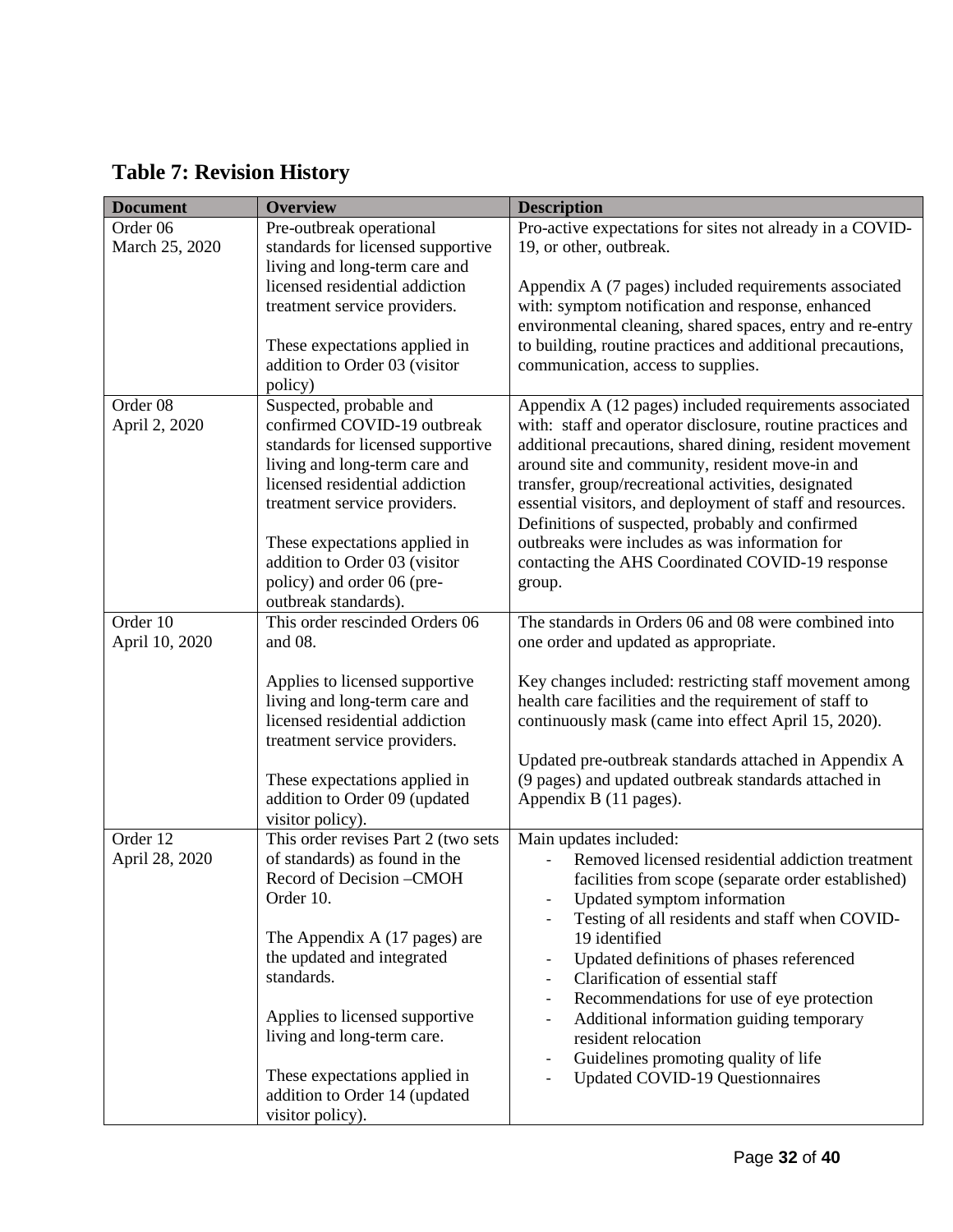### <span id="page-32-0"></span>**References**

- 1. Alberta's Relaunch Strategy, Government of Alberta.
	- <https://www.alberta.ca/alberta-relaunch-strategy.aspx>
- 2. Community-Based Measures to Mitigate the Spread of Coronavirus Disease (COVID-19) in Canada, Government of Canada.
	- [https://www.canada.ca/en/public-health/services/diseases/2019-novel-coronavirus](https://www.canada.ca/en/public-health/services/diseases/2019-novel-coronavirus-infection/health-professionals/public-health-measures-mitigate-covid-19.html)[infection/health-professionals/public-health-measures-mitigate-covid-19.html](https://www.canada.ca/en/public-health/services/diseases/2019-novel-coronavirus-infection/health-professionals/public-health-measures-mitigate-covid-19.html)
- 3. COVID-19 Orders and Legislation, Government of Alberta.
	- <https://www.alberta.ca/covid-19-orders-and-legislation.aspx>
- 4. COVID-19: Help prevent the spread information posters, Alberta Health.
- <https://open.alberta.ca/publications/covid-19-information-help-prevent-the-spread-poster>
- 5. Disease Management Guidelines: Coronavirus COVID-19, Alberta Public Health.
	- <https://open.alberta.ca/publications/coronavirus-covid-19>
- 6. Infection Prevention and Control for COVID-19: Interim Guidance for Long Term Care Homes, Public Health Agency of Canada.
	- [https://www.canada.ca/en/public-health/services/diseases/2019-novel-coronavirus](https://www.canada.ca/en/public-health/services/diseases/2019-novel-coronavirus-infection/prevent-control-covid-19-long-term-care-homes.html)[infection/prevent-control-covid-19-long-term-care-homes.html](https://www.canada.ca/en/public-health/services/diseases/2019-novel-coronavirus-infection/prevent-control-covid-19-long-term-care-homes.html)
- 7. Information for AHS Staff & Health Professionals, Alberta Health Services.
	- <https://albertahealthservices.ca/topics/Page16947.aspx>
- 8. Recognizing Early Symptoms in Seniors (COVID-19), Alberta Health Services.
	- [https://www.albertahealthservices.ca/assets/info/ppih/if-ppih-covid-19-recognizing-early](https://www.albertahealthservices.ca/assets/info/ppih/if-ppih-covid-19-recognizing-early-symptoms-in-seniors.pdf)[symptoms-in-seniors.pdf](https://www.albertahealthservices.ca/assets/info/ppih/if-ppih-covid-19-recognizing-early-symptoms-in-seniors.pdf)
- 9. Workplace Guidance and Supports, Alberta Biz Connect.
	- <https://www.alberta.ca/biz-connect.aspx>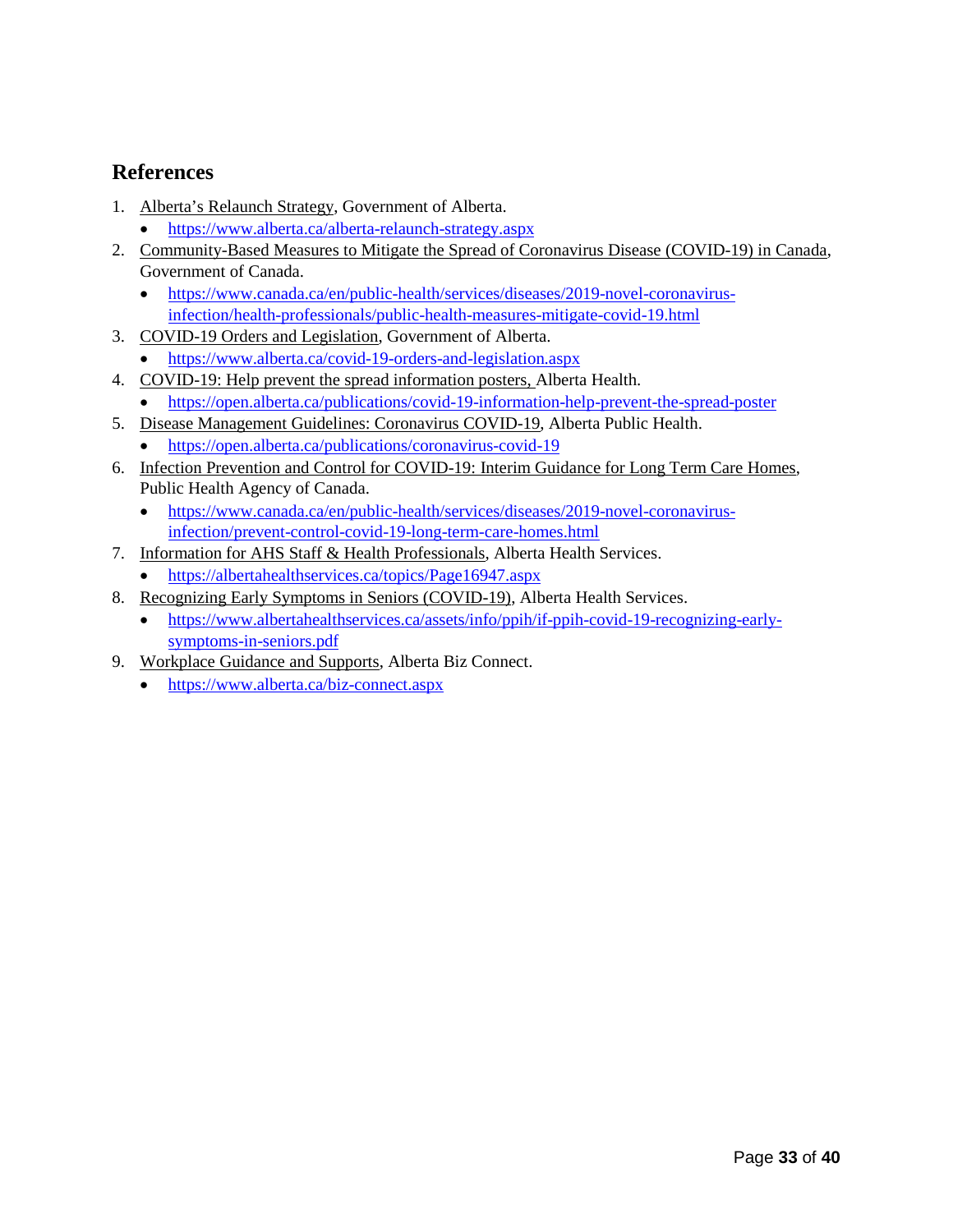### <span id="page-33-0"></span>**Additional guidelines for consideration**

#### <span id="page-33-1"></span>*Quality of Life*

- Because of the various orders that restrict life for all Albertans and specifically life and activities within this setting, changes to how life and activities happen within these congregate settings remain critical at this time.
- Socialization is an important part of quality of life. The separation resulting from restricting visitors and physical distancing should be recognized, acknowledged and respected for all individuals impacted; wherever possible, alternative means to connect should be supported by all staff and the operator.
- In this new reality, residents minimally need information, necessities and connection.
	- o **Information** that is timely, accurate and relevant (e.g. delivery of paper information flyers, updates as things change).
	- o **Necessities** related to unmet care or quality of life (e.g. psycho/social) needs that staff are unable to address and/or manage otherwise (e.g. virtual support by family and friends) should be identified by the operator, but may also be identified by the resident and families. Refer to [Order 14-2020](https://open.alberta.ca/dataset/1a2011e5-fc79-43b4-aab0-1c276b16b99b/resource/35ab8044-8c19-480a-9799-ef4f9b95c376/download/health-cmoh-record-of-decision-cmoh-14-2020.pdf) for the role of designated essential visitors in these instances.
	- o **Connections** with family and friends, through video-chats, mail and mutual activity (such as both watching a movie or virtually visiting a place of interest and then discussing over the phone).
- Operators and staff should work together with the residents and their families (to the greatest extent possible), to find innovative, accessible and safe solutions to accommodate visitors and/or socialization for residents. This may include leveraging available technology to assist residents to keep in touch with their friends, families and loved ones.
- As an added challenge, virtual and distance mechanisms are not always well used by those who live in these settings, so accessibility of technology (e.g., iPads or computers), may be challenging and will typically require the support of staff in the site to facilitate. Additional considerations must be given to support people with cognitive impairment, including the role of designated essential visitors, to maintain continuity of routine.

#### <span id="page-33-2"></span>*Residents Living with Cognitive Impairments*

- Residents living with cognitive impairments need additional considerations to maintain their safety and quality of life.
	- o Residents may need frequent reminders about hand hygiene, physical distancing, and other public health measures.
		- Keep information and instructions simple and repeatable.
	- o Residents may not be able to volunteer or articulate symptoms of COVID-19 or other illness, staff should monitor the residents for any signs of illness, including any changes to the residents' routines, reactions and abilities (change itself may be an early sign, possibly indicative of symptoms of COVID-19 or another illness).
	- o Attempts should be made to provide routine activities to help minimize emotional and behavioural distress, including increased anxiety, and confusion.
	- o Ensuring access to, and relaying information through, a trusted and familiar source (family or friends) can help minimize anxiety and confusion. Residents may need help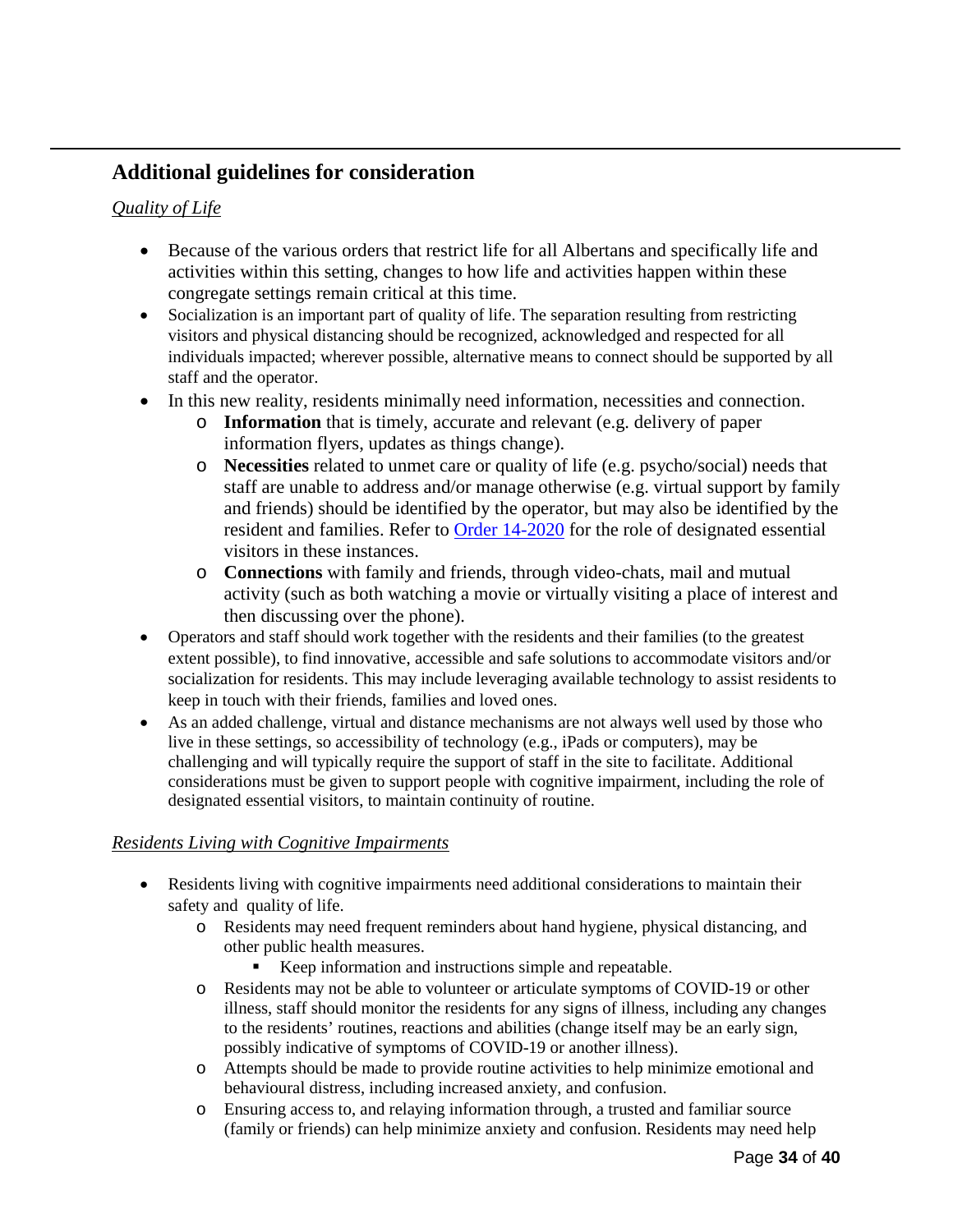(similar to those with physical disabilities) to access phone calls and other technology to maintain communication with family and friends.

o Recognize that residents' ability to interpret the environment, as well as their own histories, may mean that they have different reactions than others without cognitive impairments. For example, residents may become worried or confused by, or be afraid, when they see staff wearing masks and/or full PPE. They may also resist wearing surgical/procedure masks, even if required. Staff must make every effort to appropriately ensure the safety of themselves and the resident in these scenarios and respond in an acceptable and supportive manner.

#### <span id="page-34-0"></span>*Staff Wellbeing*

- Workers in licensed supportive living and long-term care settings are facing unique and additional challenges during the COVID-19 pandemic, including having to:
	- o Quickly learn and implement new guidelines and expectations arising from a new disease where expectations change as new learning occurs
	- o Deal with death of residents with increasing frequency, in some locations;
	- o Be the front-line face of restrictions to resident movement and activity, as well as family and other visitors;
	- o Even more than normal, compensate for changes in workforce demands and make difficult decisions; and
	- o Manage competing demands with personal caring responsibilities.
- Operators should regularly reinforce directly to their staff that staff wellbeing is a priority and implement positive work environment organizational policies and processes to address wellbeing at work. Minimally, this may include:
	- o Ensure all staff are aware of any new or updated policies, procedures, regulations or guidelines.
	- o Regular one-on-one and team check-ins (virtually wherever possible) to maintain connections and share resources and support, which may include organizational resources and additional resources (see below).
		- Continue to talk to and listen to employees concerns and fears and collaborate with them to identify and implement (or connect them to) individual or group supports.
		- **Highlight any counselling or mental health supports that may exist in** employee benefits or group health plans.
		- Create tip sheets for employees highlighting new processes in place, host webinars, or place videos on websites to help staff.
		- Recognize the need for changes to adapt to ever-changing situations and encourage staff and leaders to be innovative in creating ways to help staff engage, discuss feelings and needs and develop strategies for managing these in the new workplace.
		- If they do not already exist, create opportunities for staff to individually or anonymously express concerns or needs.
		- Check with governing bodies (e.g. College and Association of Licensed Practical Nurses) or relevant associations (e.g. Allied Beauty Association) for particular industry guidelines and resources in addition to provincial guidance.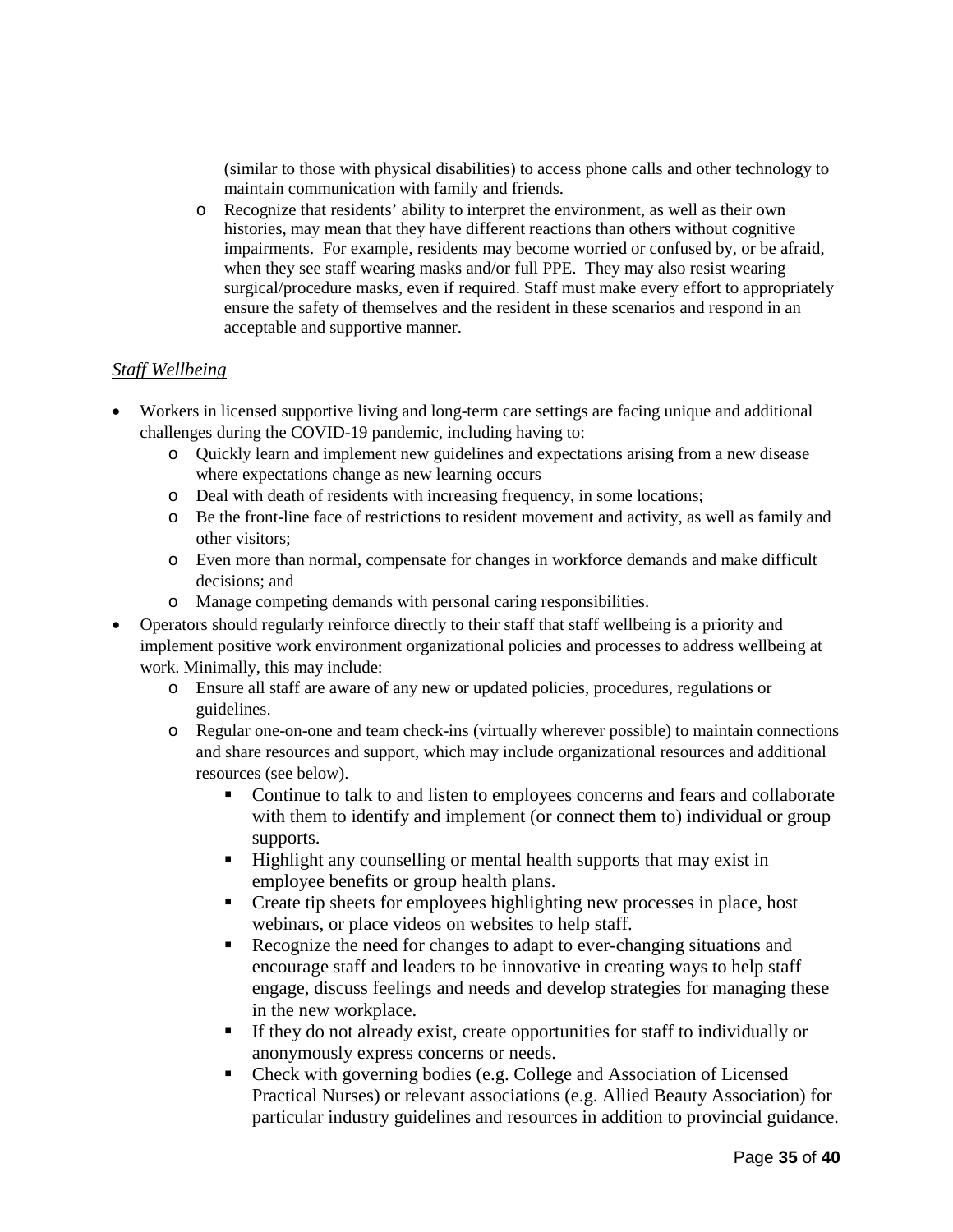- Encourage employees to safely connect with their friends, family and supports to stay connected.
- o Ensure staff have a path to give feedback and make suggestions.
- o Ensure staff have opportunities to participate in formal meetings about resident care or site operations as relevant.
- o Ensure communication lines are open amongst and between teams and from organizational and site leadership to management and front-line staff.
	- Staff should be provided with weekly, or biweekly as relevant, updates with accurate information and know who to contact with questions.
- o All stress is valid. Efforts must be taken by both staff members and the operator to address workplace stress the moment it is identified.
- Resources:
	- o Check [Workplace Guidelines for Business Owners](https://www.alberta.ca/assets/documents/covid-19-workplace-guidance-for-business-owners.pdf) on the Government of Alberta website
	- o Visit [Alberta Biz-Connect](https://www.alberta.ca/biz-connect.aspx) for businesses preparing to reopen as part of Alberta's relaunch strategies for resources to help keep you, your staff and your customers safe
	- o The [Canadian Mental Health Association](https://cmha.ca/news/6-tips-to-respond-to-employee-anxiety-about-covid-19) offers tips for employers to consider and [staying well in uncertain times](https://cmha.bc.ca/covid-19/#tool-section)
	- o The [Conference Board of Canada](https://www.conferenceboard.ca/(X(1)S(fpmkfb3wzguu3otdbakrv2gd))/insights/covid-19?AspxAutoDetectCookieSupport=1#videos) offers videos on reducing mental fatigue and mentally preparing to return to work
	- o The [Public Health Agency of Canada](https://www.canada.ca/en/public-health/services/diseases/2019-novel-coronavirus-infection/mental-health.html) offers tips and resources for taking care of your mental health during COVID
	- o The [Centre for Addiction and Mental Health](https://www.camh.ca/en/health-info/mental-health-and-covid-19#quarantine) offers information, coping strategies and assessment tools
	- o Consider offering training and educational opportunities such as:
		- [Canadian Red Cross' Psychological First Aid](https://www.redcross.ca/training-and-certification/course-descriptions/psychological-first-aid/psychological-first-aid?gclid=EAIaIQobChMIiaCGyMix6QIVUCCtBh3R5AgdEAAYAyAAEgLiEvD_BwE)
		- **[Mental Health Commission of Canada's Mental Health First Aid](https://www.mhfa.ca/)**
		- [Mental Health Commission of Canada Crisis Response Virtual Training](https://theworkingmind.ca/crisis-response-virtual-training)
		- **[Canadian Mental Health Association](hhttps://alberta.cmha.ca/programs-services/mental-health-and-the-workplace/)**
	- o Alberta Health Services [Help in Tough Times](https://www.albertahealthservices.ca/amh/Page16759.aspx) webpage offers links to supports and resources
	- o 24-hour help lines:
		- Mental Health Help Line at  $1-877-303-2642$
		- Addiction Help Line at  $1-866-332-2322$
		- Suicide Prevention Service at [1-833-456-4566](https://www.crisisservicescanada.ca/en/)
		- **[Crisis Text Line Alberta](https://www.crisistextline.org/)**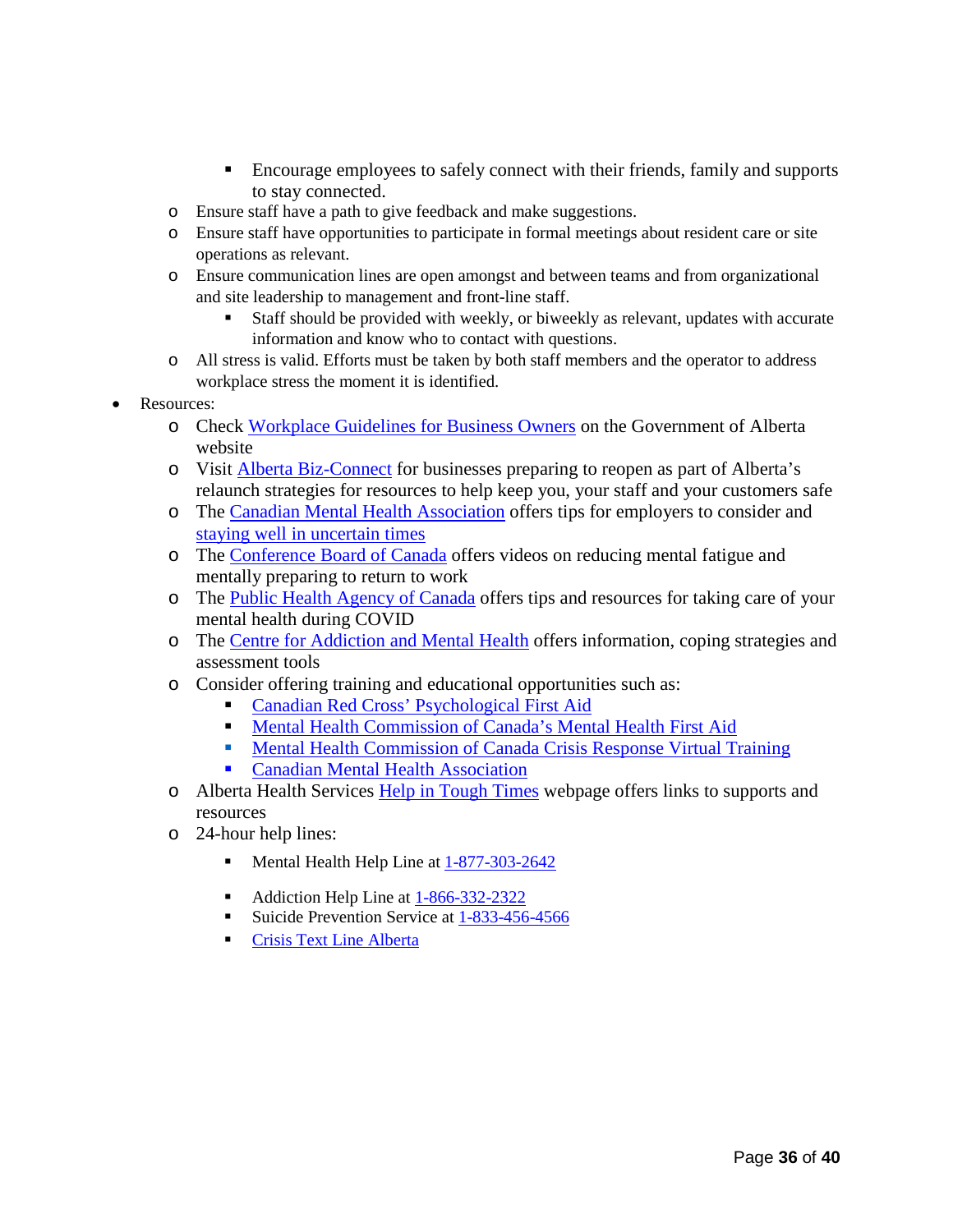

**Document:** Appendix B to Record of Decision – CMOH Order 23-2020

**Subject:** COVID-19 Questionnaires for Licensed Supportive Living and Long-Term Care under Record of Decision –CMOH Order 23-2020.

**Date Issued:** May 25, 2020

**Scope of Application:** As per Record of Decision – CMOH Order 23-2020

**Distribution:** All licensed supportive living (including group homes and lodges and long-term care (nursing homes and auxiliary hospitals).

<span id="page-36-0"></span>

| <b>New Content</b>                                                                          |
|---------------------------------------------------------------------------------------------|
| COVID-19 Resident Screening (page 38)                                                       |
| Added additional screening questions 2, 3 and 4.<br>$\bullet$                               |
| <b>Clarifying Content</b>                                                                   |
| COVID-19 Staff Screening (page 39)                                                          |
| Revision made to screening question 2 to add that traveler must be symptomatic<br>$\bullet$ |
| COVID-19 Visitor Screening (page 40)                                                        |
| Revision made to screening question 2 to add that traveler must be symptomatic              |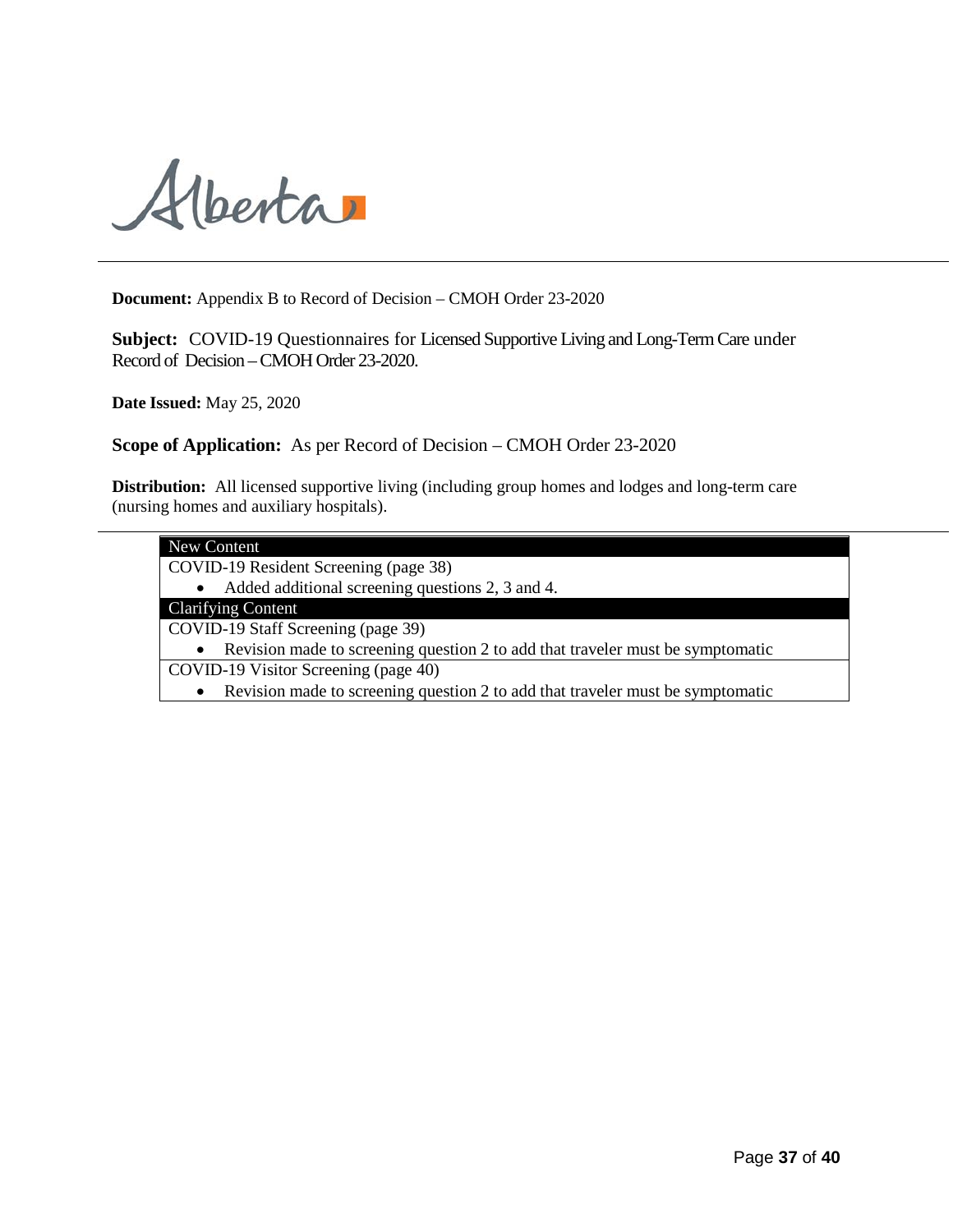# <span id="page-37-0"></span>**Appendix B**

 $\ddot{\phantom{a}}$ 

# <span id="page-37-1"></span>**COVID-19 Resident Screening[14](#page-37-2)**

| 1.               | Do you have any of the below symptoms:                                                                                                                                                                              |            |                |
|------------------|---------------------------------------------------------------------------------------------------------------------------------------------------------------------------------------------------------------------|------------|----------------|
|                  | Fever $(37.8^{\circ}C \text{ or higher})$                                                                                                                                                                           | <b>YES</b> | N <sub>O</sub> |
|                  | Any new or worsening respiratory symptoms:<br>$\bullet$                                                                                                                                                             |            |                |
|                  | Cough<br>O                                                                                                                                                                                                          | <b>YES</b> | NO             |
|                  | Shortness of breath/difficulty breathing<br>O                                                                                                                                                                       | <b>YES</b> | N <sub>O</sub> |
|                  | Runny nose or sneezing<br>$\circ$                                                                                                                                                                                   | <b>YES</b> | N <sub>O</sub> |
|                  | Nasal congestion/ Stuffy Nose<br>$\circ$                                                                                                                                                                            | <b>YES</b> | N <sub>O</sub> |
|                  | Hoarse voice<br>O                                                                                                                                                                                                   | <b>YES</b> | N <sub>O</sub> |
|                  | Sore Throat/Painful Swallowing<br>O                                                                                                                                                                                 | <b>YES</b> | NO             |
|                  | <b>Difficulty Swallowing</b><br>$\circ$                                                                                                                                                                             | <b>YES</b> | NO             |
|                  | Any new symptoms including but not limited to:<br>$\bullet$                                                                                                                                                         |            |                |
|                  | Chills<br>$\circ$                                                                                                                                                                                                   | <b>YES</b> | N <sub>O</sub> |
|                  | Muscle/Joint Aches<br>O                                                                                                                                                                                             | <b>YES</b> | N <sub>O</sub> |
|                  | Nausea/Vomiting/Diarrhea/Unexplained Loss of Appetite<br>O                                                                                                                                                          | <b>YES</b> | NO             |
|                  | Feeling Unwell/Fatigue/Severe Exhaustion<br>O                                                                                                                                                                       | <b>YES</b> | NO             |
|                  | Headache<br>O                                                                                                                                                                                                       | <b>YES</b> | N <sub>O</sub> |
|                  | Loss of Sense of Smell or Taste<br>$\circ$                                                                                                                                                                          | <b>YES</b> | N <sub>O</sub> |
|                  | Conjunctivitis (commonly known as pink eye)<br>O                                                                                                                                                                    | <b>YES</b> | N <sub>O</sub> |
|                  | <b>Altered Mental Status</b><br>$\circ$                                                                                                                                                                             | <b>YES</b> | NO             |
| 2.               | Have you travelled outside of Canada in the last 14 days OR have you had<br>close contact with anyone showing symptoms who has travelled outside of<br>Canada in the last 14 days?                                  | <b>YES</b> | NO             |
| 3.               | Have you had close contact (face-to-face contact within 2 metres/6 feet)<br>with someone who is ill with cough and/or fever in the last 14 days<br>without the use of appropriate PPE?                              | <b>YES</b> | N <sub>O</sub> |
| $\overline{4}$ . | Have you had close contact (face-to-face contact within 2 metres/6 feet) in<br>the last 14 days with someone who is being investigated or confirmed to<br>be a case of COVID-19 without the use of appropriate PPE? | <b>YES</b> | N <sub>O</sub> |

If a **resident** answers YES to any of the screening questions, the individual must immediately be given a procedure/surgical mask, isolated in their room, or an available isolation room and should be asked to consent to **testing** for COVID-19. Note: If you have a **fever, cough, shortness of breath, runny nose or sore throat**, you are [legally required to isolate for at least 10 days](https://www.alberta.ca/isolation.aspx) from the start of your symptoms or until they resolve, whichever is longer.

<span id="page-37-2"></span><sup>&</sup>lt;sup>14</sup> Operators must be aware of, and follow, any applicable privacy legislation (e.g., Freedom of Information and Protection of Privacy Act, Health Information Act, Personal Information Protection Act, etc.), should they document/retain the Health Assessment Screening completed with residents and staff (or others).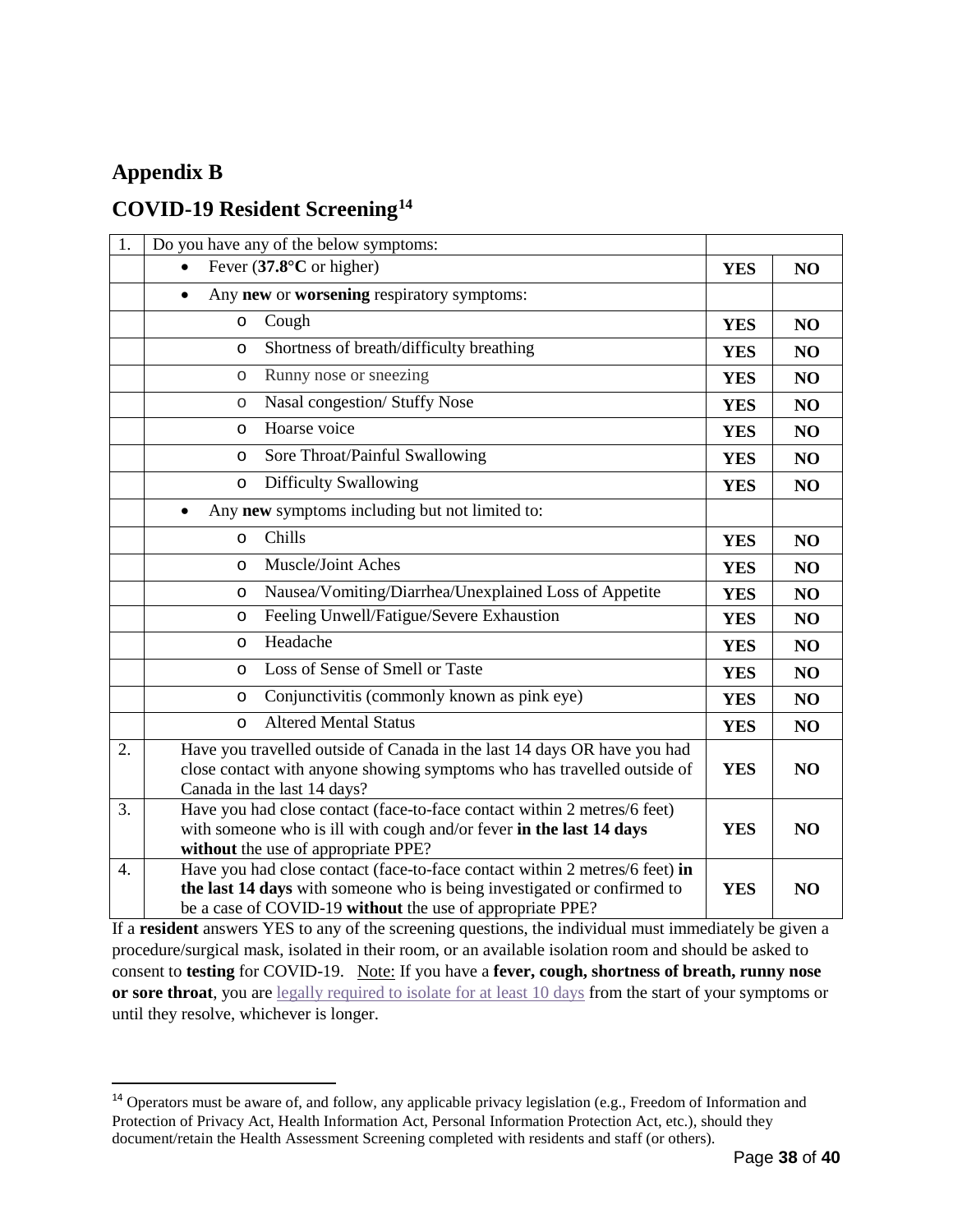# <span id="page-38-0"></span>**COVID-19 Staff Screening[15](#page-38-1)**

 $\ddot{\phantom{a}}$ 

| 1. | Do you have any of the below symptoms:                                          |            |                |
|----|---------------------------------------------------------------------------------|------------|----------------|
|    | Fever $(38.0^{\circ}C \text{ or higher})$ or chills                             | <b>YES</b> | NO             |
|    | Any new or worsening symptoms :<br>$\bullet$                                    |            |                |
|    | Cough<br>$\circ$                                                                | <b>YES</b> | NO             |
|    | Shortness of Breath/Difficulty breathing<br>$\circ$                             | <b>YES</b> | NO             |
|    | Sore throat/Painful Swallowing<br>$\circ$                                       | <b>YES</b> | NO             |
|    | Stuffy/Runny nose<br>$\circ$                                                    | <b>YES</b> | NO             |
|    | Headache<br>$\circ$                                                             | <b>YES</b> | N <sub>O</sub> |
|    | Muscle/Joint Ache<br>$\circ$                                                    | <b>YES</b> | <b>NO</b>      |
|    | Feeling Unwell /Fatigue/Severe Exhaustion<br>$\circ$                            | <b>YES</b> | NO             |
|    | Nausea/Vomiting/Diarrhea/Unexplained Loss of Appetite<br>$\circ$                | <b>YES</b> | NO             |
|    | Loss of Sense of Smell or Taste<br>$\circ$                                      | <b>YES</b> | NO             |
|    | Conjunctivitis (commonly known as pink eye)<br>$\circ$                          | <b>YES</b> | N <sub>O</sub> |
| 2. | Have you travelled outside of Canada in the last 14 days OR have you had        |            |                |
|    | close contact with anyone showing symptoms who has travelled outside of         | <b>YES</b> | NO             |
|    | Canada in the last 14 days?                                                     |            |                |
| 3. | Have you had close contact (face-to-face contact within 2 metres/6 feet) with   |            |                |
|    | someone who is ill with cough and/or fever in the last 14 days without the      | <b>YES</b> | NO             |
|    | use of appropriate PPE?                                                         |            |                |
| 4. | Have you had close contact (face-to-face contact within 2 metres/6 feet) in the |            |                |
|    | last 14 days with someone who is being investigated or confirmed to be a case   | <b>YES</b> | NO.            |
|    | of COVID-19 without the use of appropriate PPE?                                 |            |                |
| 5. | Have you had lab exposure to biological material known to contain COVID-        | <b>YES</b> | N <sub>O</sub> |
|    | 19?                                                                             |            |                |

If any **staff** answers **YES** to any of the screening questions, they will not be permitted to enter the facility and should be directed to complete the [AHS online assessment tool](https://myhealth.alberta.ca/Journey/COVID-19/Pages/HWAssessLanding.aspx) for staff to determine if they require testing.

Note: If you have a **fever, cough, shortness of breath, runny nose** or **sore throat**, you are legally [required to isolate for at least 10 days](https://www.alberta.ca/isolation.aspx) from the start of your symptoms or until they resolve, whichever is longer.

The only exception to staff being screened is in the case of an emergency where the stopping to be screened would negatively affect the reason for their entry (fire, police, medical emergency).

<span id="page-38-1"></span><sup>&</sup>lt;sup>15</sup> Operators must be aware of, and follow, any applicable privacy legislation (e.g., Freedom of Information and Protection of Privacy Act, Health Information Act, Personal Information Protection Act, etc.), should they document/retain the Health Assessment Screening completed with residents and staff (or others).